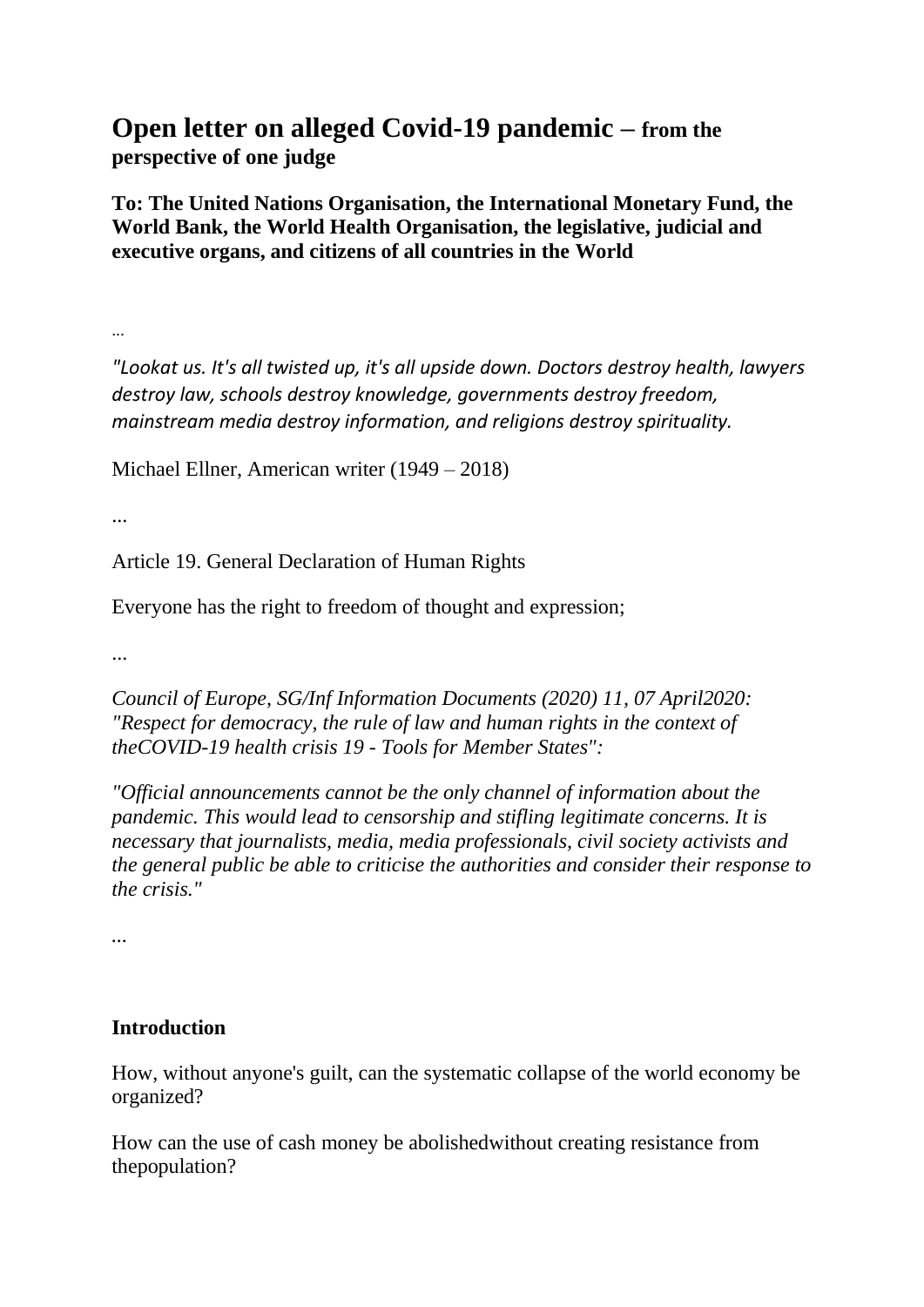How can one generate hyperinflation and, without the guilt of politicians and banks, redistribute all the money from top to top?

How can you easily, by circumventing all data protection regulations, establish comprehensive and complete control over all of humanity?

How can a ban on gatherings and demonstrations be implemented without resistance?

How can you get people to voluntarily undergo vaccination and chipped?

How can the world's population bereduced without anyone doubting it?

How can one abolish democracy and national states and take all power over to the supranational council of medical experts?

The realization of all of these goals requires an event that is so terrifying that people voluntarilygive upnot only their constitutionally guaranteed rights, but also all previous convictions, habits and ideals.

The realization of these goals, in addition, requires an invisible enemy that attacks all mankind , and who can never befound and defeated , because it changes over and overagain, and strikes depraved and ruthlessly anew.

All of the above and many other questions are offered by authors Michael Morris and Jan van Helsing in a book published in June 2020, titled: "Locking up: the virus was not the cause. It was just a welcome trigger for the biggest, ever human experiment."

They, like a number of other authors, argue that what they call the "Secret World Government", has packaged certain events into a "pandemic", which it has prepared well for a " major reset of themonetary, economic and politicalsystem", and that none of what is happening has anything to do with the virus or health hazard.

This secret government has assessed that it no longer needs humans as a workforce and that now that robots and artificial intelligence are more efficient and faster than humans, they don't need them.

In order to realize this plan, the Chinese, with the knowledge and support of the West, created an enemy that no one can see or fight or even understand - SARS-COV-2, as a political virus, which is designed in a laboratory, which according to this, and many other authors, is a proven fact.

According to the authors of the same book, this usual "cold virus" (as they call it) did not come unforeseen,because it was preceded by important planned events in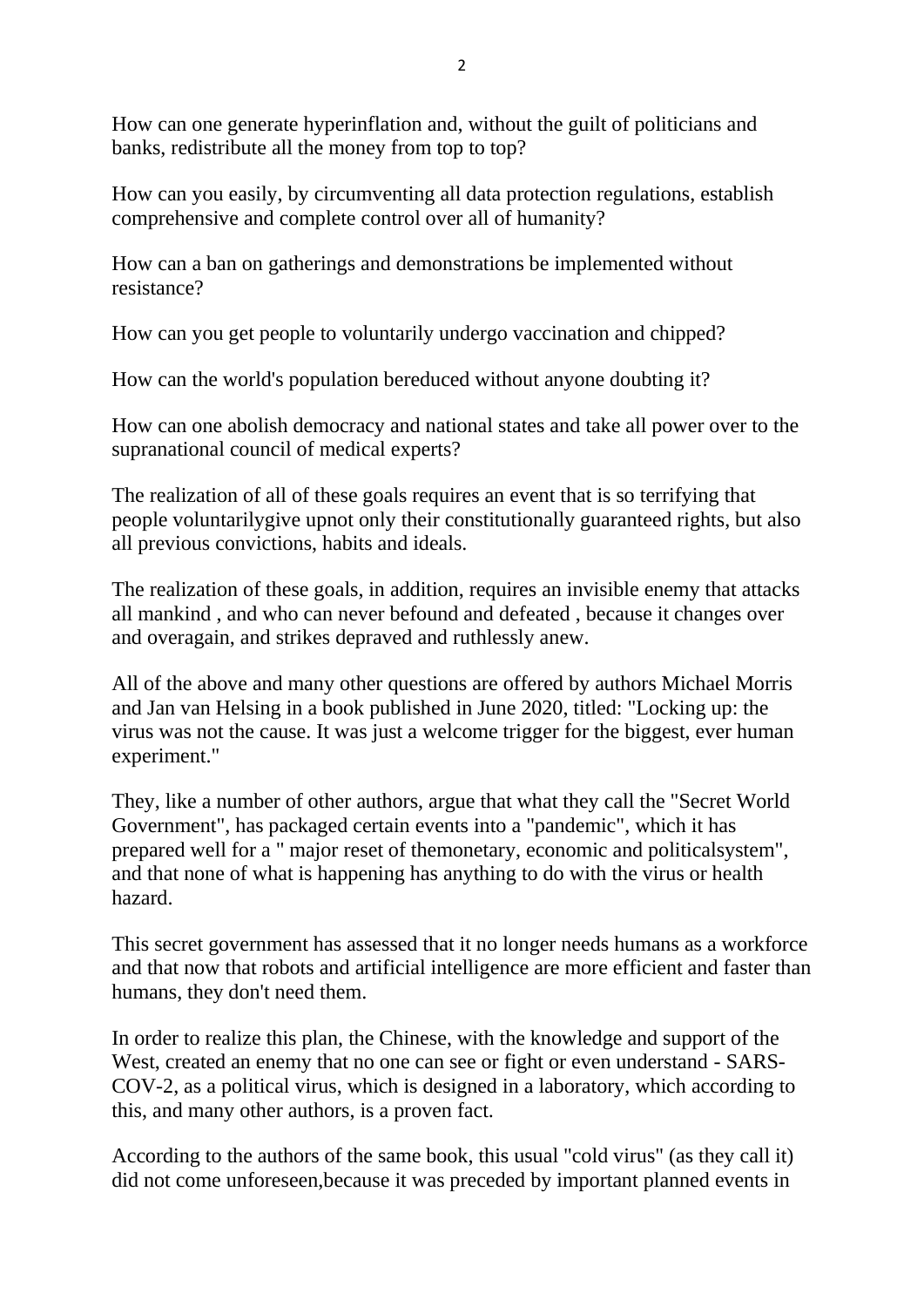2019,starting with intelligencereports to " The Event of201", organized by Bill Gates, which all led to a lockdown in the world with all the consequences.

The authors further assess that with "misty" lockdown measures in some areas or countries, this experiment is still far from over, and that politicians and so-called "apprentices" and "journalists" (the authors of this profession are quoted for criminal participation in these events) will not voluntarily give up their "newfound powers and attention in which they enjoy so much."

They classify the current situation as a "serious political, social, economic and spiritual crisis", as a mixture of Huxley's novel "Brave New World" and Orwell's "1984", and as the ultimate struggle: "Good" against "Evil".

The immediate cause of this extensive public address is an attempt to, at least in the report, explore the possible veracity of the answers provided by numerous other authors regarding this alleged pandemic, and to present a brief legal view of the authors of this Open Letter, as well as its own suggestions, recommendations and suggestions regarding the future activities and behaviour of individual national and international bodies, bodies, and organizations,

### **About the alleged Covid-19 pandemic**

The pandemic was declared by the World Health Organization back in March 2020.

Recommended and taken measures of locking and subtracting some of the most important human rights, which, at least according to the first recommendations, should have lasted only two weeks , are continuously extended month by month, with an uncertain end for now.

Worst of all, there are increasingly loud indications and announcements that their duration could be extended by at least two, three or more years - that is,to the vaccinationof the majority of the world's population - and the establishment of a public world government (led by the same people who are said to be standing behind the world's supposed secretgovernment, which, for many, are some of the main goals of this supposed pandemic).

The existence of pandemics and doubts about the actual purpose of the measures taken

From the very beginning of declaring this alleged pandemic, many scientists and experts from medical, legal and other professions have emerged, who have questioned not only the existence of the pandemic, but alsoall, or certain measures, recommendations and activities that have come from the World Health Organization, as well as from the competent state bodies and their professional bodies ( "crisis headquarters").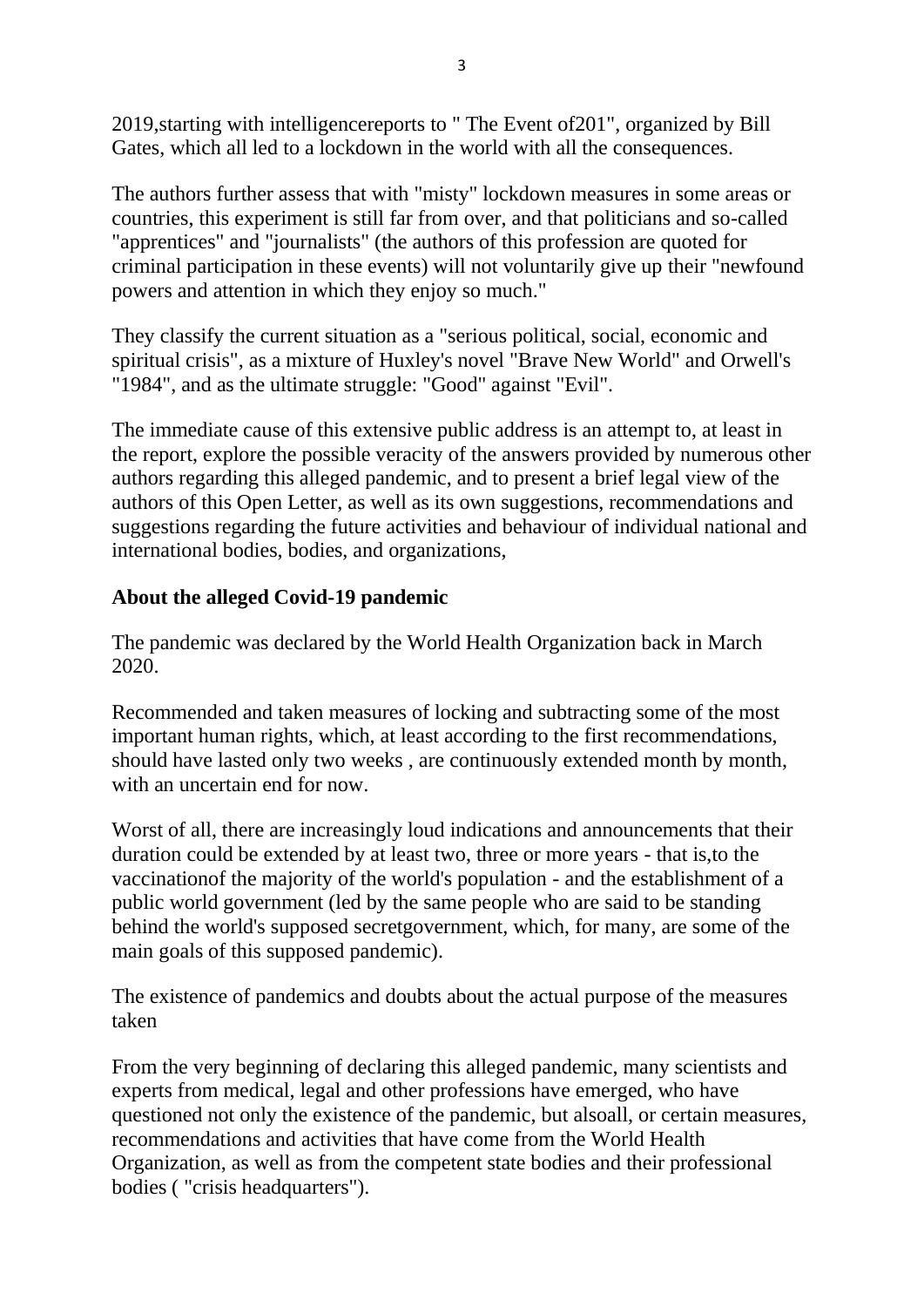These numerous and increasingly powerful voices present an abundance of professional, serious and logical arguments, many of which are based on professional, scientific and other studies, research and observations, arguing that the measures taken so far, which are orchestrated around the world in connection with this pandemic, severely damage the mental and physical health of the entirepopulation, especially children and the elderly and sickpeople, and that all people are unjustifiably,misunderstandingfully and even unreasonably, deprived, restricted or denied some of the most important humanrights.

Some of these authors, such as German lawyer Dr. Reiner Füllmich,even claim that thegreatest crime against humanity in the entire history of mankind is currently at work.

Among the medical experts, one might mention American Dr. Marc Siegel M.D. (who some claim to be a leading medical expert on the global Covid-19 pandemic, and fox news's chief medical analyst, and whom U.S. President Donald Trump calls one of his primary "guides" to the Covid-19 pandemic,who has written two books on this subject (" False Alarm: The Truth About the Epidemic of Fear" and "The Politics of Fear and the Power of Science"), in which he argues that America lives in an artificially inducedepidemic of fear, and as the main catalyst for fear.

Among the other authors who doubt this alleged pandemic, the introduction to this Open Letter also mentions two many award-winning researchers: Dr. Sucharit Bhakdi (published over three hundred articles in the fields of immunology, bacteriology and virusology for which he received the Rhine-Palatinat Merit Medal) and Dr. Karina Reiss (Doctorate in Biology and received prestigious honors and awards for academic contribution in the fields of infection and biohemia) in a book titled "Corona, False Alarm?" , which book has, for a very short time, become an international bestseller.

In the continuation of this Open Letter will be expressed individual and group opinions, opinions and reports, open letters and petitions, numerous other physicians, professors, scientists and other experts in medicine, biology and other professions, which makes it seem surprising that, in almost all countries of the world, their expert observations, assessments and findings are so persistently ignored and ignored not only by official professional bodies and other state bodies, but even more strangely, by almost all

Intolerance towards these criticisms and opinions is present not only in television, news and other social media, but also on the internet, video channels and other electronic and similar media.

#### **Unprecedented and unprecedented censorship**

On all internet media and on all social networks, unprecedented censorship of all kinds of content that deviates from official positions on these events, so that, day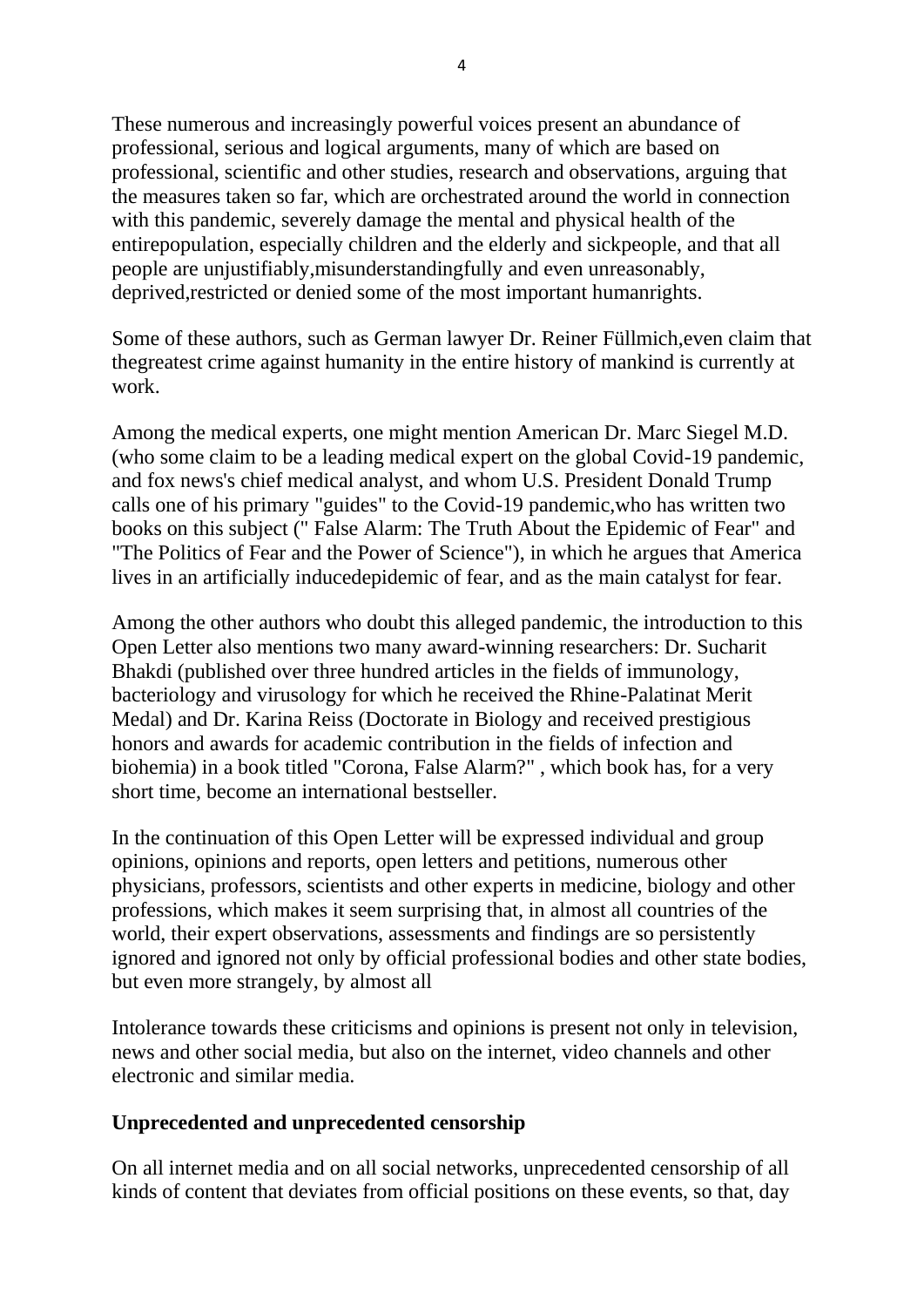after day, more texts, videos and other materials are erased, mainly, only because they communicate different opinions and attitudes relative to the official ones.

This unjustified, unreasonable and orchestrated boycott of a different opinion may be one reason for doubt about the existenceof the pandemic and the justification for the measures taken , but also for the final awakening of the attention of the scientific, professional and wider public in all countries for these currently perhaps the most important andcontroversial issues and problems.

# **Possible real purpose of declaring a pandemic**

Based on current world events and certain facts, data and information to be presented below, it seems that claims of dangerous and upside-down activity and behaviour of some individuals from medicine and other professions could be confirmed in all their bitter veracity.

Viewed from the point of view of taking away and limiting some of the most important human rights and freedoms, this situation is becoming more serious, dramatic and uncertain by the day, which may have been the time to include experts of all profiles in public and professional discussions in all major national and international bodies, especially from legal and sociological.

In the continuation of this letter, he will present some little-known facts about earlier pandemics and claims that the actions of responsible individuals in the WHO and the national authorities of many countries, which were carried out against the background of the alleged Covid-19 pandemics, as well as all previous pandemics and many epidemics, also have criminal characteristics (criminal act crimeagainst humanity).

# **Abuse of the word 'pandemic' by WHO, media and national authorities and organs**

The WHO statement declaring this alleged pandemic, among other things, includes a very important warning about possible dangers and potential abuses of the word "pandemic":

"Pandemic is not a word you should use lightly or recklessly. It is a word that, if misused,can cause unreasonable fear or unjustified acceptance that the fight isover, leading to unnecessary suffering and death." (Underlined and bolded by the author of this Scripture.)

However, despite such a warning, it seems that this dangerous word was abused even when declaring its existence, and that, after that, even more severely, it was abused by the WHO itself, and by all the global and local media, who repeated it chorally.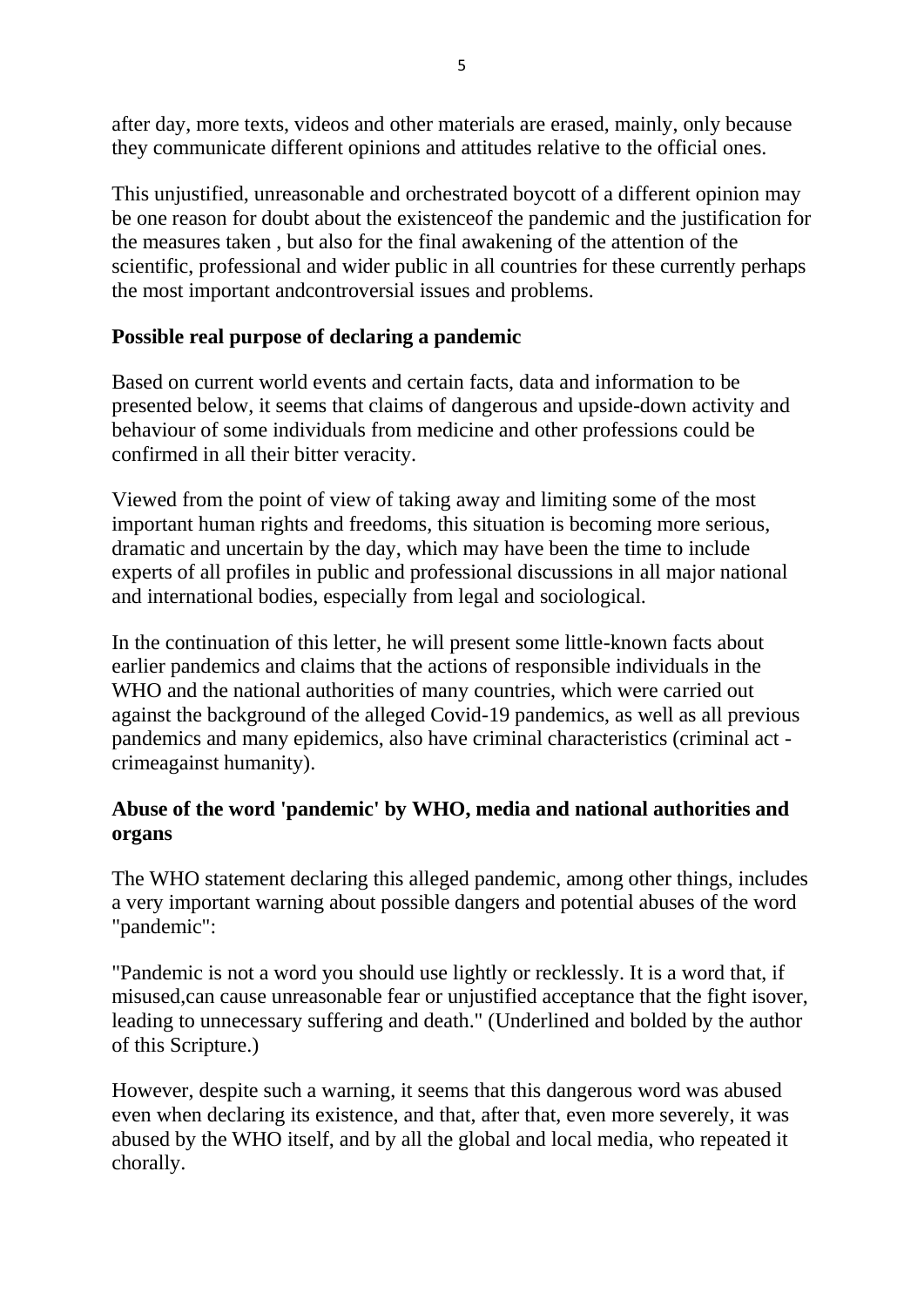The daily disclosure of this data, to which both the public and private media, as well as the national crisis headquarters, cruelly and unprecedentedly, almost hour by hour, in all the past months has simply bombarded and buried its viewers, listeners and readers, has turned unprecedented and unprecedented psychological terror over the entire world population , whose consequences for the psychological and physical health ofthe people,

According to some research, due to the harmful consequences ofcausing, creating and maintainingpanic, caused by medical experts and other officials, as well as the media, only the number of suicides in some countries or regions has more than doubled , and when all other serious psycho-physical and material damage is added to it, the actual harmful consequences are uncertain and immeasurable.

Although this warning is in place, it seems that not only the WHO, but almost all national organs and almost all the most influential global and local media,this dangerous word(which, when misused, can also be the most terrible weapon), not onlyabuses it, but that, without rational and justified reason, exploit it beyond all limits of common sense.

The daily disclosure of this data, which both public and private media, as well as national crisis headquarters, cruelly and unheard of, almost hour by hour, all the past ten months has simply bombarded and buried its viewers, listeners and readers, has turned into a never-before-seen psychologicalterror , which as a result, according to many, caused or could cause unprecedented fear and panic, whose consequences for the psychological and physical health of a large part of the population are already far beyond the harmful consequences that, by manyunfounded, are attributed to this alleged disease Covid-19 (with the consequences caused by this psychological terror, in the opinion of many medical experts,

### **Who and on what grounds proclaims the beginning and end of the pandemic?**

It does not seem to be clear who and on what basis has the authority to declare the beginning and end of any pandemic.

According to some information, this authorization is given to the WHO, but it is not clear whether, and on the basis of what international document or convention, this organization has been given such authority, as is unclear and what are the most important criteria on the basis of which such decisions are made, and whether the WHO itself can change or establish rules and criteria on the existence, i.e. the beginning and end of an individual pandemic.

Article 23. The WHO Constituent Act (adopted by the International Health Conference held in New York from June 19th to July 22nd 1946), the WHO has the only authority to make recommendations to members regarding any issue within the organization's jurisdiction.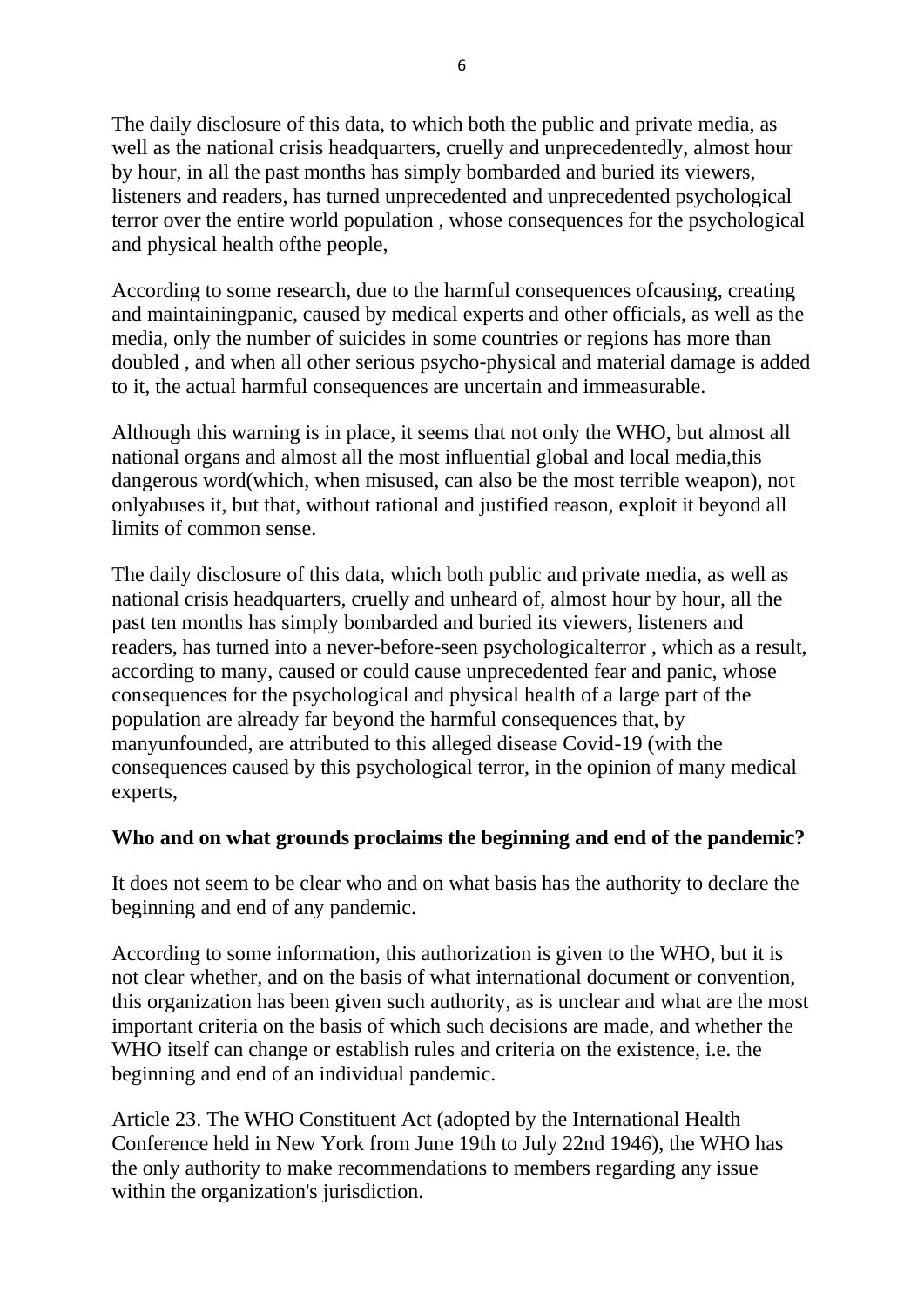As seen in the example of this ongoing alleged pandemic, the authorization to declare it, which is why the authorization can represent a very powerful tool, which can be used andabused as the most feared weapon, at the expense of a large number of countries, including all of humanity.

Therefore , it seems important to establish in advance the very clear and limited criteria for declaring any pandemic in advance.

It also seems necessary to clarify not only the above mentioned issues, but also the question of who and what kind of responsibility (criminal, material and others) are to blame within the WHO and at the national level,if their decisions on declaring a pandemic or taking measures prove (intentionally, negligently or accidentally) wrong?

# **Was declaring the alleged Covid-19 pandemic necessary and justified?**

According to WHO data, the organisation declared the alleged Covid-19 pandemic on 11 March 2020, at a time when 118,000alleged cases of infection were reported worldwide, in 114 countries (out of a total of 194 WHO members), and reportedly 4,291 deaths attributed to this virus.

In a statement declaring a pandemic , the WHO said that more than 90 percent of cases of infection have been reported in only four countries , that 81 countrieshave not reported any cases, and that 57 countries have reported 10cases orfewer.

In addition to these raw and untreated data, who did not specify any criteria on the basis of which it concluded that there was a pandemic of this alleged disease, nor did it provide any scientific or other evidence (study, research, etc.) confirming such a conclusion, which would be subject to verification and examination by experts of the Member States.

Nor did the expert bodies and organs of the Member States also offer their public any evidence indicating the existence of an epidemic.

The only "evidence" offered to the international and domestic public, to the international and domestic public, was daily updated data on the number of allegedly infected and the number of reported deaths from the disease.

But even according to the official data mentioned, which many medical and other experts question because of the unreliability and ivalidity of tests and the false ness of the number of deaths from this alleged virus, since more than 90 percentof cases of infection have been reported in only four countries ,and that the mortality rate is around 3%-- many question whether there really were reasonable and reasonable reasons for declaring a pandemic.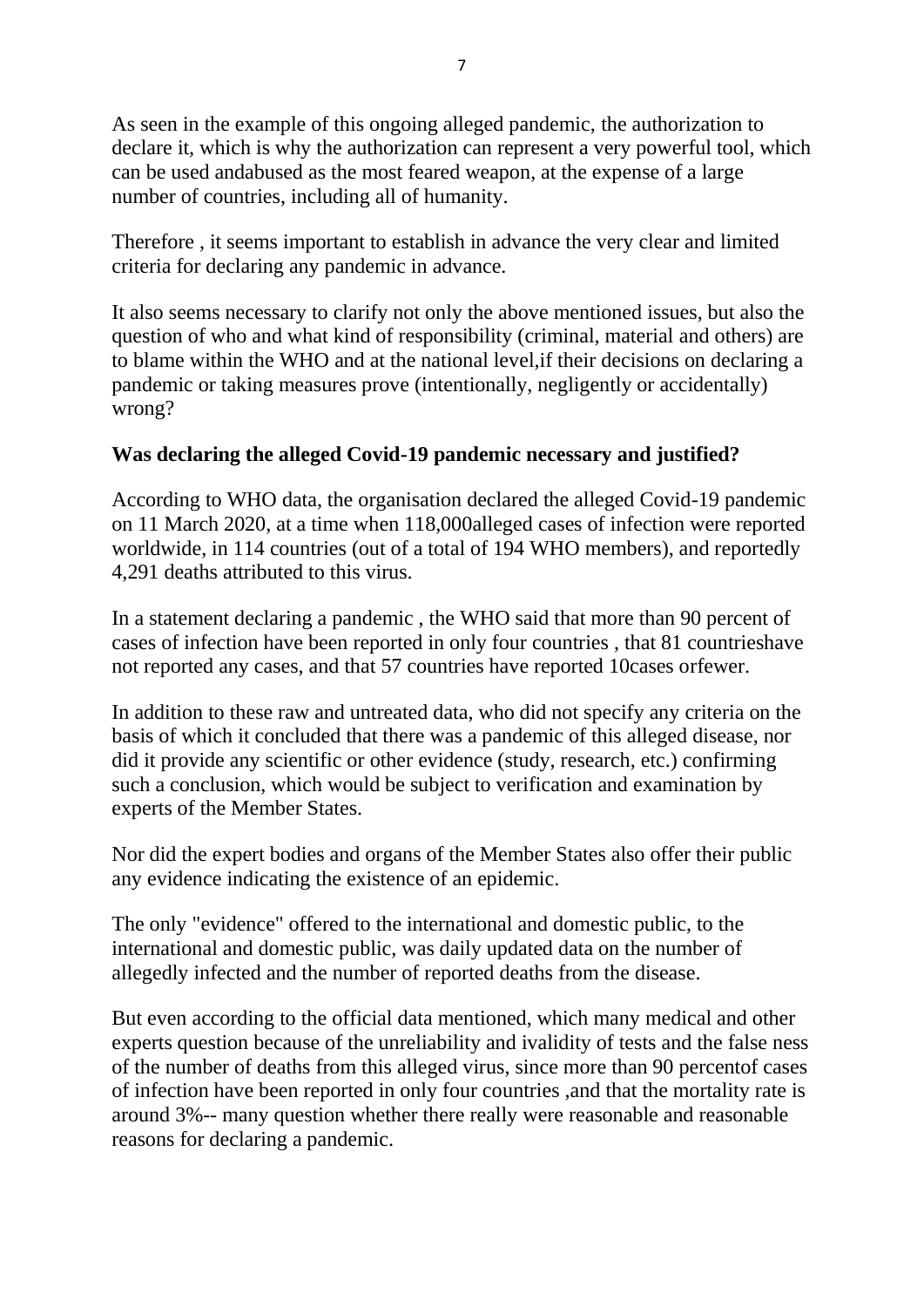Especially considering the fact that at the time, according to the statements of almost all WHO representatives and most members of the national crisis headquarters, about the virus itself, the way it spreads and thugs, almost nothing reliable was known.

This issue became even more serious after numerous studies and reports were published that PCRtests - used in the diagnostics of this alleged virus - were highly unreliable and gave up to 94%false positive tests, and that autopsies (autopsies) carried out on people allegedly deceased from this alleged virus- showed that none of them died from the virus,but for other reasons (more of which will be discussed later).

# **The book "Corona, False Alarm?" is an international bestseller!**

Corona, False Alarm?

Published in June 2020, this book, they say, exploded on the German market, selling in 200,000 examples and 75,000 e-books inthe first six weeks.

The authors were mentioned in the introduction of this letter: researchers Dr. Sucharit Bhakdi and Dr. Karina Reiss.

In this book, they offer an analysis of radical measures taken, including lockdown, social distancing, and mandatory disguise, as well as their extreme consequences for society, the economy and public health.

They provide dates, facts and background information, which include:

- · How does Covid-19 compare to previous coronaviruses and the flu virus?
- · What numbers of infections and death rates really tell us?
- · Lockdown challenges: Were the safeguards justified?
- · Mandatory wearing of a mask: Does science support it?

· Vaccines: What are the chances of success? What are the risks? https://www.amazon.com/Corona-False-Alarm-International-Bestsellerebook/dp/B08JCDV25M

### **Are WHO recommendations on not performing autopsies justified?**

According to many independent experts, further doubts about the existence of the pandemic, the existence of the virus and the actual number of deaths from COVID-19 have sparked illogical and inappropriate WHO recommendations that have been diagnosed to member states not to perform autopsies (autopsies).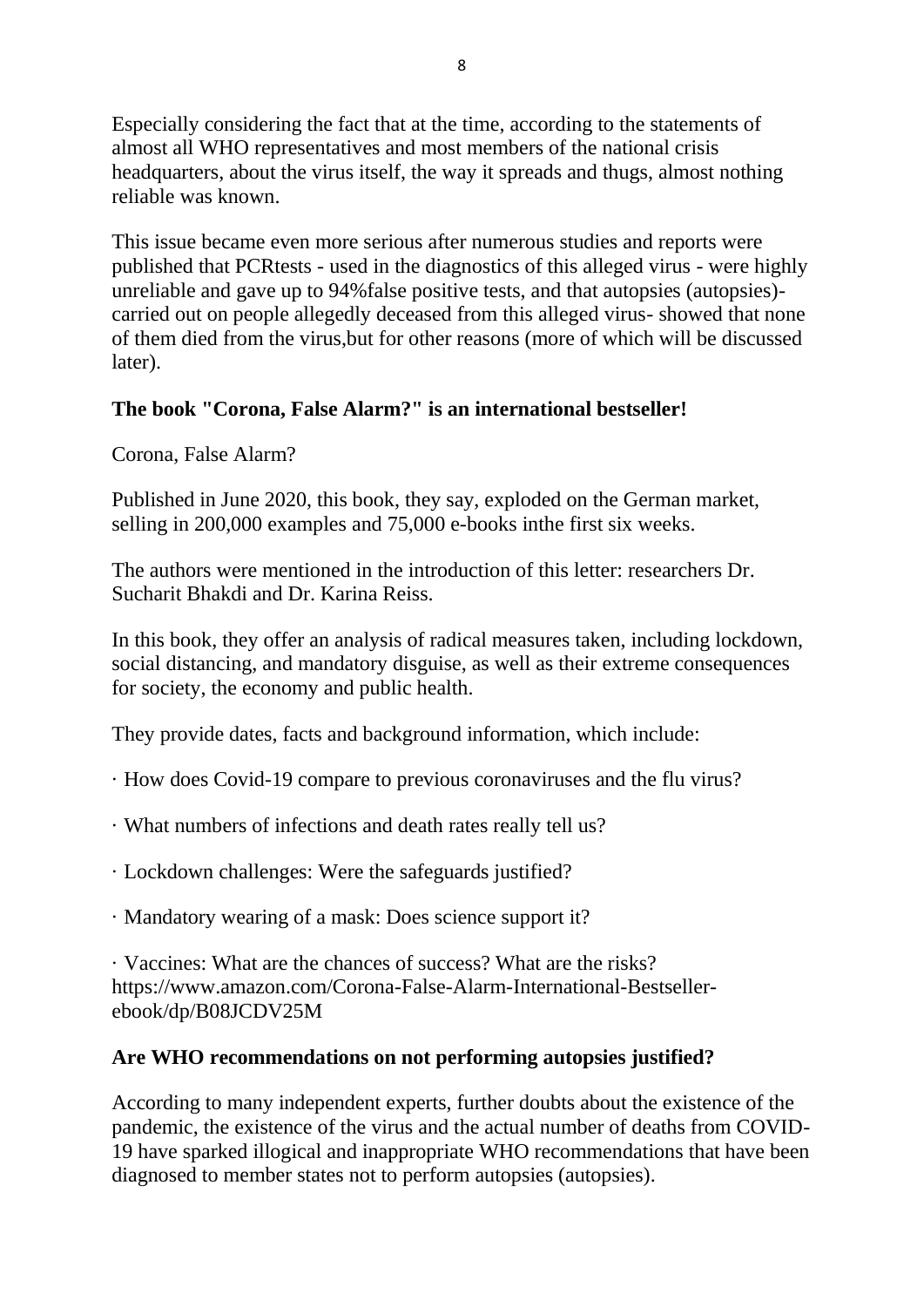The inaccessantness of these recommendations is criticised by experts, arguing that only autopsies can reliably determine the actual cause of someone'sdeath, and that in this way wider, more reliable and more reliable information can be obtained about the virus itself, as the causeof death, then about the way the virus works ,and how peoplecan be treated for the disease it causes.

### **Alleged disease called Covid-19 - symptoms, consequences and mode of transmission**

According to Wikipedia data, it is reportedly an infectious disease caused by severe acute respiratory syndrome coronavirus 2 (SARS-CoV-2), which was first identified in Wuhan, China, in December 2019, with the most common symptoms being fever, cough, fatigue, difficulty breathing and loss of smell and taste.

Symptoms reportedly begin one to 14 days after exposure to the virus, with approximately one in five infected people developing no symptoms and most people have mild symptoms, while in rare ones the so-called acute respiratory disorder syndrome (ARDS), which manifests itself through cytokine storms, multiple organ failure, septic shock and blood clots,

For these latest aforementioned consequences, many doctors and experts argue that a complete deviation from the consequences that can be caused by viruses, i.e. that no virus, including the alleged SARS-COV-2, is capable of causing such consequences.

The same experts argue that these, for viruses with uncharacteristic consequences, can only be compared to the effects of organism poisoning with various agents: heavy metals and other hazardous substances resulting from spraying from aircraft (so-called kemitrails), or electromagnetic radiation (5G and other radiation from terrestrial towers, satellites, balloons, etc.).

According to official doctors and experts, a significant number of patients who have recovered from the acute stage of the disease reportedly remain long-term consequences that include severe fatigue, memory loss and other cognitive problems, low fever, muscle weakness and difficulty breathing, which are disputed by their opponents in independent medical circles.

Also according to officials, the virus is reportedly most commonly spread through droplets and aerosols from the nose and mouth of an infected person during breathing, coughing, sneeze, singing or talking, or, more often, contaminated surfaces, and in other persons enters through the mouth, nose or eyes, it can spread through fomites (contaminated surfaces), although this is not considered the main transmission route (therefore the correct transmission path proves rarely). , and infection usually occurs when people are side by side long enough.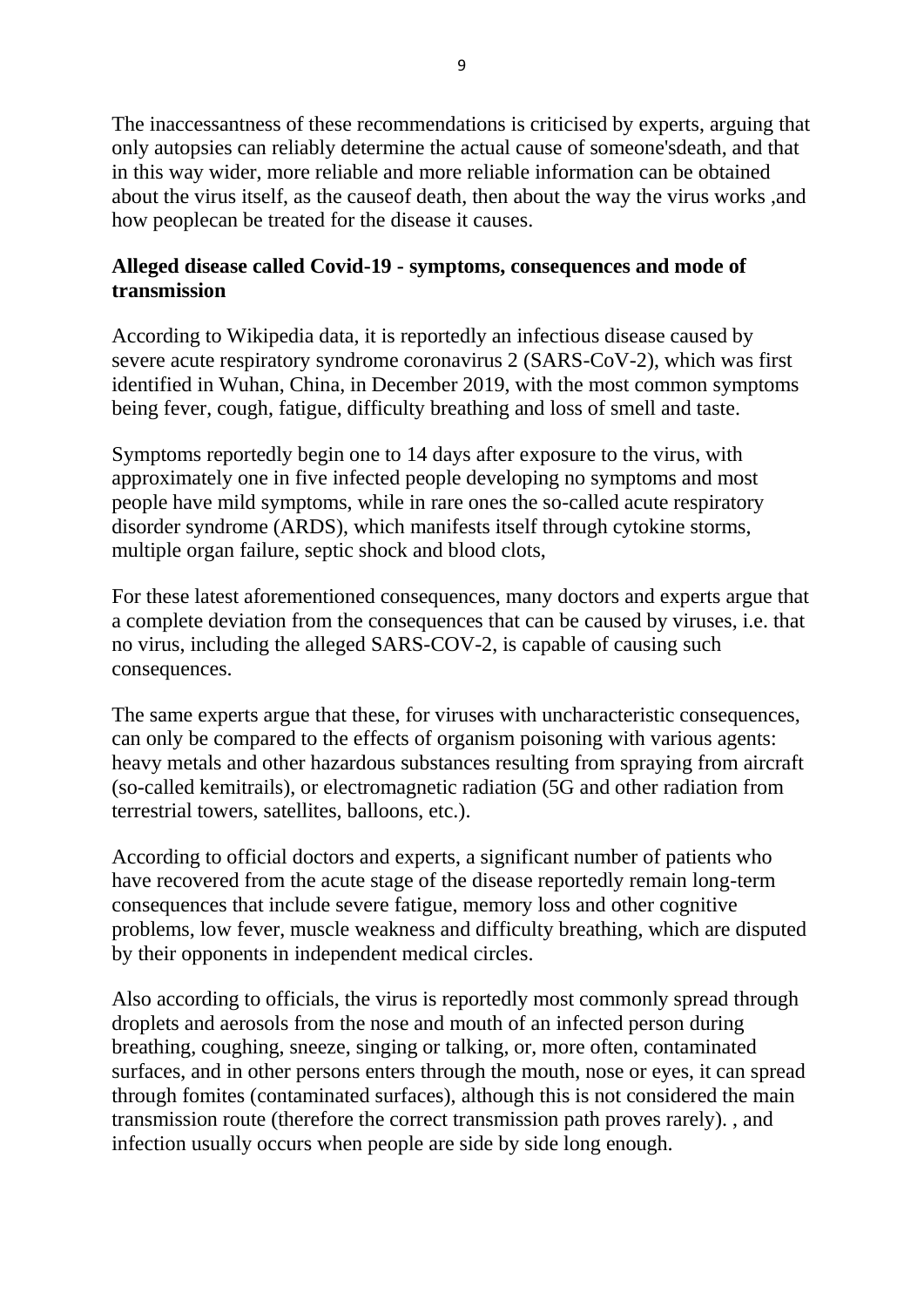Officials accepted as the only valid method for establishing a diagnosis of this alleged viral disease a chain reaction of reverse transcription polymerase from nasopharynx (abbreviated test name: rRT-PCR, even shorter: PCR, which namewill most often be used in this Open Letter)

# **Has it been proven in any way that an alleged disease called Covid-19 actually exists?**

Here we come to the main problem that many experts in this field point to, which WHO officials and member states persistently ignore, even though it is evidence that casts doubt on everything that has been said so far about this alleged disease.

This test was designed by several scientists (many of whom mentioned Christian Drosen of Germany as the most important), and published on the WHO website under the headline: "Diagnostic detection of 2019-nCoV by real-time RT-PCR - Protocol and preliminary evaluation as of Jan 17, 2020."

The main method of diagnostics, which is performed precisely by this PCR test, consists in the fact that, in real time, a chainreaction (multiplying) of reversible transcription polymerase of supposedly infected secretions is performed.

However, in this way, according to the unanimous opinion of all independent experts, only the presence of individual fragments (i.e. parts of the RNA chain) and not the RNA of the entire Covid-19virus can bedetected, which brings this method of diagnostics of the alleged virus under enormous andlogical suspicion, which officials have not in any way refuted (more detailed arguments for the unreliability of this test will be more words in the scriptures below)

Nevertheless, officials not only continue to make this dangerous and dubious diagnosis in the treatment of the sick, but also use it for many other unconstitutional purposes (for approval of travel at home and abroad,for work, permissionto move, i.e. to put people in isolation and quarantine, etc.), etc.).

# **Is the RC-PCR test a reliable method for detecting SARS-CoV-2 viruses?**

There are many scientists in the world who, very seriously and argumentatively, challenge the ability of these tests to reliably determine the existence of not only this, but any virus.

As one of the main reasons for their criticism, many present the fact that this test can detect the presence of only part of the genetic material of a virus, but not the virus, as a whole.

In addition, an additional complaint is reduced to the potential possibility of manipulation of the results of such testing, because, by increasing the number of multiplying above a certain figure, a positive result can be obtained for 100% of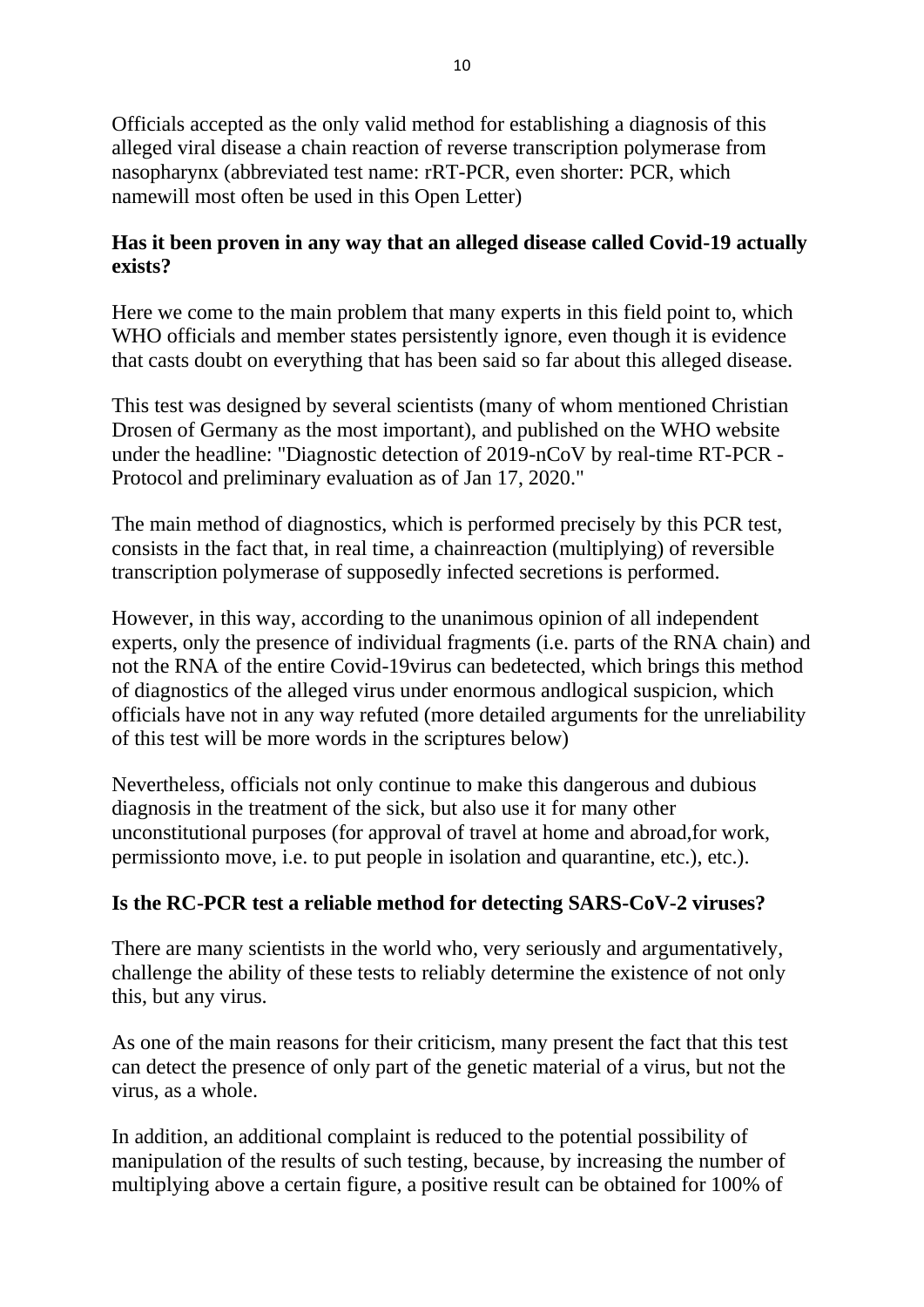the testedpersons, while, contrary treatment, a negative result can be obtained for 100% of the tested persons.

The unreliableness of these tests is perhaps most demonstratively evidenced by the news that the president of Tanzania is in the national laboratory where this Covid-19 test was tested, and that they all came back positive.

However, neither this news nor the claims of numerous experts have yet to shake officials' confidence in the actual possibilities and reliability of this test, even though the entire tower of the alleged pandemic was built on the basis of such testing.

#### **Scientific criticism of PCR test**

Among the many experts challenging the reliability of PCR tests, it seems that perhaps the most serious reasons for suspicion were provided by a group of 22 scientists -Pieter Borger and others from several countries, who, on 27.11.2020, compiled an extensive publication titled,"Corman-Drosten Review Report and Dr. Euro2020."

The conclusion of these authors is that in the Corman-Drosten Review Report and Dr. Eurosurveillance 2020, they discovered 10 major scientific and methodological errors regarding the accuracy of PCR tests, at the molecular and methodologicallevel, which, in their view, results in false positive results.

As the first and main reason for the criticism, these scientists cite the fact that the PCR test is based solely on theoretical sequences of the genome of the SARS-CoV-2virus , because at the time of the creation of the test, the authors of thePCR test (Corman-Drosten and others) did not have available either the control material of the infectious ("live") or the inactivated SARS-CoV-2virus , nor the isolated and complete genome of the RNAof the virus.

Even more strange is that, in addition, they found that neither until the writing of this critical report (i.e. until 27.11.2020)the identification of this virus was made anywhere in the World based on the isolated entire virus, or based on the full length of its RNA.

These critics argue that the authors of the PCR test themselves (Corman-Drosten and others) pointed out that their goal was to develop robust diagnostics for use in laboratory public health settings, but that these goals were not achievable without the availability of real and complete viral material.

Critics also argue that PCR is not recommended for primary diagnosis of infection, as it is not immune to the appointment of covid-19 on a regulatorybasis, which is why it can only serve as a tool to help a doctor diagnose the disease in the case of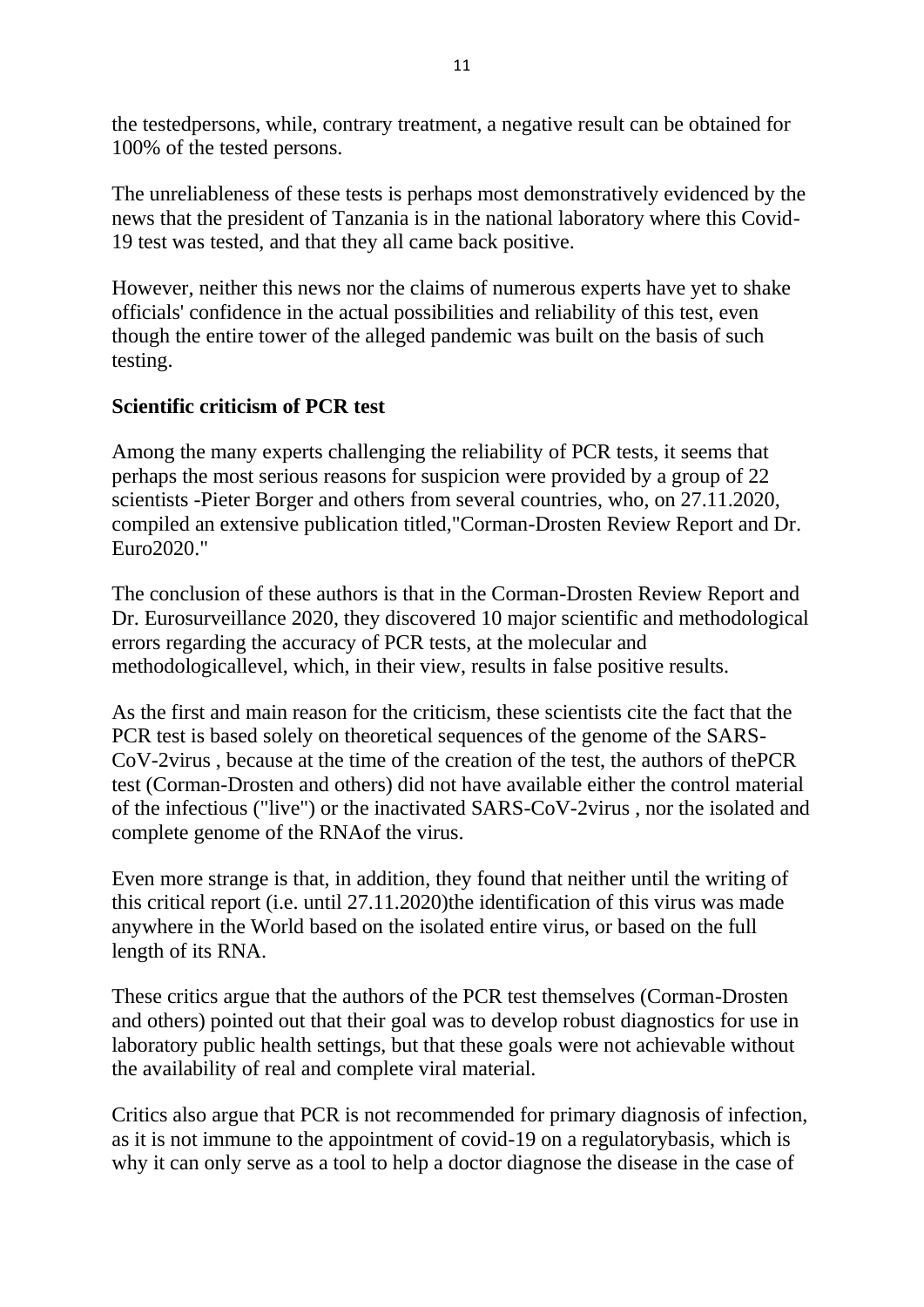various lung infections, since, they claim, covid-19 and SARS have very similar symptoms.

Critics also point out that at least 3 specific pairs of examples must be used to detect 3 virus-specific genesfor the confirmation diagnosis of a particularvirus, namely, preferably, with the highest possible distance in the viral genome (opposite ends of all virus genes included), and that corman-drostin's report covers about half of the genome of the virus, another factor that reduces the possibility of detecting intactRNA virus Covid-19 and increases the number of false positive test results.

In addition, critics further argue that even if three 3 specific pairs of examples are obtained in the sample, this is not enough to reliably prove the presence of the virus.

Like many others, these critics point out that nowhere in the Corman-Drosten Report describes a valid and fixed number of reproductions of genetic material, in order to at least get the correct result, but that a reasonably reliable number of reproductions should be 30 cycles, and that above 35cycles of reproduction must be expected to increaserapidly.

It is very indicative that neither WHO nor the national crisis headquarters look back at allon these, or numerous other, very logical, serious, convincing and argumentative scientific criticisms.

Conversely, who even recommends as many as 45 multiplyings according to some sources (which, according to critics, leads to almost 100% false positive tests).

https://cormandrostenreview.com/report/

### **Scientists who are the authors of this critical report**

Due to the importance of their work, all authors of the aforementioned Report will be listed here:

1) Dr. Pieter Borger (dr. dr.), Molecular Na genetics, W+W research associate, Lörrach, Germany

2) Rajesh Kumar Malhotra (Artist Alias: Bobby Rajesh Malhotra), Former 3D Artist / Scientific Visualizations at CeMM – Center for Molecular Medicine of the Austrian Academy of Sciences (2019-2020), University for Applied Arts – Department for Digital Arts Vienna, Austria

3) Dr. Michael Yeadon BSs (Hons) Biochem Tox U Surrey, PhD Pharmacology U Surrey. General director, Yeadon Consulting Ltd, Pfizer former chief scientist, United Kingdom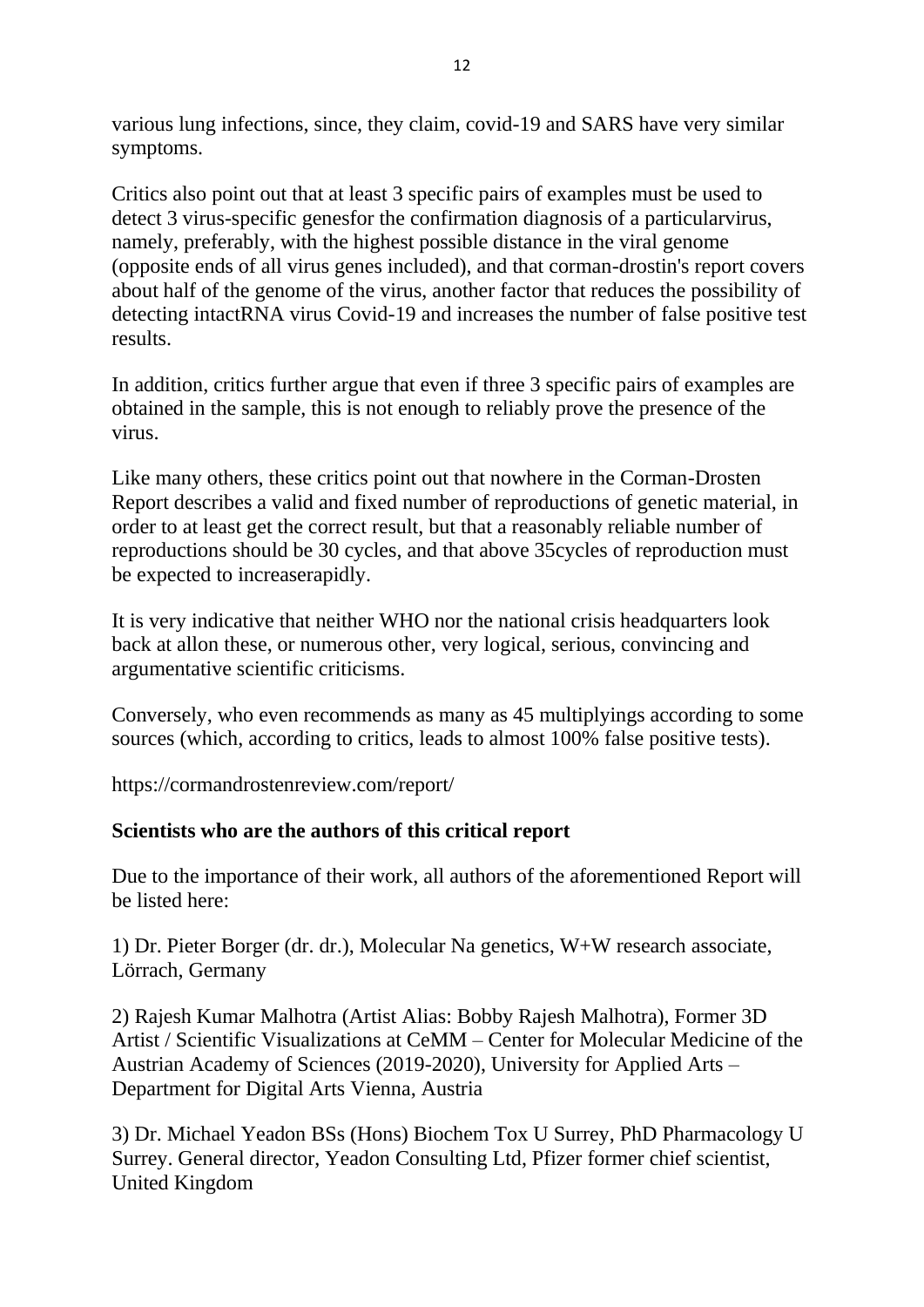4) Dr. Clare Craig MA, (Cantab) BM, BCh (Oxon), FRCPath, United Kingdom

5) Kevin McKernan, BS Emory University, Chief Scientific Officer, Founder of Medical Genomics, designed the sequentile pipeline at WIBR/MIT for the Human Genome Project, invented and developed the SOLiD sequencer, awarded patents related to PCR, DNA isolation and sequencing, USA

6) Prof. Dr. Klaus Steger, Department of Urology, Pediatric Urology and Andrology, Molecular Andrology, Biomedical Research Center of Justus Liebig University, Giessen, Germany

7) Dr. Paul McSheehy (Dr. Dr.), biochemist and pharmaceutical industry, Loerrach, Germany

8) Dr. Lidiya Angelova,Master of Biology,PhD in Microbiology, former researcher at the National Institute of Allergy and Infectious Diseases (NIAID), Maryland, U.S.

9) Dr. Fabio Franchi, formerConductors medico (M.D) at the Department of Infectious Diseases, specializing in "Infectious Diseases" and "Hygienic and Preventive Medicine", Società Scientifica per il Principio di Precauzione (SSPP), Italy

10) Dr. Med. Thomas Binder, internist and cardiologist (FMH), Swiss

11) Prof. Dr. Med. Henrik Ullrich, Diagnostic Radiology Specialist, Chief Doctor of Medicine at Collm Oschatz Hospital Radiology Center, Germany

12) Prof. Dr. Makoto Ohashi, Professor of Emeritus, Doctor of Microbiology and Imunologies, Univerzitet Tokushima, Japan

13) Dr Stefano Scoglio, B.Sc, Microbiologist, Nutritionist, Italy

14) Dr. Marjolein Doesburg-van Kleffens (MD), Laboratory Medicine Specialist (Clinical Chemistry), Maasziekenhuis Pantein, Beugen, Holland

15) Dr. Dorothea Gilbert (dr. dr., phd), phd Environmental Chemistry and Toxicology. DGI Consulting Services, Oslo, Norveška

16) Dr. Rainer J. Klement, Dr. Department of Radiation Oncology, Leopoldina Hospital Schweinfurt, Njemačka

17) Dr. Ruth Schruefer, phd, human genetics/ immunology, Munich, Germany,

18) Dra. Berber W. Pieksma, general practitioner, Holandija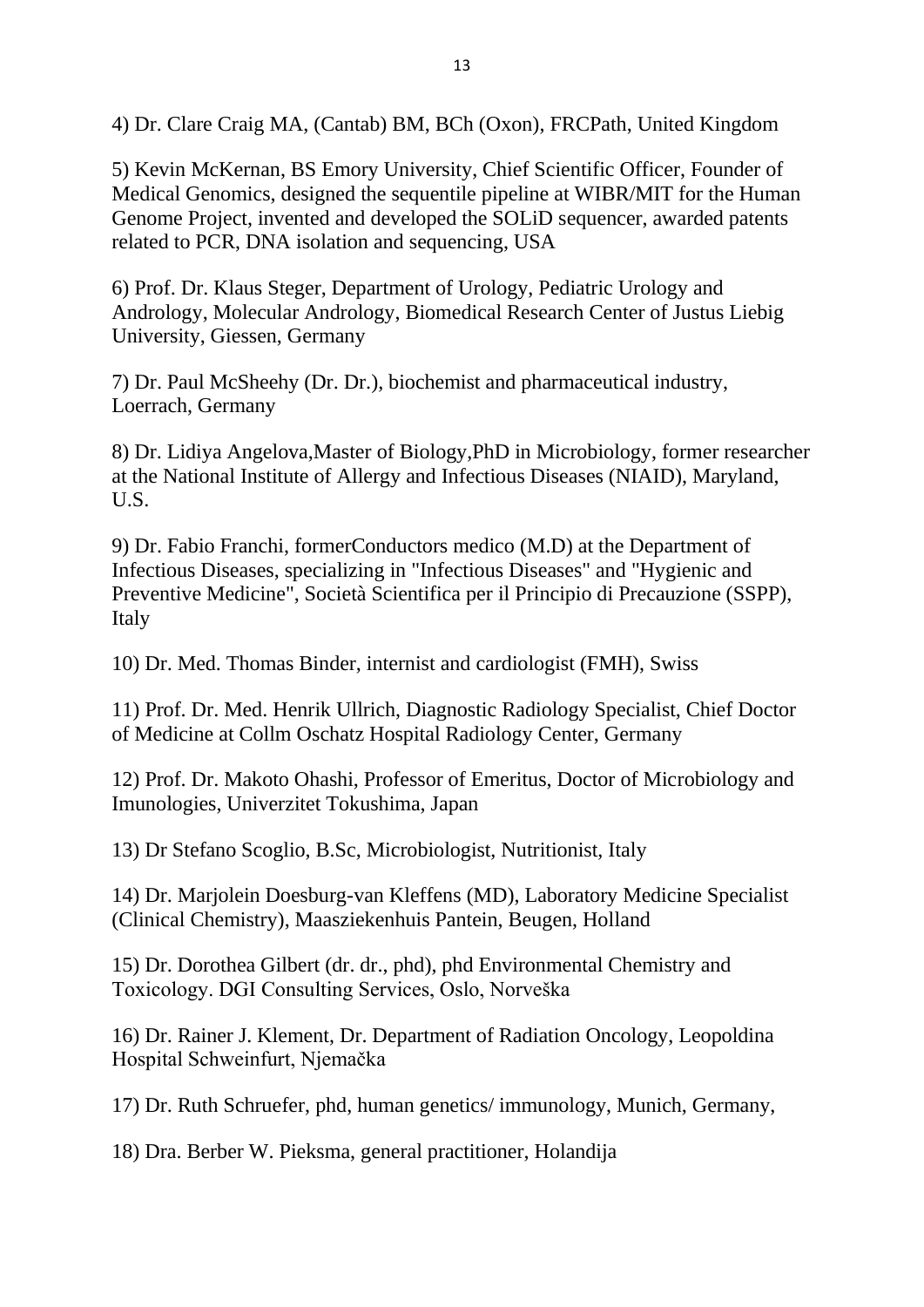19) Dr. med. Jan Bonte (GJ), Consultant Neurologist, The Netherlands

20) Dr. Bruno H. Dalle Carbonare (Molecular Biologist), IP Specialist, BDC Basel, Switzerland

21) Dr. Kevin P. Corbett, MSc Nursing (Kings College London) PhD (London South Bank) Social Sciences (Science & Technology Studies) London, England, United Kingdom

22) Prof. Dr. Ulrike Kämmerer, Virology / Immunology / Human Biology / Cell Biology, University Hospital Würzburg, Germany.

#### **Medical postulates for declaring a viral disease**

According to some experts, in order to scientifically reliably declare a viral or bacterial disease, it is necessary to reliably determine and prove that certain conditions, called Koch's postulates (after German doctor and bacterialologist Robert Koch) have been met.

Although these postulates originally only referred to bacteria, they also refer to viruses, according to medical experts, and come down to four logical conditions, which are, roughly, like this:

1. the causative agent of the disease must be present in everysick organism , and it should not be present in any healthy organism,

2. the causative agent of the disease must be isolated from the sick individual and bred in a pure culture,

3. the cause of the disease that is raised in pure culture must cause the same disease when immune to it,

4. the causative agent of the disease that caused the disease in a healthy organism must be of the same species as the one that was bredin pure culture, and it must be possible to isolate it in a laboratory-infected person.

Has it been proven that the Koch postulates for an alleged disease called Covid-19 have been fulfilled?

If judged by the aforementioned Report of a group of 22 scientists (Pieter Borger and others), as well as other independent researchers, the fulfillment of none of Koch's postulates has ever been proven.

According to these and reports of other experts, proponents of the existence of the alleged SARS-COV-2 virus, never offered any evidence that this virus was present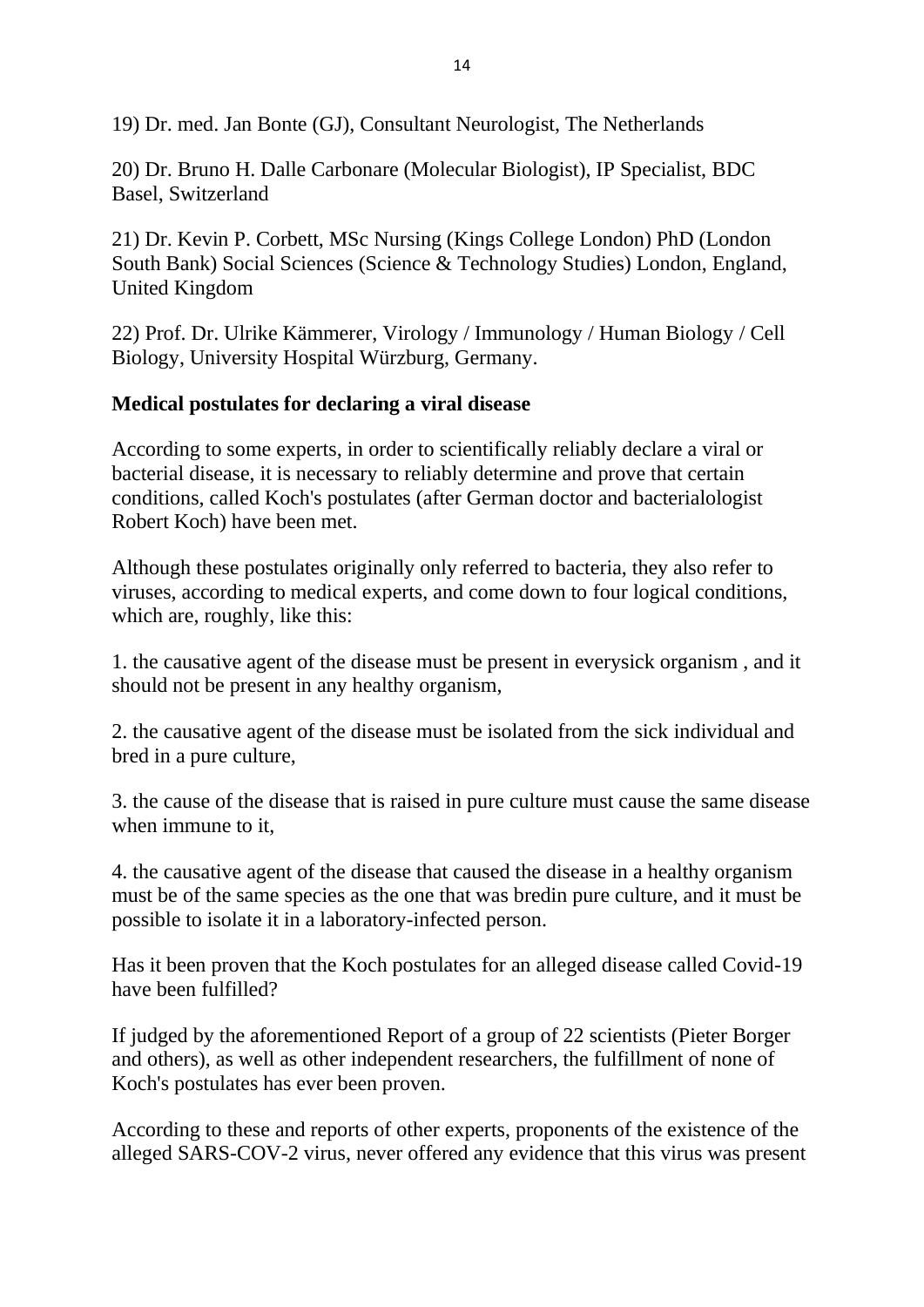in any sick man they claimed was allegedly infected with the disease, nor did they prove that the virus was not present in other, uninfected people.

If this is true, then this first postulate official could not objectively prove , because if this alleged virus was not isolated from any allegedly infected person, it means that they could not grow it in pure culture, andtherefore objectively could not be filled with the second, and the third and fourth Koch postulates, because the third and fourth postulates are causally related to the second (since the virus was not singled out and was not bred in pure culture, then it could not even be entered into a healthy person and cause the alleged covid-19 disease).

Those who claim to be filled with any of Koch's postulates may be asked more difficult questions to which they so far, it seems, have not given anyone a reliable answer:

1. Who has when and how isolated the alleged SARS-Cov-2 virus in any alleged patient, and what has it been documented?

2. Who has proved when and how that this same alleged virus is not present inhealthy people ,i.e. people who are not infected with the virus?

3. Who, when and in what way and in what culture, grew the alleged SARS-Cov-2 virus,and inwhich healthy people, when and in what way this allegedly so dangerous virus was allegedly entered.

4. From which laboratory-infectedpeople, when and how is this virus is isolated?

### **What else is suspicious and unpromped?**

The shortest answer to this question seems to be: Everything is suspicious!

Starting with the events leading up to the pandemic's pronouncement, through evidence of the existence and name of this alleged new disease and this alleged new virus (SARS-CoV-2), evidence of the existence of the pandemic itself and how to determine the infection with unreliable PCR tests, the selection of therapy that is used for patients allegedly infected with this alleged disease, rates of alleged mortality, cause of death in persons found to have died as a result of this disease, possible corrupt treatment of medical institutionsand media ,to legitimacy, justification, proportionality, and even reasonableness of measures recommended by the World Health Organization and

According to many claims and data, it has never been reliably proven that this alleged covid-19 disease exists, or that there is a pandemic itself.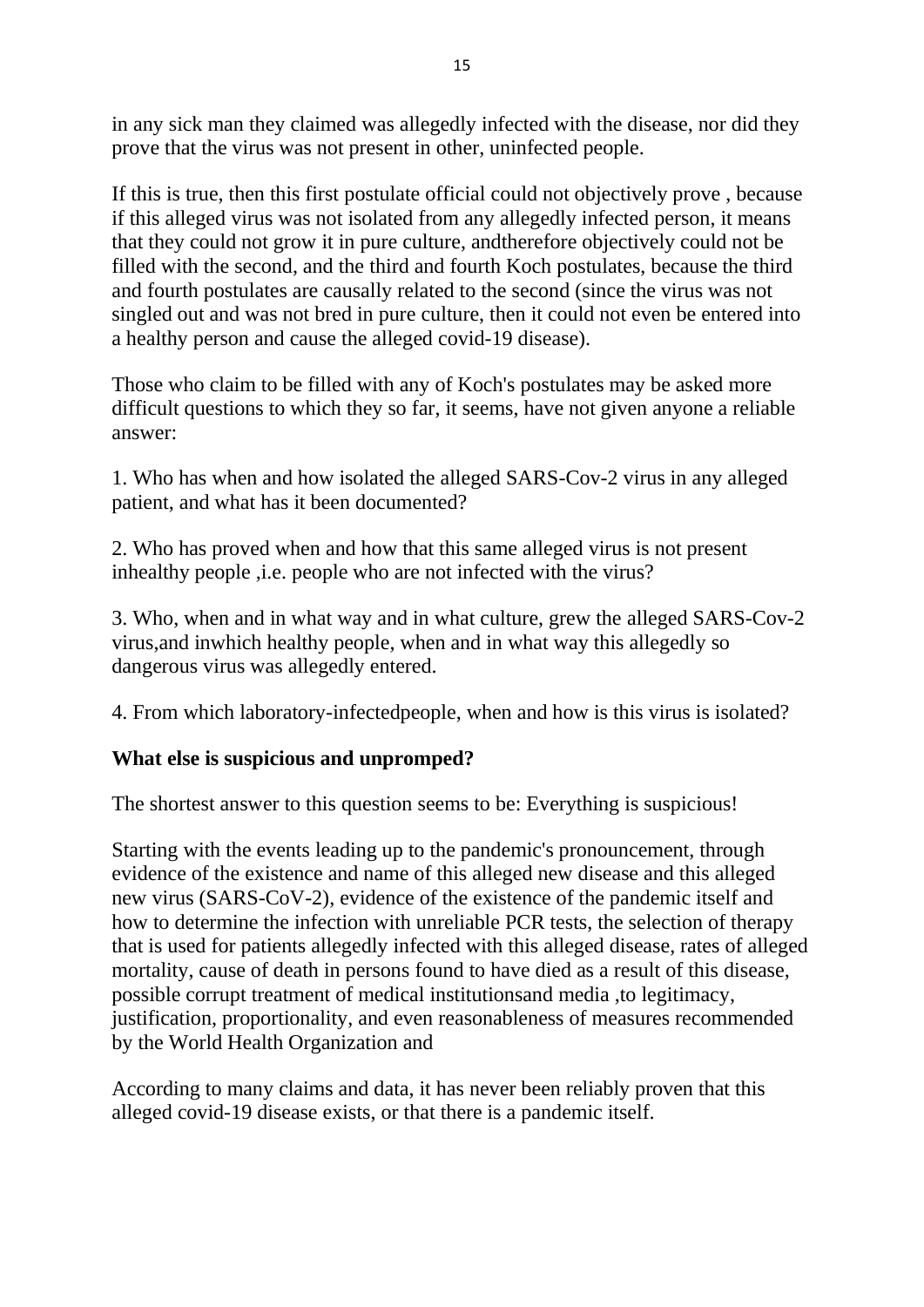Similarly , numerous independent experts claim that the diagnosis for the detection of this alleged infectious disease is done by completely unreliable PCR tests, whichcannot objectively prove the existence of this alleged virus.

A large number of experts have expressed serious doubts about the choice of therapy applied to patients who are supposedly infected with this alleged disease, because expensive patented drugsare used for alleged treatment, which do not bring almost any benefit to the health of patients,or produce further harm, while avoiding the use of cheap, unpatented drugs and vitamins, which are very effective in treating patients who are diagnosed with this disease.

As for the rate of alleged mortality and the actual cause of death in people found to have died as a result of the disease, there are many notions that almost everyone who tested positive for PCR, regardless of the actual cause of the disease, is among the dead.

Also, some point out that the Italian National Institute, conducting autopsies on more than 6,000 allegedly dead from the disease, found that only two people could not find the actual cause of death (which does not mean that they died from this alleged disease), and that in all others the actual cause of death was not the disease.

This was later confirmed by hamburg's renowned pathologist, Professor Klaus Püschel, who personally performed an autopsy on close to 200 people and, arguing that all deaths from the Hanburg corona virus " go through hishands, "said he found no such case, because they all died either from a heart attack, or cerebralhemorrhage, or otherconsequences.

Suspicions are all the more heathed information that medical facilities are being paid certain sums of money for each Covid patient, as well as for putting them on respirators.

#### **Name of the disease - "Covid-19"?**

The appointment of this disease called "Covid-19" deviates from the way of labeling new diseases used by the WHO so far.

For example, a disease called SARS represents an abbreviation of four English words: Severe acute respiratory syndrome (SARS), meaning: severe acute respiratory syndrome, while AIDS

disease represents an abbreviation of four English words: acquired immunodeficiency syndrom in meaning: acquired immunodeficiency syndrome.

Therefore, in this and other examples the name of the disease represented abbreviations composed of the initial letters of English words that briefly describe the disease itself.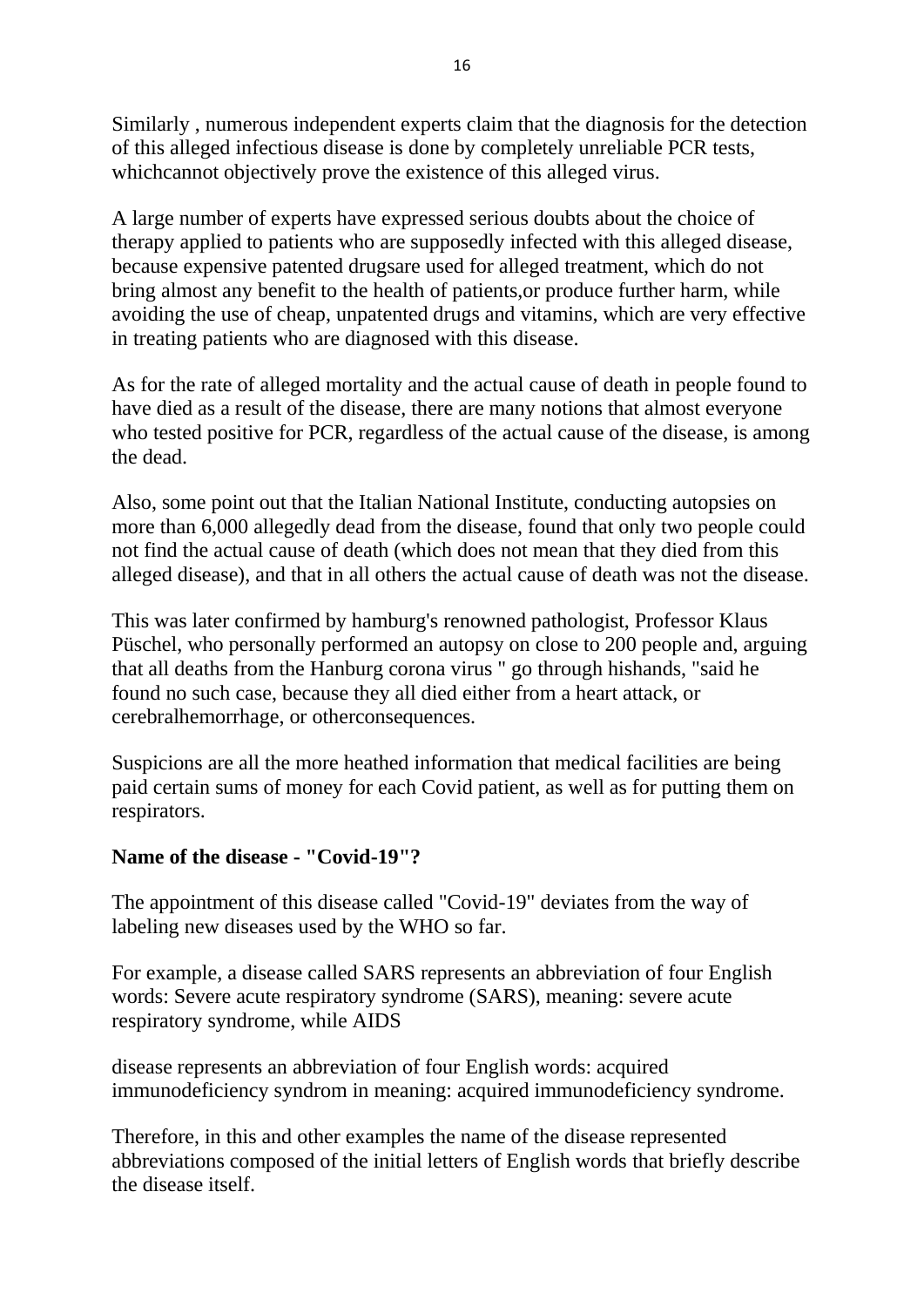However, in the case of Covid-19, for some reason, this type of nomination of the disease was deviated, which gave some an occasion to interpret the name of the disease as an abbreviation formedfrom the following English words: "Certificate Of Vaccination Identification Digital" (COVID).

In this regard, the name of this alleged disease is even more dubious because of announcements launched shortly after the announcement of this alleged pandemic, under which measures will be taken to lock up and take away human rights and freedoms only when people are vaccinated and when they receive vaccinationidentification.

### **What is ID2020?**

Among the many authors writing about it is Peter Koenig, a geopolitical analyst, who claims digital identification (ID) is part of Agenda ID2020- prepared by Rockefeller, Rothschild, Morganand others- which included a computer simulation of coronaviruses in Johns Hopkins, Baltimore on October 18, 2019 (i.e. before the official publication of the existence of thisalleged disease), which is asimulation sponsored by IF and the Bill and Melinda GatesFoundation.

Koenig argues that Agenda ID2020 is an alliance of public-privatepartners ,involving certain UN agencies and civilsociety , and is a programme for electronicidentification , which uses generalised vaccination as a platform for digital identity,program serves to provide newborns with a portable and persistent biometricconnected digital identity, supported by GAVI (Global Alliance forVaccines and Immunisation),whose main partnersand sponsors are the pharmaceutical industry and the Bill and Melinda Gates Foundation.

On its website, the alliance identifies itself as a global health partnership of public and private sector organisations dedicated to "immunisationforall"and is supported by the WHO, among others.

Koenig also claims that the Alliance ID2020, at its Summit, held in September 2019, in New York, titled "Rising to the Good ID Challenge", prepared, and the final decision to go ahead with the programme, made in January 2020, at the World Economic Forum (ICF) in Davos ("behind very closed doors"), when it was decided to launch the digital identity programme in 2020- and to be tested inBangladesh, as confirmed by Anir Chovdhuri, policy adviser for Bangladesh.

### **What about the alleged Covid-19 pandemic says Archbishop Carlo Maria Vigano**

This former AMERICAN apostolic nuncio and Vatican ambassador to the US from 2011 to 2016, in an open letter to US President Donald Trump, written on 25.10.2020, regarding the alleged Covid-19pandemic, reads: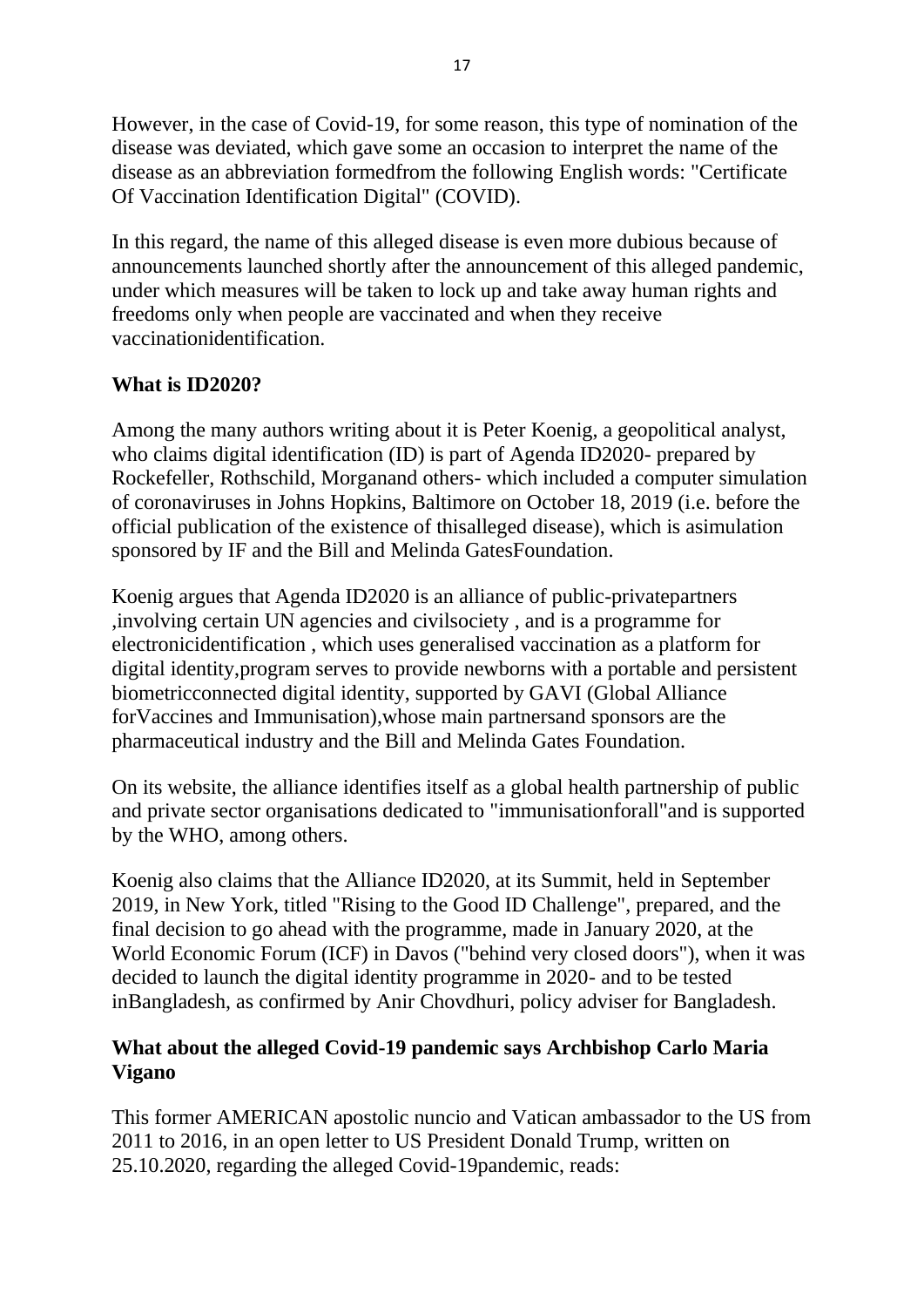"Until a few monthsago, it was easy to denounceas "conspiracy theorists" those who condemned these terrible plans , which we now see being carried out in the smallest detail. No one, until last February, would ever think that in all our cities citizens would be arrested simply because they wanted towalk downthe street, breathe, leave their business open,want to go to church on Sunday. But now it's happening all overthe world - even in Italy with postcards, which many Americans consider to be a small, captivating state with its ancient monuments, churches, charming towns and distinctivescivens. While politicians are barricaded in their palaces by publishing decrees such as Persian satraps, businesses are failing, shops are closing, and people are prevented from living, traveling, working, and praying. The catastrophic psychological consequences of this operation are alreadybeingseen - starting with the suicides of desperate entrepreneurs and our children- separated from friends and classmates, who are told to follow classes as they sit at home in front ofa computer."

#### **Vigano on a global plan called"The Great Reset"**

In the same letter to Trump, Vigano specifically points out:

"A global plan called the Great Reset is under way. Its architect is a global elite that wants toconquer all humanity - imposing measures of coerciveness thatdrastically limit individual freedoms and freedoms of the entire population. In several states , this plan has already been approved and funded; In others, it's still in its early stages. Behind the world leaders who are the ians and executors of this hellish project, there are unscrupulous characters who fund the World Economic Forum and Event 201 - promoting their agenda.

The purpose of the Great Reset is to impose a health dictatorship aimed at imposing libertarian measures, hidden behind temptingpromises to secure universal income and cancel individual debt. The price of these concessions from the International Monetary Fund will be to waive private ownership and adherence to the Covid-19 and Covid-21 vaccination programs promoted by Bill Gates in collaboration with major pharmaceutical groups. In addition to the enormous economic interests that motivate the promotors of the Great Reset, the imposition of vaccination will be accompanied by the request of a health passport and digital IDcard , with the continuous search for contacts of the populationof the world. Those who do not accept these measures will be imprisoned in camps or placed under house arrest, and all property will be confiscated.

Mr. President, I suppose you're already aware that in some countries the Great Reset will be activated between the end of this year and the first quarter of 2021. For this purpose, further lockdowns are planned,which will beofficially justified by the second and third waves of pandemics. You are well aware of the means used to shine a panic and legitimizing draconian restrictions on individual freedoms, thereby effectively provoking the world's economic crisis."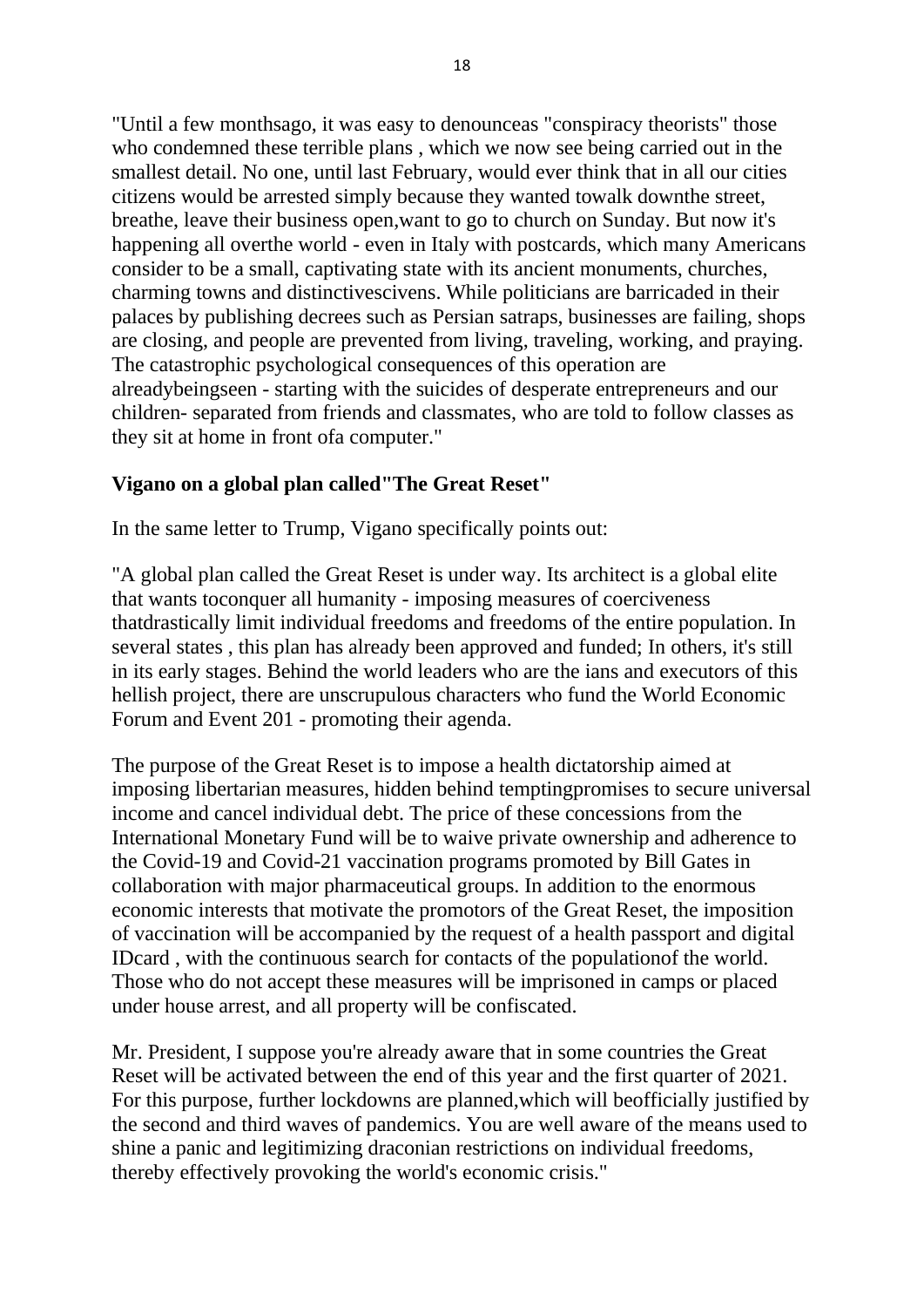https://brownpelicanla.com/abp-carlo-maria-vigano-pens-open-letter-to-trumpresist-the-great-reset/

# **Have all the pandemics so far been edited?**

According to many sources, both this alleged Covid-19 pandemic, and all previously declared or declared pandemics of other alleged viral diseases, including the most famous one in 1918, known as the Spanishflu, were staged with the aim of mass vaccinating the population against non-existent diseases, after whichthey were

Due to the seriousness of these allegations, which indicate that, through vaccination, the entire vaccinated population is being conducted unauthorized and unethical experimentation, even hidden genocide, and that the harmful consequences on people 's health, which have so far been caused byvaccinations, are greater than the consequences causedby all the world andother wars combined, the topicof vaccines

Here, it will briefly point to doubts about the existence of the alleged 1918 Spanish flu pandemic, the alleged 1976 Swine Fluepidemic in the UnitedStates, the alleged 2005bird flupandemic, and the alleged 2009 swine flu pandemic.

# **Alleged 1918 Spanish flu pandemic**

The alleged directing of all previous pandemics is quite persuasively evidenced by the documentary "Pandemic Lies", filmed in 2010 by Russian scientists, which claims that the causative agent of this alleged disease was artificially created by a combination of two causative agents - one who is dangerous and the other that spreads rapidly (which is quite reminiscent of the claims of some experts regarding the alleged SARS-COV-2 virus, which is the alleged causative agent of the alleged covid-19 disease).

According to Dr. Lorraine Day (author of "Swine Flu is a Prank!", which will be discussed below), the Spanish flu from 1918 was caused by the amassing of diseases that caused the giving of various types of vaccines, because the states that participatedin World War I (which ended just in 1918), after the end of the war, had a huge stockpile of many types of vaccines left, which in that war, the first war was used.

Although these two sources point to the different causes of the 1918 Spanish flu, the spanish flu has not been found. In one, they agreed: thegreatest health damage sustained in this alleged pandemic was suffered by people who were vaccinated against the alleged flu.

### **"Epidemic" of Swine Flu in America in 1976**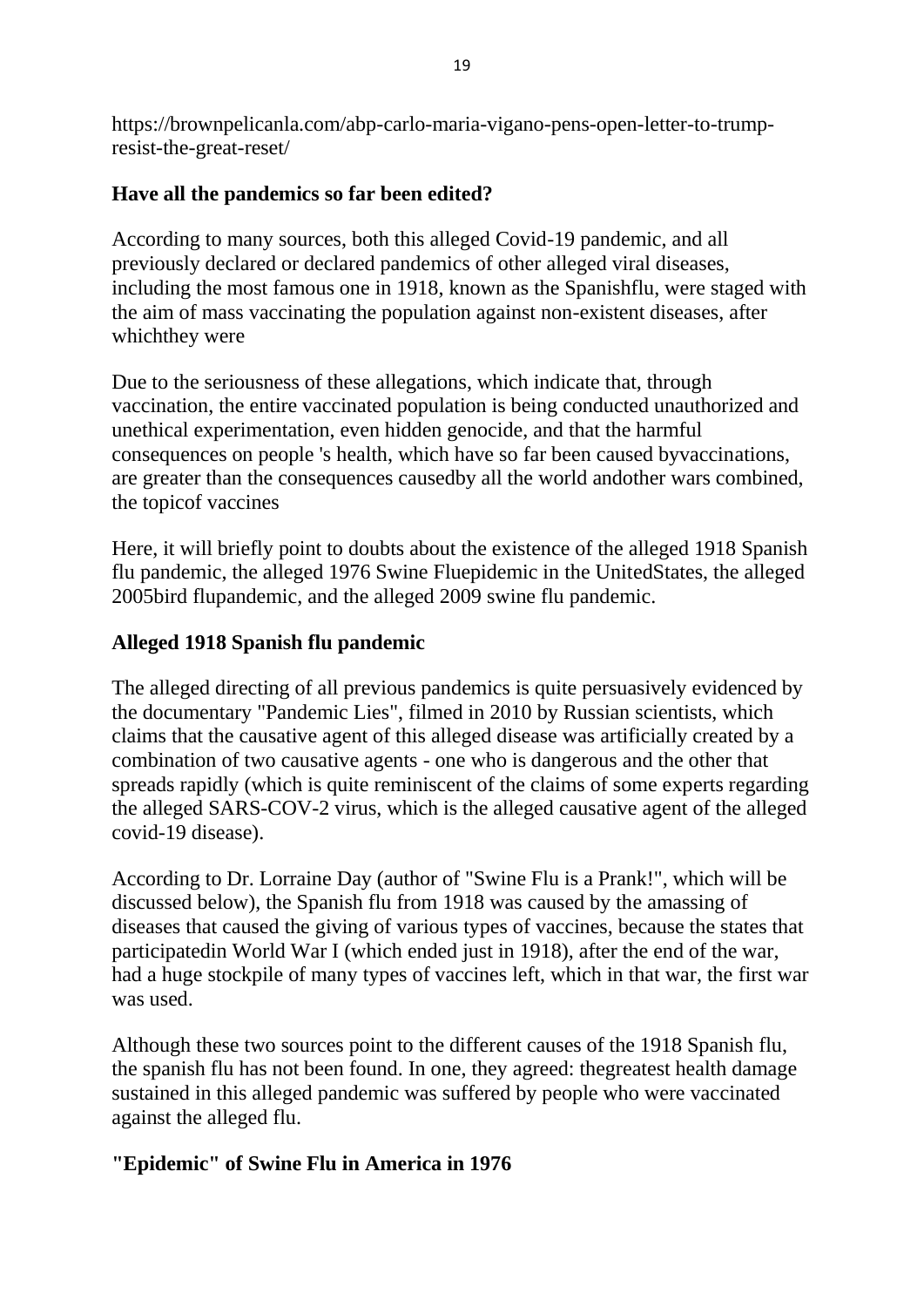According to some authors, the swine flu scandal of 2009 is not a real hoax with the swine flu virus.

They claim it was preceded by a very similar prank with the so-called Swine Flu epidemic in America in 1976.

About this alleged epidemic, some very interesting details will be presented here in American Dr. Lorraine Day's book "Swine Flu Is a Prank!" which, as will be seen below, can unleash stalking fraudulent moves by the WHO, national crisis headquarters and pharmaceutical companies producing vaccines when it comes to alleged pandemics of some viral diseases.

https://www.centarzadetoksikaciju.com/wp-content/uploads/knjige/L.Dej-- Svinjski\_grip\_je\_podvala.pdf

# **Three patterned steps in all the alleged pandemics and epidemics so far?**

From the pen of the aforementioned author, readers will be able to learn about some astonishing events, which, like an elaborate pattern, in several simple moves, occur in almost every alleged pandemic, including this ongoing one, which has been declared the alleged covid-19 disease:

Step 1: A pandemic or epidemic is declared on the basis of unproving or underproven or unreliable claims by medical experts about the existence of a very dangerous disease (caused by an alleged virus), of which millions or tens of millions of people will reportedly die.

Step 2 :In this stage, pre-prepared or hastily prepared vaccines are offered, supposedly protect recipients from this alleged disease (which has never been reliably proven), and states obtain vast amounts of suchvaccines , with an unreasonable obligation to bear the potential harmful consequences of their use, and vaccine manufacturers are being amnestyed in the first place from any possible harmful consequences that may arise from their vaccines.

On this, freely worded unreasonable, move by national authorities, which exempts vaccine manufacturers from the obligation to pay compensation for the damage sustained by vaccinations, and thus transfer responsibility for compensation to the victims of vaccinations to the state (i.e. to all taxpayers of the concerned state), will be said more in open letter number III.

Step 3 : In the third stage, it is usually determined that there were no valid elements for declaring such a viral pandemic (epidemic) and that the announced or expected numberof allegedly infected, as well as theannounced or expected number of alleged deaths from this alleged infectious disease, is incomparably less than the actual number of infected and dead from the alleged disease.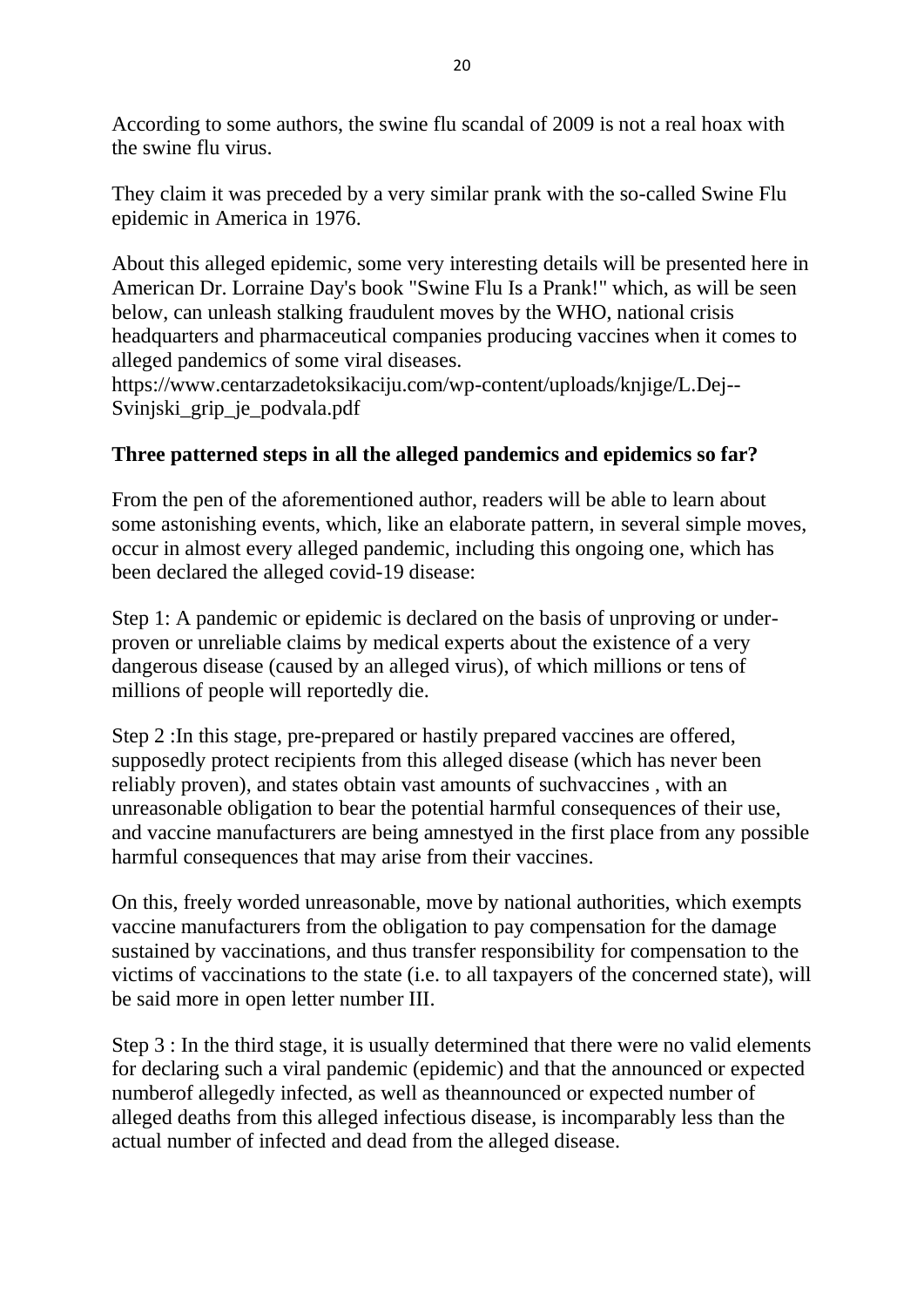Noheless, responsible people at WHO and national headquarters do not seem to be liable for the actions and actions that put many individuals at severe health damage, and the nation with enormous material damage (due to the unnecessary procurement of vaccines and to pay harm to vaccination victims).

What dr. Lorraine Day says about the safety and efficacy of swine flu vaccines in the United States in 1976? Year?

On the occasion of the alleged Swine Flu epidemic in the United States in 1976, The New York Times reported that In the book, the author points out that dangerous and sloppy methods used by vaccine manufacturers have produced vaccines that have killed and paralyzedhundreds of people, and that the production of these vaccines does not appear to have been monitored.

He also points out that there are no protections,no tests, no evidence of their safety and efficacy required by manufacturers, except those they make themselves.

The same author claims that so many people have been killed and paralyzed by the vaccine, that the vaccination campaign had to be halted before riots erupted that would threaten to kill doctors and vaccine promoters, and that two million doses of the vaccine were found to be incorrect, making them unusable.

### **Questions that were not answered before the launch of the Swine Flu Vaccination Campaign in the United States in 1976. Year**

The same author cites a set from the 19th century to the 19th century. the questions, which were made up of Ide Honoroff, head of the group People Against PoliticalVaccinations, to which the relevant national authorities should answer, before starting a campaign for vaccination.

All these questions were asked by Ida Honorf to David Mathews of the U.S. Health, Education and Welfare Agency, at a public rally in Los Angeles, but he did not answer any of those questions.

The questions below are quoted from the book "Swine Flu Is a Prank!," and bold and underlined by the author of this Open Letter, while answers to some of the questions were answered by the author of the book:

"(1) Can you tell us what benefits arise from swine flu vaccines? By law the advantages must be greater than the risk. (And they didn't.)

(1) Will the swine flu vaccine prevent swine flu? (Never has.)

(2) Is it true that if someone is vaccinated, they 'll have an even more severe case of the flu? (Yes, even death, so far 113 cases.)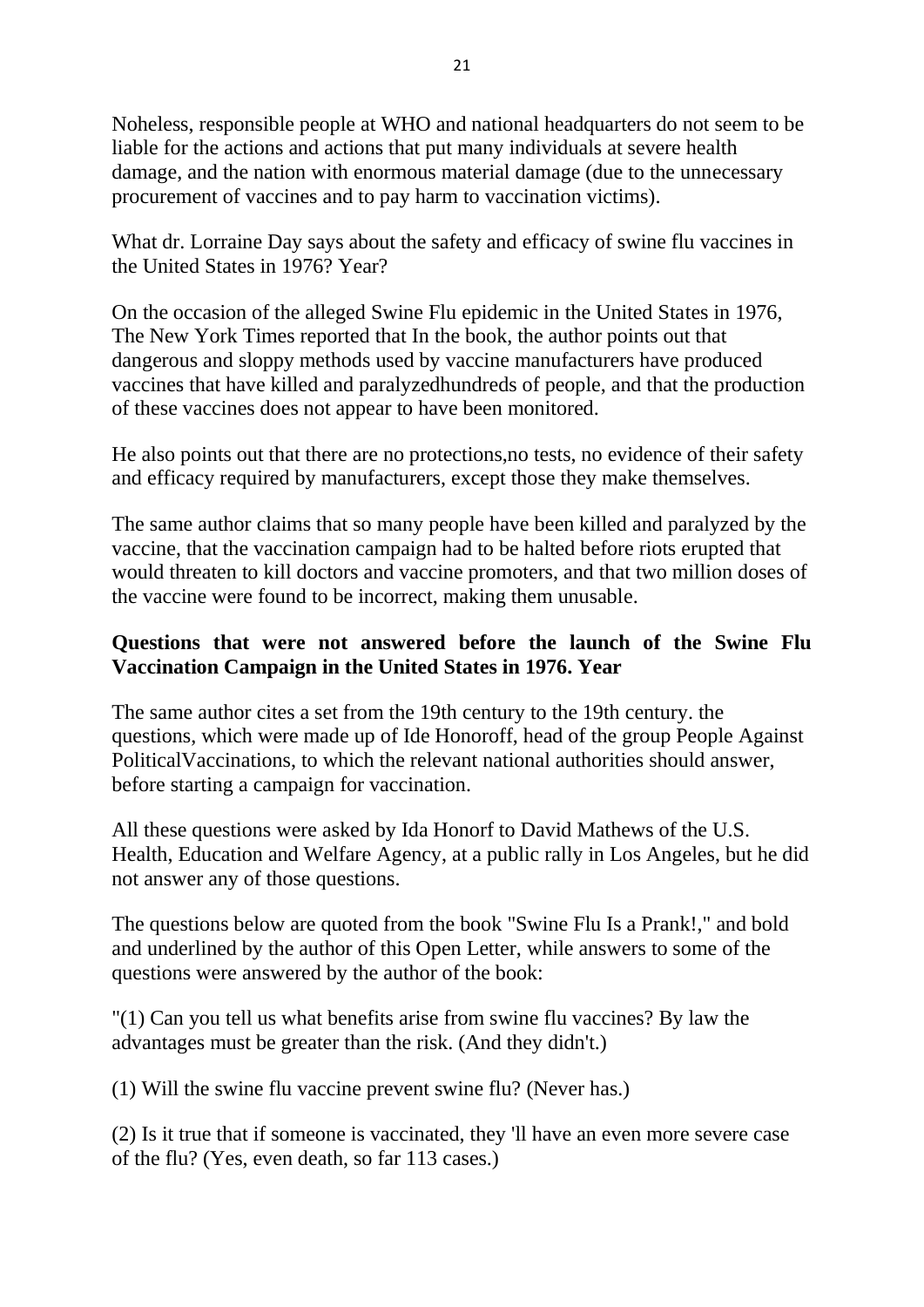(3) Why were experimental animals from Dr. Morris's four labsdestroyed? The results of his tests would demonstrate the efficacy or danger of vaccines.

(4) Has the Health, Education and Welfare Agency sent any testimony before the Sub-Committee on Health and Environmental Protection ... when they had an scheduled hearing, which focused on the possible dangers of swine flu vaccination, the names of persons who submitted against the evidence, and how many witnesses who opposed the program?

(5) Is there evidence that the vast majority of vaccinated will not benefit?

(6) It is claimed that 70% of vaccinated will be protected. Among the unvaccinate will be 75% protected. Explain these contradictions.

(7) Can you give us some evidence that the swine flu epidemicexists? (None.)

(8) It takes about 10 years of testing and research to approve any substance, drug or vaccine that people will use. If the same standards apply to the vaccine, why isn't the swine flu vaccine subject to the same tests that the FDA (Food and Drug Administration) says are necessary before being injected into human beings?

(9) Although pharmacists are putting a warning alongside the flu vaccine "injected into the vein," isn't it true that it can't be controlled with a needless injector (jet injector), which disperses the vaccine into the skin at a magnitude of 590 kg - into tissue cells, directly into the arteries, vein, lymph vessels (whichalso reach the heart), and thus produce a large destructivedisorder.

(10) Each of the vaccine manufacturers that makes the swine flu vaccine (Park-Davis, Merrell, Wyeth, Merck) uses mercury derivatives as a protectivetool. The dangers of injecting (highly toxic) mercury into the body, insemination or swallowing are well documented.

(11) Why does the form, which allows people to sign before vaccination, say "check-in", when public law 94-390 clearly states that it should be a form for "consent". This was strongly opposed by the National Commission for the Protection of Human Subjects in Biomedical and Psychological Research, and they demanded that the aforementioned forms be destroyed and not used, because they are definitely not forms for "consent", but a gross violation of the law.

(12) What is the detailed definition and description of swine flu?

(13) Is there really a disease called swine flu?

(15) Why don't vaccine manufacturers make and distribute vaccines without giving up all responsibilities caused by vaccines -- disease, disability and death?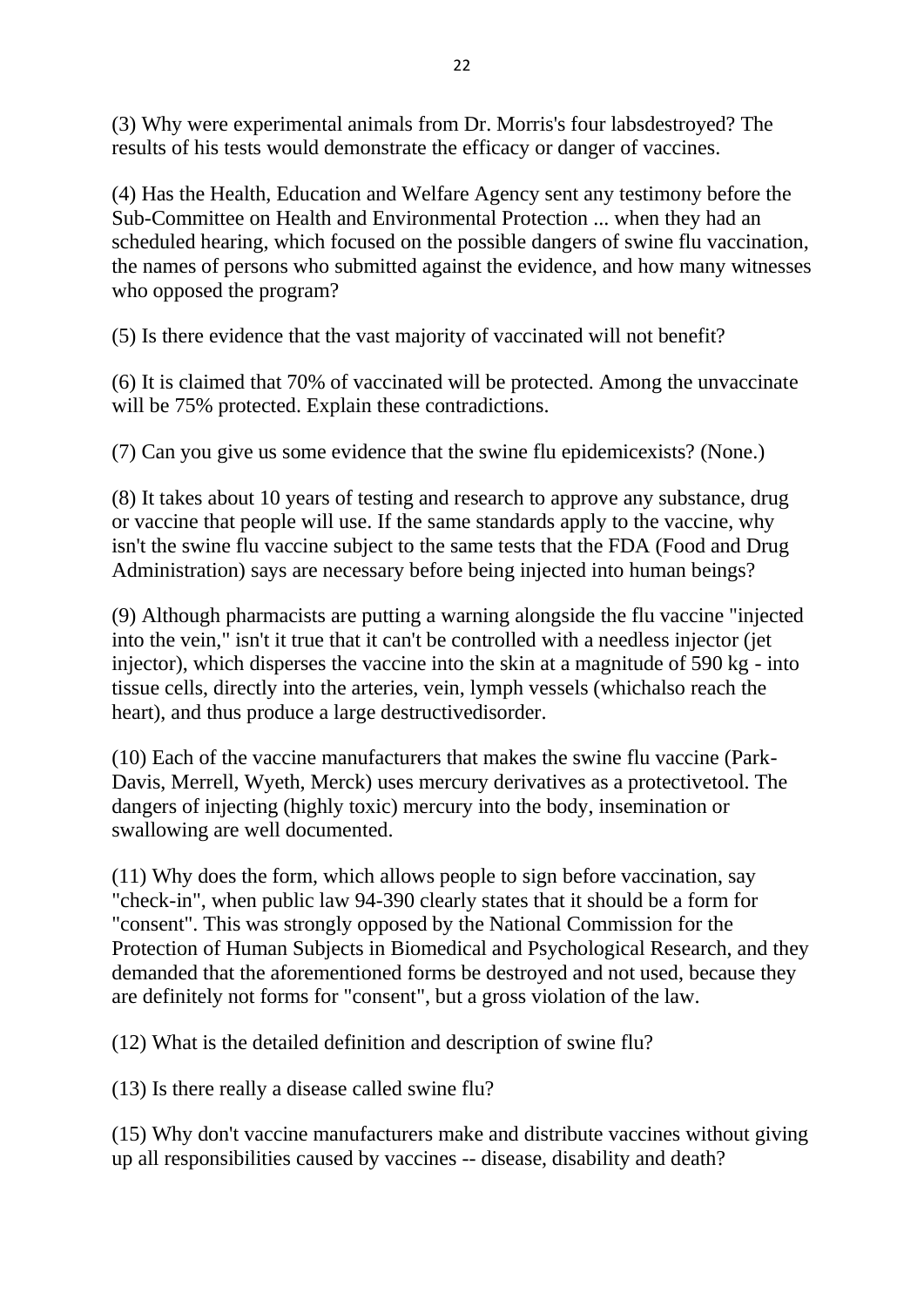(16) Why did the insurance companies refuse to provide such insurance?

(17) Why were people , and taxpayers' money, liable for all responsibilities and claimsarising from illness, disability and death caused by the swine flu vaccine?

(18) Who would profit from the mass vaccination of 215 million Americans?

(19) Is it really necessary or advisable for everyone to be vaccinated against swine flu? (No.)"

Although these questions are cited as professional, logical and reasonable, and not just for this Swine Flu epidemic in the United States in 1976, it is not just for the Swine Flu Epidemic in the United States. In 2014, but also for any other epidemic or pandemic of diseases caused by a listed virus, and thus for the alleged ongoing pandemic of the alleged covid-19 disease, readers will notethat, by national and WHO officials, these questions are never givenany answers, or to give unreliable and uncheched answers that, over and over again, require them to betrusted. without serious and convincing evidence, which willbe more said in Open Letter III.

#### **Alleged 2003 SARS coronavirus pandemic**

On the occasion of this pandemic, among others, us-made porfesor Dr Marc Siegel, who, in May 2006, was arrested on the occasion of the pandemic. In 2005, writing about the alleged 2005 Bird Flu pandemic, The New York Times reported that In 2003, he noted that during 2003, the ushered 100,000 people were killed in The Hague. In 2014, concerns about SARS coronavirus were raised by the US Centers for Disease Control (CDC) to work with the World Health Organization to encourage the reporting and isolation of cases and contacts,while also building up parts of Asia and Toronto, which, due to their statements in the media, resulted in the loss of billions of tourism dollars for the Asian and Canadianeconomies.

He also stated that there was never objective evidence that regional quarantine helped suppress the virus,and that subsequent studies have found that sars coronavirus is not nearly as contagious as originallythought.

### **Alleged 2005 Bird Flu Pandemic**

In a book published in September 2006, The New York Times reported that The New York Times reported that The New York Times published a report in September 20 In 2013, titled"The Great Prank of Bird Flu: The Truth You Don't Want to Know About the "Next Great Pandemic", Dr. Joseph Mercola says the US government is now practically screaming that the new bird super-flu is likely tokill millions of Americans ,and that the mainstream media is entirely on the road, as are medicine companies and othercorporations , which areready to go they profit from imposed paranoia, but there is no pandemic of bird flu, because it is an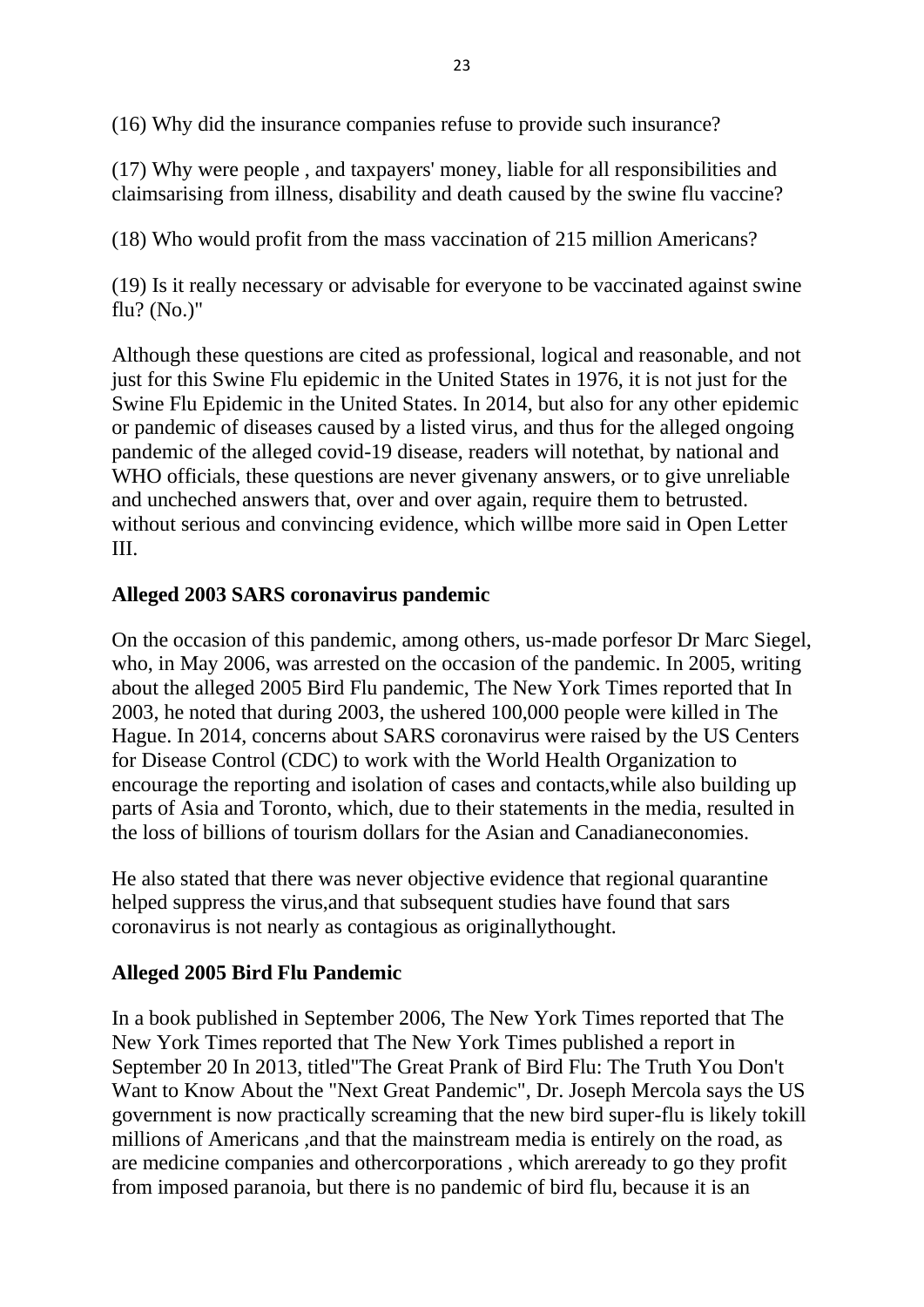elaboratescheme invented by the government and big business for reasons that come down to power and money.

On the occasion of the same alleged pandemic, the American porfesor Dr Marc Siegel noticed in May 2006 that the same pattern of CDC/WHO cooperation, as existed in the 2003 SARS coronavirus pandemics, was also present in the worldwide overreaction to the H5N1 influenzabird.

This author also pointed out that bird flu cannot routinely affect people in their current form, because, in the nine years 114 people had died by the time that report was published.

### **Alleged swine flu pandemic in 2009**

The alleged Swine Flu pandemic, which was declared by the WHO in 2009, is the first of its kind in The Hague. In 2013, it turned out to be the biggest pandemic and medical-pharmaceutical scandal in the world.

Although a lot has been written about it, information will be provided here fromProf. d. R. Wolfgang Wodarg,who at the time was head of the Health Committee at the Council of Europe.

### **Dr. Wolfgang Wodarg on the Swine Flu pandemic in 2009**

On the occasion of this "pandemic" D.Wolfgang Wodarg,he made the most serious accusations against the pharmaceutical lobby and the World HealthOrganisation, accused themof, in synchronisedandagreed, inventing planetary pandemicsin order to make tens of billions of euros in general fear of infection.

We had mild flu and a false pandemic, Wodarg warned at the time, and claimed that the World Health Organization's campaign on a "fake pandemic" of swine flu was one of the biggest medical scandals of the time.

Wodarg claimed at the time that pharmacists, including WHO people (who "mitigated" the definition of pandemics and critima for its global proclamation), had influenced the WHO and other organisations- resulting in manygovernments around the world putting millions of healthy people at risk of unknown side effects of under-tested vaccines.

### **One of the main themes of the plenary session of the Parliament of the Council of Europe during 2010 was a topic titled, "FalsePandemics, Threat to Health".**

An investigation conducted in 2010 by the British Medical Journal and the Bureau of Investigative Reporting found that the authors of WHO guidelines issued in 2004 were three scientists previously paid for other work by Roche Pharma AG,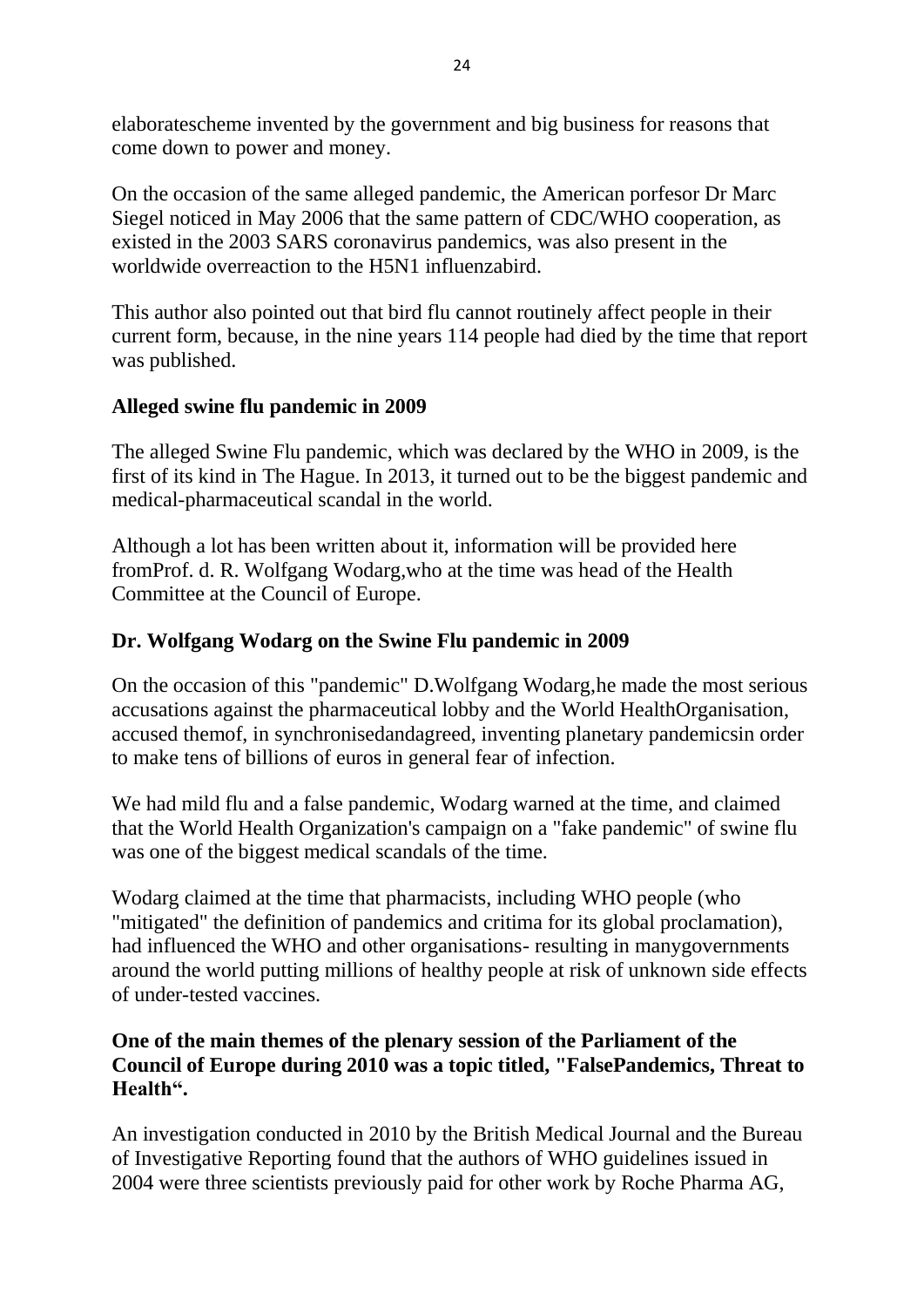whichproduces Tamiflu, and GlaxoSmithKline (GSK), the manufacturer of Relenza (another flu drug). Pharmaceutical companies are estimated to have made more than \$7 billion as governments have been amassing drugs to fight swine flu.

In other news, Wodarg was, among other things, the representative of the German Parliament of the Bundestag for the SPD and the initiator of the commission "Ethics and Law in Modern Medicine",a member of the parliamentary assembly of the Council ofEurope, chairman of the Committee for Health of the Body, and deputy chairman of the Committee for Culture, Education and Knowledge, and from 2011 to today, he is active as a university professor.

# **Wodarg's prophetic warning**

Referring to the false swine flu pandemic, Wodarg said that things need to be clarified about who made the decisions to declare the pandemic and what the consequences of the pharmaceuticalindustry's influence on making such decisionshow, because of false alarms- would not have come back to the situationwe were in at the time.

Wodarg warned at the time that even vaccination with a classic flu vaccine is not without risk in some cases (due to potential allergic reactions to one of the vaccine's ingredients), but that the new vaccine-making technique is much fasterwhich is why it is not yet known what the possible harmful effects of protein traces can leave in such vaccines. arguing that we don't know whether these cells produce canceror not - but thatthey grow like cancerouscells- which is what clinical trials need to be conducted.

# **Novartisova vakcina "Opta flu"**

One of these rapidly produced vaccines included novartis vaccine "Opta flu", whose orderwas cancelled in Germany in 2009after warnings from independent laboratories.

Independent labs then warned the public (and there was a debate in the German Parliament) that these flu vaccines are made with a whole new technique in bioreactors, and that they are made from cells that reproduce at the rate of cancerous cells and have the characteristics of cancerous cells.

### **Wodarg on alleged ongoing pandemic and covid-19 vaccines**

At the beginning of this supposed pandemic, Wodarg argued that there is no separate disease that would be caused by this current corona virus (SARS-COV-2), and that the coronary virus has long been known as an integral part of the cause of influenza diseases , which is why since the beginning of the pandemic , he has criticised the measures taken , and specifically warned of the dangers of vaccination, arguing that it is impossible to make a reliable vaccine in a short time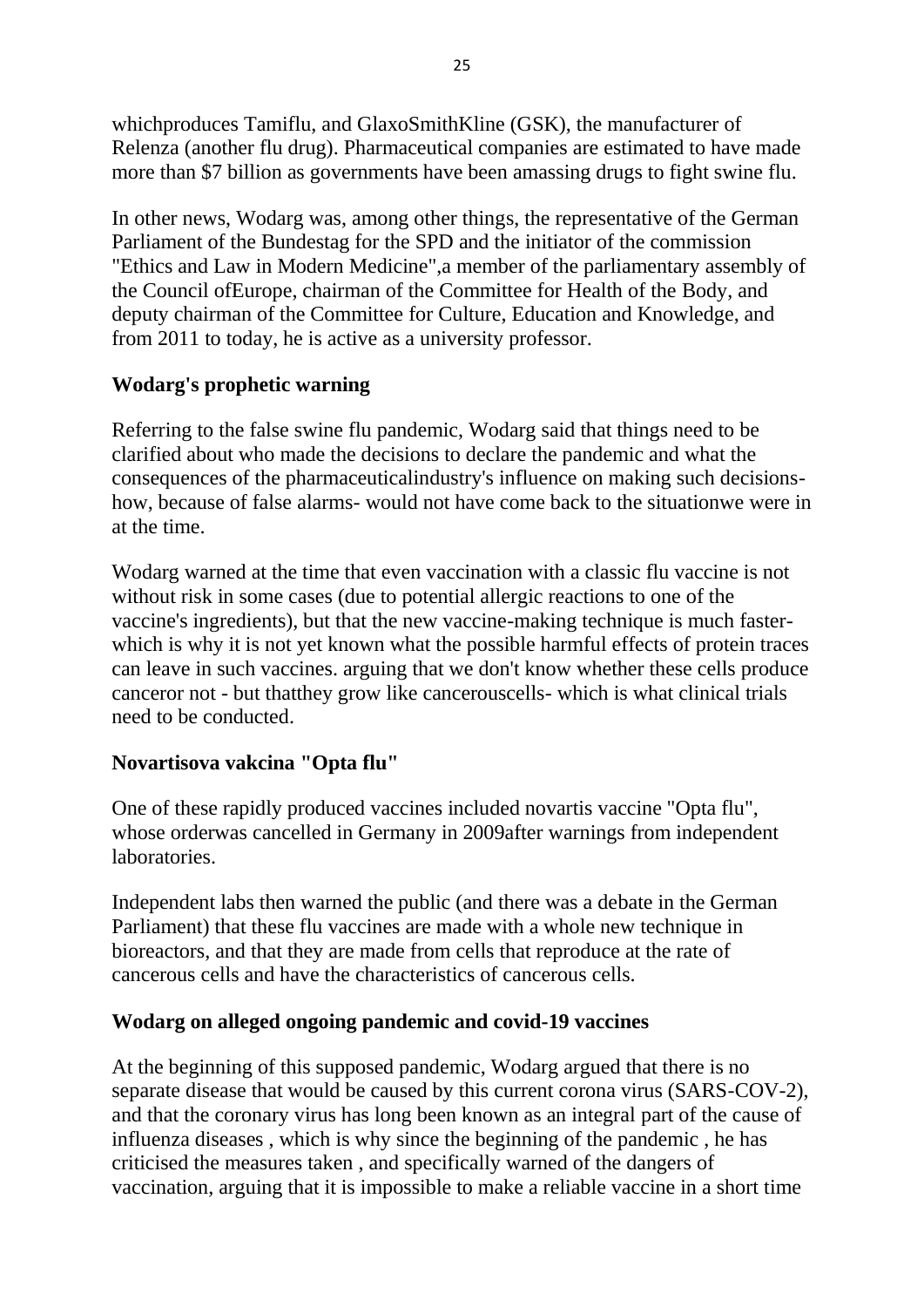On its web https://www.wodarg.com/ expert argues that the vaccines offered for Covid-19 are not vaccines, but a tool for genetic manipulation of humans.

Wodarg and Dr. Michael Yeadon, Pfizer's former head of research, have jointly prepared a petition urging European Union citizens to support them in seeking to for the protection of the lives and health of volunteers over whom these studies are being experimented, and because of the significant safety problems highlighted by a growing number of well-known scientists in theworld, they are currently suspending all SARS-COV-2vaccine studies, particularly the BioNtech/Pfizer study on BNT162b (EudraCT number 2020-002641-42).

Both of these scientists believe that, before continuing their work on studies, the risks of previous studies must be excluded, from which it arises that the formation of so-called "neutralizing antibodies" can lead toan overreaction , especially when people over whom such experiments are performed face a real "wild" virus, as has been proven in experiments with cats labaratorically vaccinated against corona viruses, who, at first, tolerated the vaccine well,but all died when, in thenatural environment, they were infected with real coronavirus.

Related to the BioNtech/Pfizer anti-mRNA vaccine, these scientists warn that the SAR-COV-2 vaccine could trigger an immune response against syncitin-1, whichparticipates in the creation of a placenta in all mammals, as 70% of people develop antibodies against the substance, which in itself includes potentially fatal reactions to the vaccine (which implies potentially https://www.wodarg.com/

### **Covid-19 road map: Towards global economic chaos and social destruction**

Canadian Professor Michel Chossudovski in an article under the above title (published on his web site sait on October 18, 2020), pointed to many important claims, conclusions, observations and facts related to this alleged pandemic, some of which we will convey below.

# **PCR test cannot detect or identify virus**

Using the results of scientific research, Chossudskisaid it was confirmed that a chain reaction test ofreverse-polymer transmission (RT-PCR), used to evaluate positive cases of COVID-19, was a questionable test. cannot detect or identify the virus, butare only particles orfragments of the virus, which is why the PCR positive test does not imply that there is a Covid-19 disease and does not provide the statistics needed to estimate the number of infected people. Because the PCR test is unsuitable as a means of identifying the spread of the virus, the main decisions of the WHO and national governments are potentially invalid.

Chossudski further states that the purpose of this article is to examine how these far-lasting decisions, based on faulty concepts and erroneous statistics, led to the closure and closure of businesses in 190 national economies of UN member states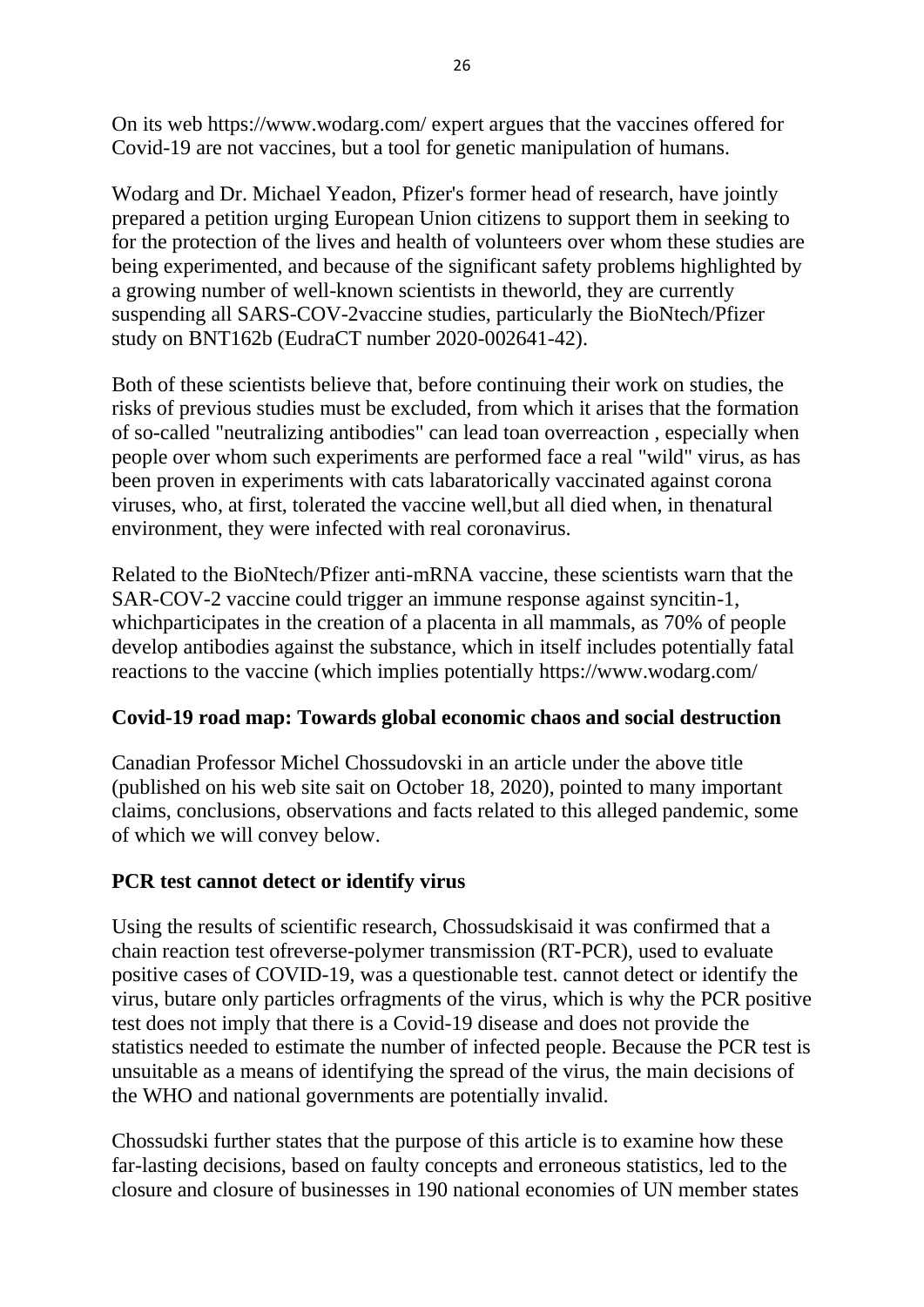(arguing that only three countries, including Belarus, Nicaragua and Sweden, have refused to close the national economy), as well as to a state of economic, social and political chaos, and mass unemployment and poverty worldwide.

# **October 18th, 2019. Year: Event 201 - Pandemic Simulation Exercise**

Chossudski, like many other authors, reminds us that in October 2019, The New York Times reported that In 2013, an important event, known as "Event 201", was held in the United States, under the auspicesof the John Hopkins Bloomberg School of Health, known as "Event201", which was a simulation exercise for the upcomingpandemic, and that the event was sponsored by the Bill & Melinda Gates Foundation and the World Economic Forum).

In this direction , suspicion is also raised by the fact that this "Event " simulated an outbreak of a new zop coronavirus transmitted from blind mice to pigs , and to humans, which eventually becomes effectively transmitted from person to person, leading to a severe pandemic , andthat the Covid-19 pandemic was caused by the alleged transmission of coronaviruses from blindto human

# **20. - 24. January: Meetings of the World Economic Forum in Davos**

Chossudski argues that the dominant financial interests, billionaire foundations and international financial institutions played a key role in launching the pandemic, and that the actual decision was not made by the WHO, because in the week leading up to the WHO decision, the decision was subject to "consultation" at the World Economic Forum (VEF) in Davos, where the WHO was present.

# **January 30th, 2020. PHEIC - public health emergency**

The same author also claims that the WHO, regarding Covid-19 disease, declared PHEIC (an extraordinary event that poses a risk to public health for more than one country), on June 30, 2015. January, 2020,when only 16 cases of this alleged disease were reported worldwide(for which an unreliable RT-PCR test was also used)in only four countries(5 cases in the U.S., 3 in Canada, 4 in France, 4 in Germany), which is why there was no scientific basis to justify launching a world emergency situation in publichealth.

He goes on to say that these ridiculously low numbers are not mentioned in the media, but that this declaration of a worldwide public health emergency has triggered a worldwide campaign of fear.

# **20 to 21. February 2020. 2015 - Data on infected people outside China**

On February 20, 2020, Dr. Tedros said at a "historic press conference" that the number of confirmed cases outside China was 1073.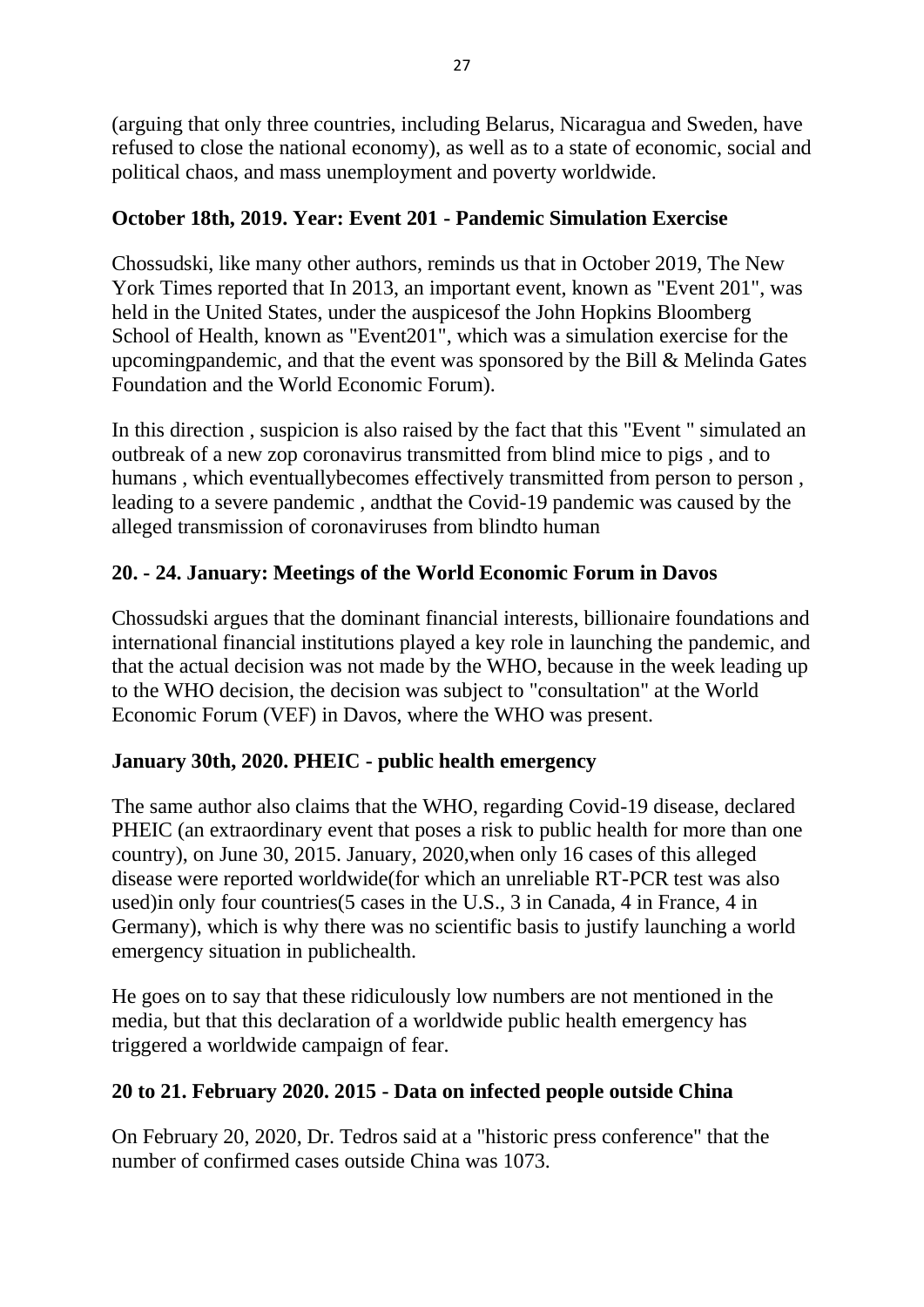Of this total number reportedly infected outside China, 57.9% or 621 "confirmed cases" were passengers and crew aboard the "Diamond Princess Cruise Ship"cruiseship, which was stuck

in Japanese territorial waters, which made the WHO's claim of a potential "worldwide spread of the virus" not make sense.

Nevertheless, at a pressconference onFebruary 20, 2020, at a briefing in Geneva,the WHO director general said he was"concerned that the chance of stopping the coronavirus outbreak is closing... and "I believe the opportunity is still there, but the window is being thyme." , which contributed to an increase in the campaign of fear, despite the fact that the number of confirmed cases outside China was extremely low.

### **Was there a conflict of interest in WHO?**

Chossudovski points out that whoreceives funding from the Gates Foundation , and that, according to a CNBC report from September 2019, the number of people receiving funding from the Gates Foundation has been 10%. Since 2010, Bill Gates has invested "60% of his assets in actions.

The stock market crash, which began on January 20th, has been a major since 2 February, called the 2020 coronaviruscrash, is categorized as:

"The fastest decline in global stock markets in financial history and more devastating since the collapse of Wall Street in 1929," and its collapse was, according to analysts, the spread of the virus outside China.

This campaign of fear of the "killer virus," coupled with Dr. Tedros's timely "warnings" about the need to implement the world's pandemic, served the interests of Wall Street institutional speculators and hedge funds.

### **Financial melt-gap leads to major shift in distribution of wealth**

The article further noted that in the week following the WHO's announcement on 20 January, The New York Times published a report on The New York Times. By the 21st century," he said. February, Dov Jones crashed 12% (CNBC, February 28, 2020). According to analysts, the DJIA's decline was the result of the spread of the virus around the world. The preposterous statement contradicts the (small) number of positive assessments of WHO Covid, most of which is based on a faulty PCR test.

On Monday, April 24, 2015, The New York Times reported that The New York In February, after the stock market reopened, there was an unprecedented decline in dove Jones attributed to the "immeasurable dangers" that Covid has been spreading around the world creating uncertainties in financial markets.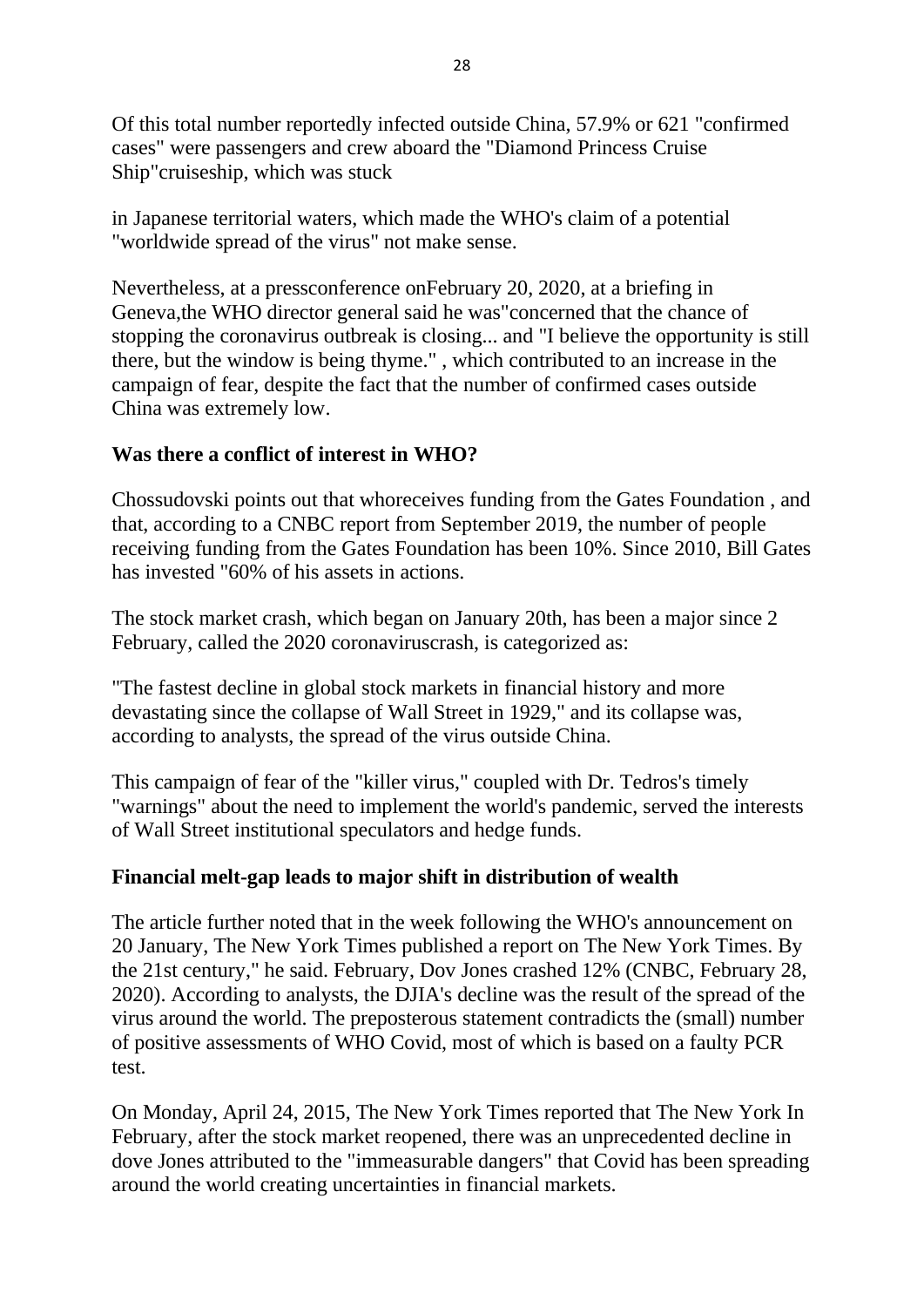### **Who is behind the fear campaign that has contributed to the launch of chaos and uncertainty in financial markets?**

After the WHO officially declared a worldwide pandemic on March 11, 2020, The campaign of fear started at a rapid rate, stock markets crashed all over the world, after which, according to Chossudovsky, there was a massive transfer of financial wealthin favor of American billionaires - because, as a precedentin history, almostsimultaneously in a large number of countries, entire sectors of the world economy were destabilised, and small andmedium-sized enterprises were bankrupt, creating Chossudovski argues that the impact of these measures has been devastating not only on theeconomy , but also on health (mortality and morbidity), including the destabilization of the national health care system (in a number of countries), and causing damage far exceeding that attributed to Covid-19.

They say that some smart people have said that in suspicious situations , the money trail should always be followed.

Is that what this supposed pandemic is about?

### **Appropriation and redistribution of wealth**

The same author also offers a table that identifies the rise in personal wealth among America's five wealthiestbillionaires - in just three months(March 18 - June 17, 2020), noting that the wealth of America's leading billionaires has grown by an additional \$266 billion from June to October 2020,and that, presumably, the socalled second wave will lead to a further process of appeasementand concentration.

Chossudski said all forms of social activity, including family gatherings, weddings and funerals, public gatherings, schools, universities, museums, sports and cultural events, and that the implementation of the state's police measures in order to implement the implementation of regulations, and that the process of delaying the reopening of the global economy will indelible contribute to the suppression of (regionaland local) small and medium-sized enterprises around theworld, while at the same time accelerating the bankruptcy of entire sectors of the world

economy (which in particular includes airlines, hotel chains and the tourism industry), which in turn will lead to

The table above shows only the rise in the personal wealth of several people, currently considered the richest in the world.

However, according to many authors, there are reportedly fewer families who own a predominant share of the entire existing private property, whose wealth exceeds the figures in the table hundreds and even thousands of times.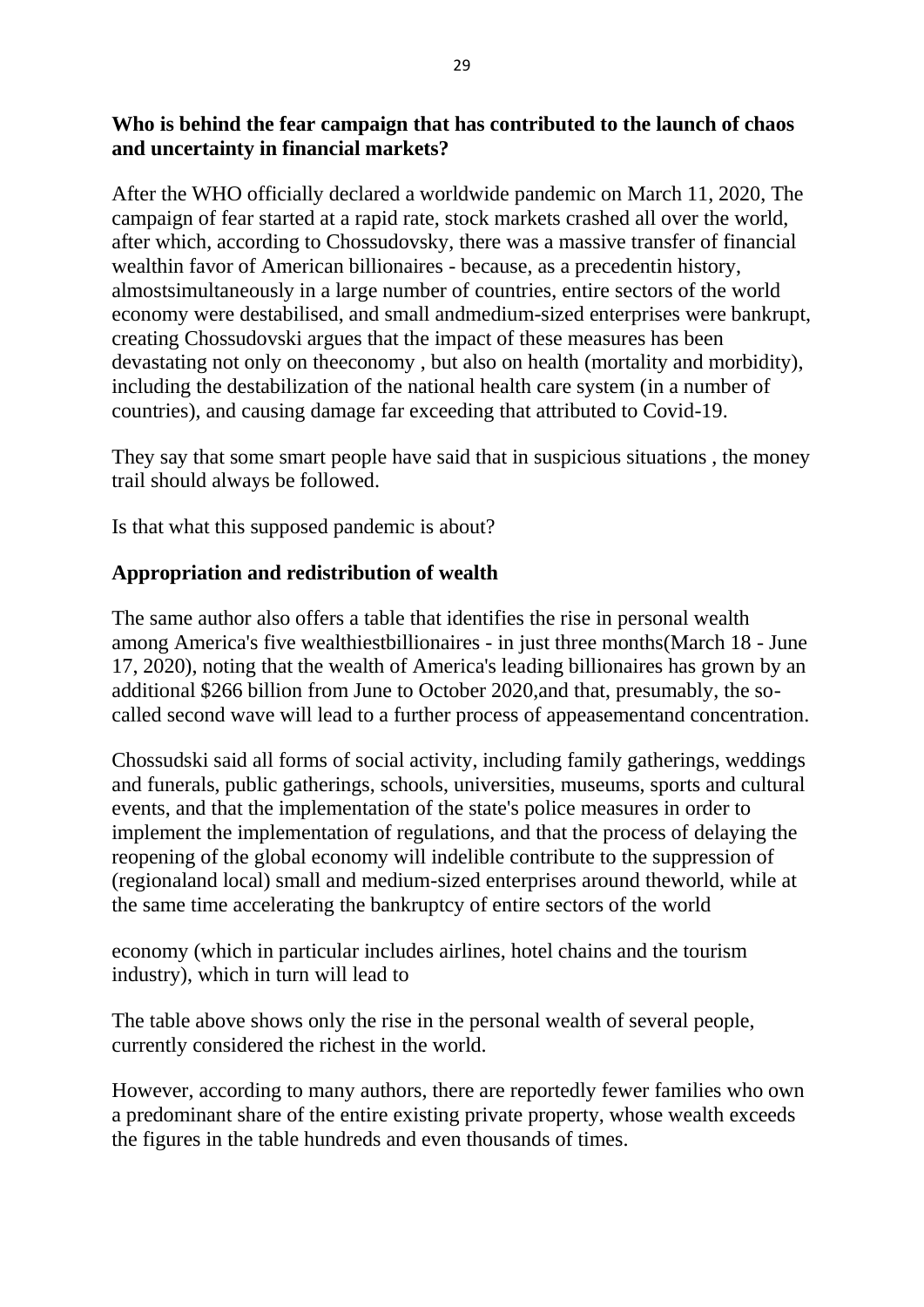According to the same authors, the wealth of these families, only during the course of this alleged pandemic, due to the application of over-ordered and mandatory measures, has reportedly increasedby thousands ofbillions of dollars , all at the expense of medium and small companies, and independent entrepreneurs.

https://www.globalresearch.ca/the-covid-19-roadmap-towards-economic-chaosand-societal-destruction/5725602

### **Petitions and letters signed about the alleged Covid-19 pandemic**

Of the many open letters and petitions regarding this alleged pandemic, here, due to the extensiveness of the topic, the author of this letter will be shown shortened versions of several of the most important

#### **An open letter from the World Alliance of Doctors to all citizens of the world and all governments of the world**

This open letter was sent by the independent nonprofit World Alliance of Doctors, Nurses, HealthcareProfessionals and Staff- made up of medical workers from around the world - who have united in their response toCovid-19, to share experiences aimed at lifting all lockdowns and related harmful measures and restoring universal health provisions concerning psychological and physical wellbeing for all humanity.

The authors of the letter point out that the premise for lockdown was to 'flatten the curve' and protect the hospital system from overcrowding, but that the UK's National Health Service (NHS) was at no point in danger of being overwhelmed, and that from May 2020 to May 2020, the NHS was not in danger of being overwhelmed. Covid departments mostlyempty.

They also point out that, to the measure, the crucial fact that the death toll from Covid has remained extremely low.

They claim that there are now hundreds of thousands of so-called 'cases', 'infections' and 'positive tests', but that there are hardly sick people, because it is clear that these 'cases' are not actually Covidapatients, but are normally healthy people (asymmtomatic cases), who make up four-fifths (80%) of the supposedly 'infected'who have never been carriers of the spread of the disease in the history of respiratory diseases.

They believe that it is very clear that the 'pandemic' is basicallyover , that there is a very high chance that we have reachedcollective immunity and that is why we do n't needvaccines , especially since we have safe and very effective treatments andpreventive treatments for Covid, which is why they call for an urgent end to all lockdown measures, social distancing, wearing masks, testing healthy individuals, passports of immunity, vaccinationprograms and soon, which are unscientite and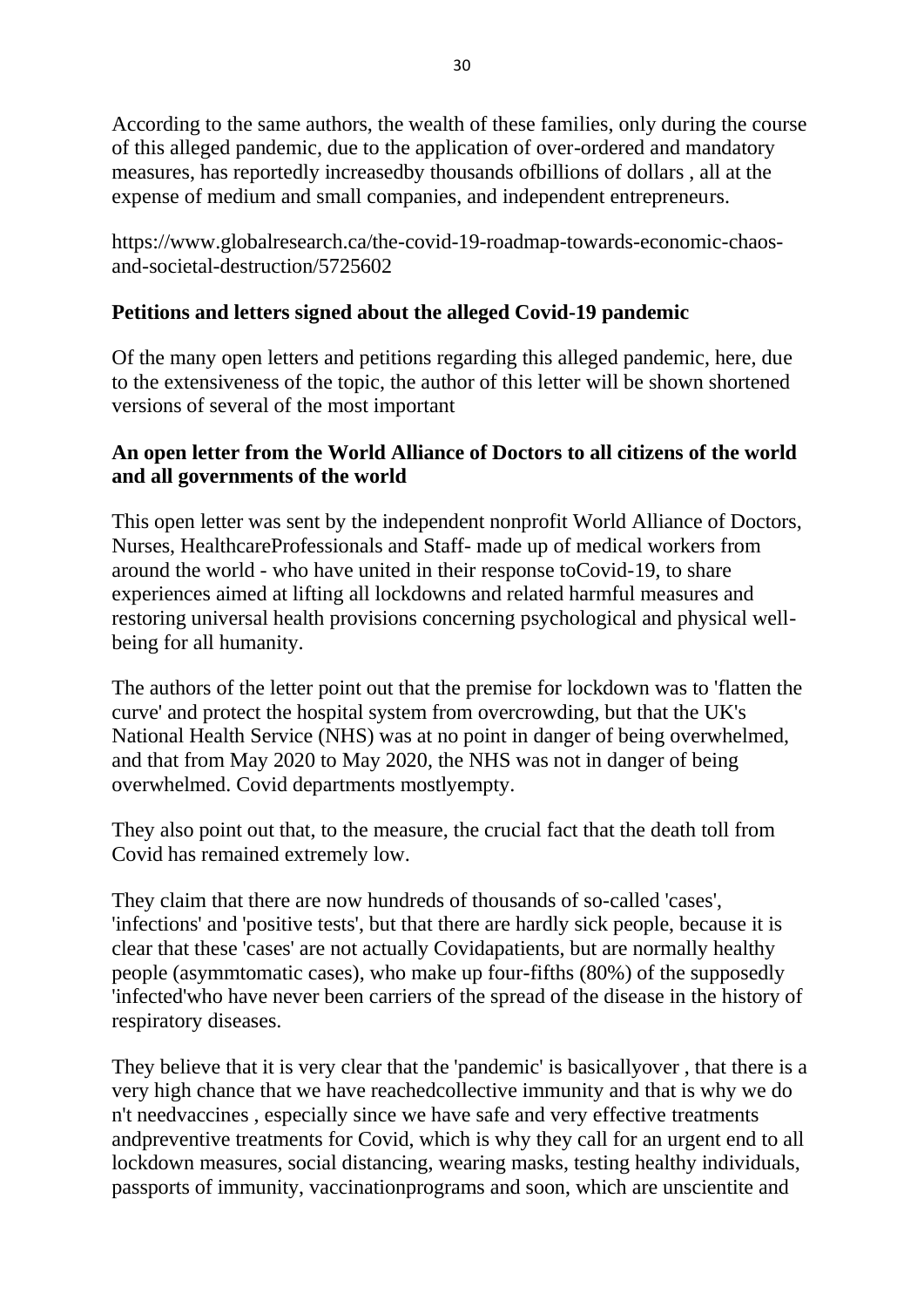that injure our inadjure rights, such as freedom of movement, freedomof speech and freedom ofassembly.

Categorically point out that these draconian totalitarian measures must never be repeated.

### **1. General criticism of the measures taken**

Criticising the measures taken, the letter's signatories state:

-that Covid-19 has proven less deadly than previous flu seasons (citing the December 2017 season as an example). By March 2018, when there were 50,100 flu deaths in England and Wales, or 1969, when there were 80,000 flu deaths, while there were about 42,000 deaths from Covida in the UK.

- that we've never closed society before because of respiratory viruses,

- that the basis for the lockdown was Professor Neil Ferguson's mathematical model. which predicted half a million deaths in the UK-whose estimated death figures were clearlywrong - i.e. increased 10 or 12 times-

Professor Ferguson's modelling wasn't even reviewed before several nations took up the matter. Eminent epidemiologists such as Professor Gupta of Oxford University were ignored, they estimated the death toll would be far lower in the UK.

-that the same Professor Ferguson had completely misjudgments of the potential number of deaths and regarding other diseases: SARS, MERS, mad cow disease (CJD),and swine flu, so itis doubtful why the world listened to himagain?,

- that all countries that have not closed (such as Sweden, Japan, Taiwan, South Korea and Belarus) fared significantly better than lockedcountries , both in terms of percentages of populationdeaths and interms of collectiveimmunity and pristine economy.

-that the lockdown did not save lives-as reported in the Lancetin their analysis and that full lockdown andmass testing of COVID-19 were not associated with a reduction in critical cases or overall mortality,

- that the vast majority of deaths occurredin the elderly and very elderly, as well as in people with pre-existingserious health problems, such as cancer, cardiovascular disease, Alzheimer's disease, diabetes, etc.,

-that Covid poses virtually zero risk to people under 45, who "havemore chance of being struck by lightning than dying by Covid",but also that it poses very littlerisk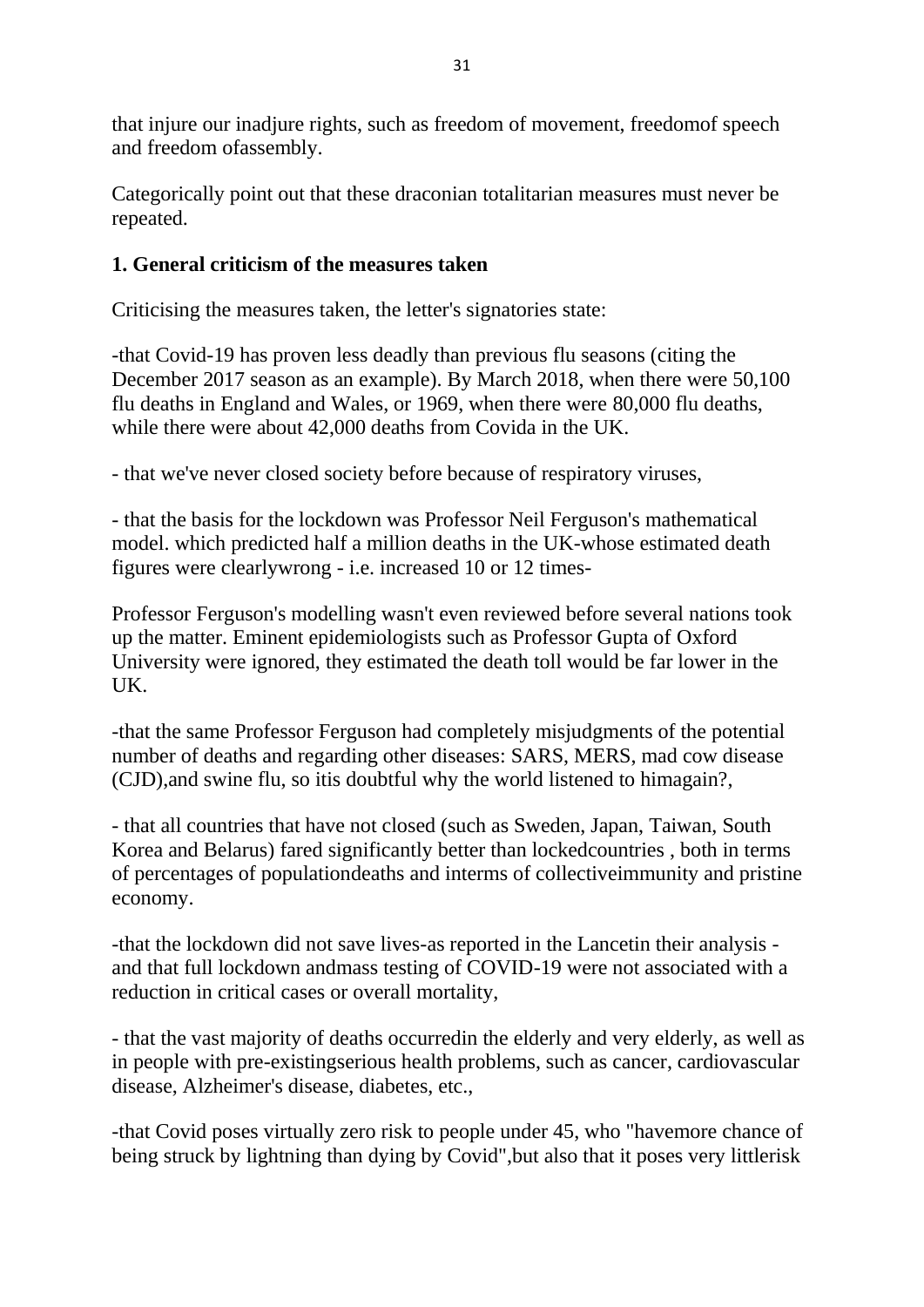to healthy people over 60 who "havea higher chance of accidentaldrowning than dying from Covid,"

-that the entire nation was essentially under house arrest,even though we had never found healthy people before, and that it hindered the establishment of collectiveimmunity, and because of that, theisoling didn't make sense,

-that things can be put in the right perspective if it is compared that in the UK in 2015 there were 115,000smoking-related deaths- up from 42,000 deaths from Covida-and that there are usually around 600,000deaths in the UK each year.

# **2. Criticism of the measures taken from the point of view of collateral damage**

On this occasion, the signatories of the letter further point out:

- that putting the public under house arrest has caused undeteced damage to both physical and mental health,

-that the ventilation of respiratorpatients, instead of oxygen,proved to be a deadly policy,because it resulted in many unnecessary deaths,

-that sending infected people from hospitals to care homes has put elderly and frail people at unnecessary risk and resulted in many unnecessary deaths.

- that hospitals essentially became 'covid only' centers, which is why the huge number of patients was neglected, resulting in many thousands of unnecessary deaths,

-that the government report estimated that around 200,000 (200,000) peoplewould die as a direct result oflockdown, not viruses.

-that the medicine (i.e. measures) is worse than the disease.

### **3. Criticism of how to determine the cause of death**

- that most of the people who died had significant other diseases,such as Alzheimer's, cancer, cardiovascular disease and diabetes,

- that counting death certificates with the 'mention' of Covid as the cause of death is a crude and misrepresement of the facts about the causes of death and has greatly exaggerated the number of deaths,

-that the rules for filling in death certificates have only been changed for Covid-19,and that even when determining the cause ofdeath, doctors do not even need to physically see the patient, in order to sign death certificates, and the need to confirm the medical certificate forcremations,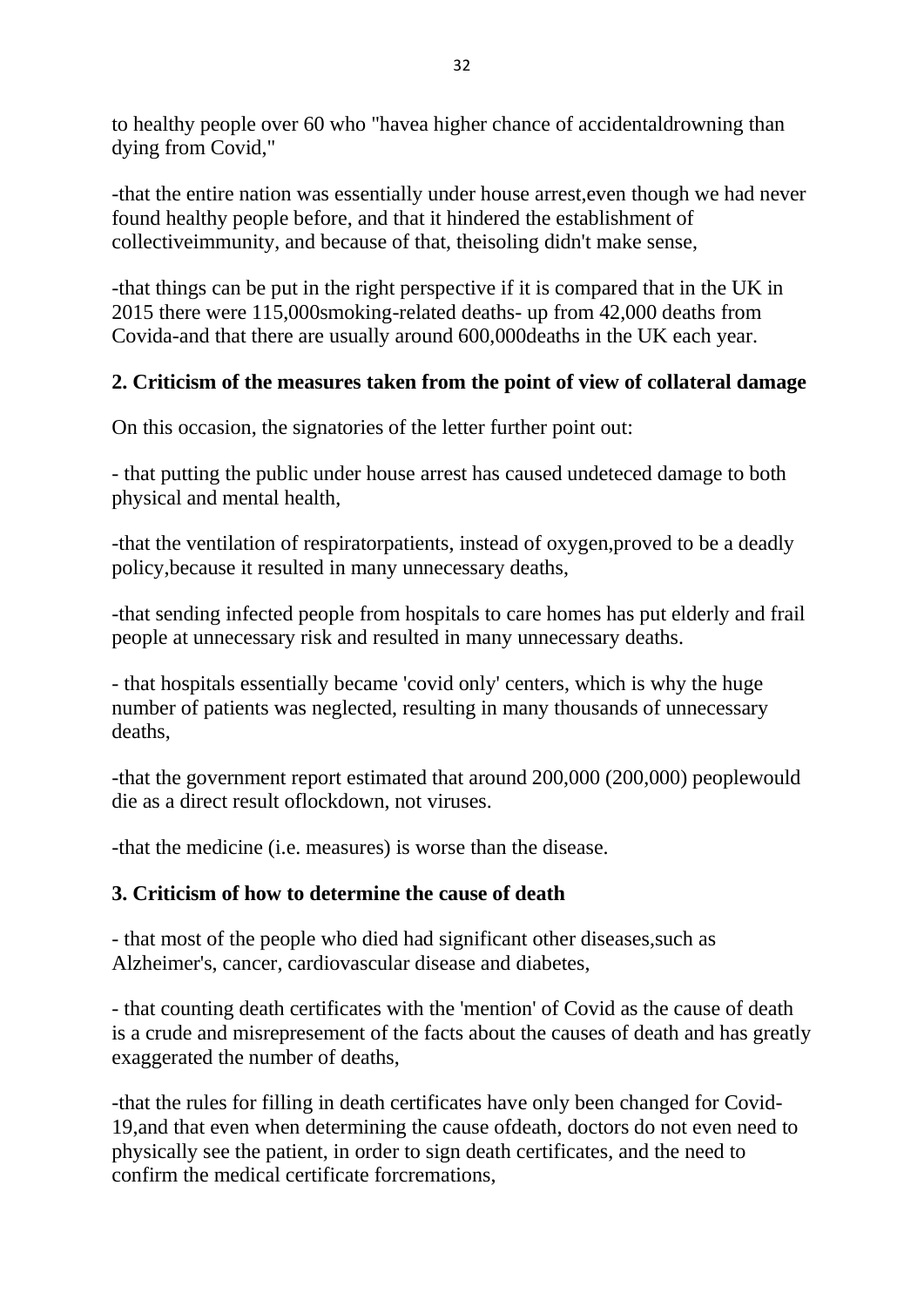-that autopsies are virtually prohibited, leading to the possibility of misdiagnment of the true cause of death,and which reduces understanding of the disease itself,

-that the nursing home staff, who generally have no medical training, were given the opportunity to make a statement on the cause of death,

-that people who die within 28 days of a positive PCR test are judged to have died from Covid, even if they die in the car or from a heart attack; thereby unduly increasing the death toll from the disease.

# **4. Criticism of economic ruin**

In relation to this, the signatories of the letter claim:

-that reports now estimate that around six and a half million people will lose their jobs as a result of the uk lockdown,

-that it is well known that poverty directly affectshealth, which is why we can expect many peopleto suffer poor health and result in many premature deathsas a direct result of lockdown.

### **5. Censorship criticism**

Regarding never-before-seen censorship, the signatories state:

-that governments have behaved maliciously in censoring doctors, nurses and NHS staff, even though the people have the perfect right to hear what ishappening in hospitals, and the medical profession has a duty to look after and reassure the public,

- that the medical profession is not allowed to tell the public that Covid departments have been empty formonths, nor that Coviddeaths have reached low rates for months, and the absence of that information has unnecessarilyadded fear and anxiety to the public,

- that videos and articles by doctors and scientists with attitudes that differ from government narratives have been removed from the Internet.

### **6. Criticism of false positive tests**

In this regard, the signatories claim:

-that PCR tests cannot be verified due to imprecision,because there is no 'gold standard' on the basis of which to check, and that the virus itself is not "puried",

-that PCR tests cannot detect all viral material and are prone to false positives,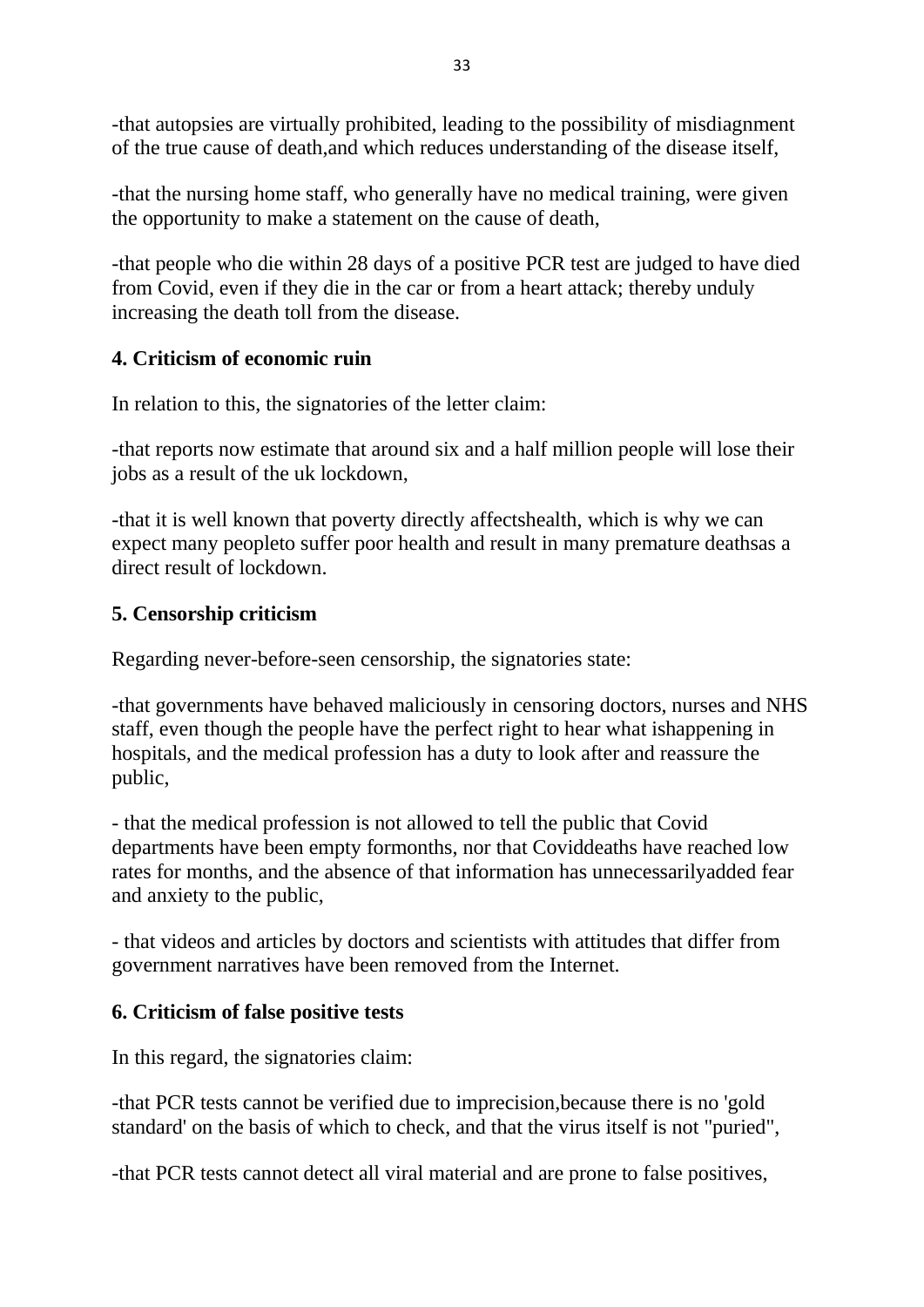-that a positive PCR test does not mean that a person is infected, norinfectious,

- that, in reality, approximately 90% of PCR positive 'cases' are falsepositives, and that's why we don't have a second wave and pandemic,

- that the government report estimates a false positive rate between 0.8% and 4.0% because they use data from other viral infections – not Covida,

-that the crisis will never end if we wait for zero positive tests, because everyone probably had a coronavirus cold and will probably have several viral fragments corresponding to those of relatives of SARS-CoV-2 virus,

-that testing of healthy, asymptomatic individuals, untested, insensitive, and constitutes a colossal waste of money (for example, signatories state that the UK Government costs £100 billion for one month of the daily testing programme, which is, roughly, two-thirds of the annual NHS budget).

(Regarding this latest data, one should probably ask ourselves who all this test money goes to)

### **7. Criticism of patient inadequacy**

About the treatment methods, these doctors, like many others, point out:

-that the controversial drug Hydroxychloroquine (HCQ) hasbeen unfairly rejected by the WHO, CDC, NIH and media, although it has very strong support from, among others: Professor Harvey Risch, Yale epidemiologist, American Association of Physicians and Surgeons (AAPS), American Frontline Doctors, Henry Ford Health System and Professor Didier Raoult, microbiologist and infectious diseasespecialist.

-that Lancet magazine was forced to pull a "study" on HCQ, after, by the Guardian newspaper, it was revealed that it was completely invented and writtenby a science fiction writer and porn star , but that even after this astonishingdiscovery HCQ is still banned in most countries, although, according to the AAPS, it has ninety percent (90%) the rate of curability when given early and with zinc, and is much safer than most drugs, such as aspirin, Benadryl and Tylenol.

- that AAPS also indicates that there has never been a vaccine as safe as HCQ,which has been licensed formore than 60 years and must be used by billions of people around the world.

- that HCQ may have been banned because it is not patented and there is no huge profit from its sale,

-that pandemics wouldn't have been if HCQ had been available.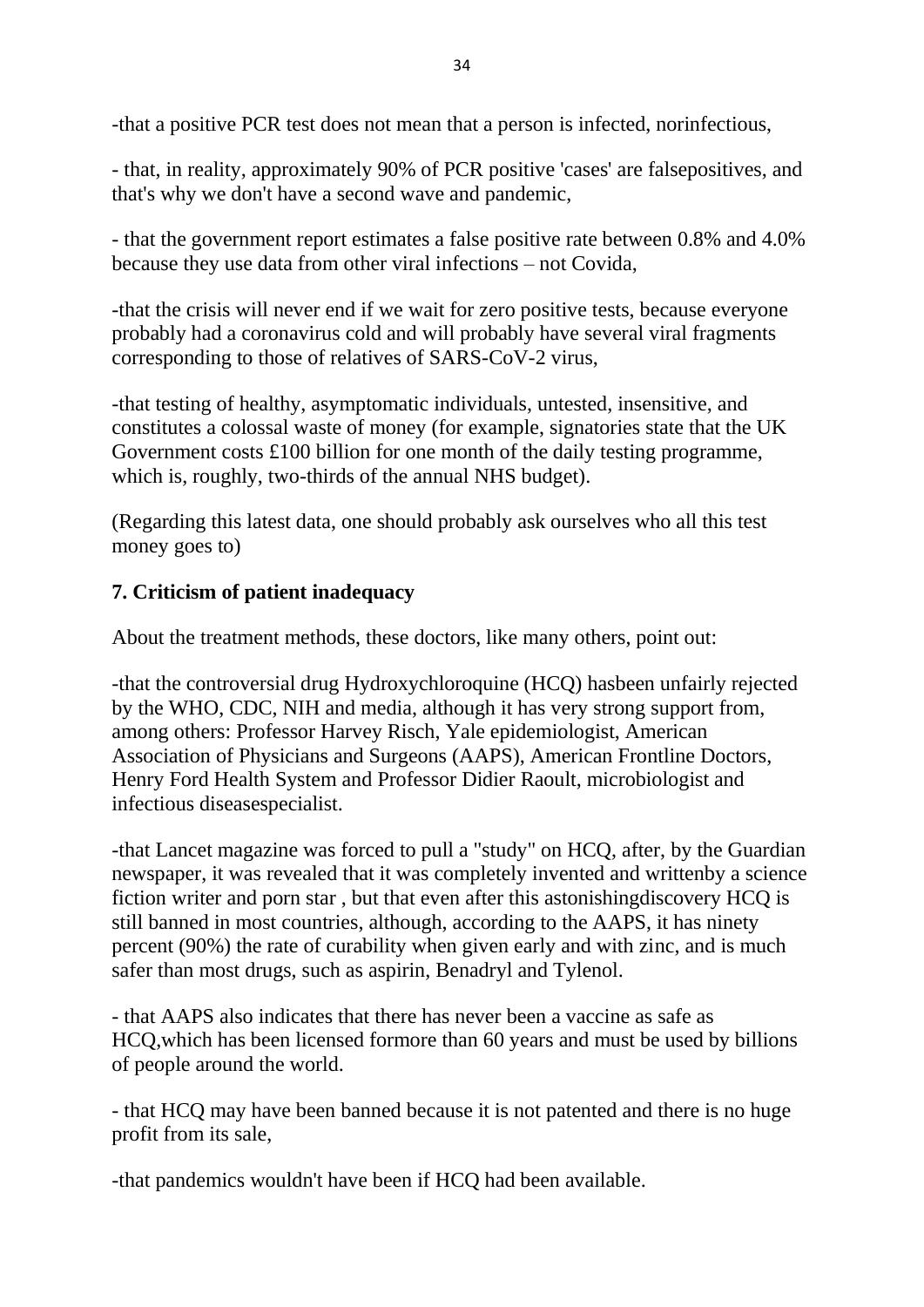#### **8. Criticism of the absence of prevention measures**

Regarding prevention measures against Covid-19( which measures, by the way, by who and national officials are completely omitted, although goodimmunity for all doctors is the best medicine), the authors of the letter recommend:

-preventive measures such as hydroxychloroquine or vitamins D, C and zinc,

-early treatment with calcifediol (25-hydroxyvitamin D), because the treatment of hospitalized patients with this agent significantly reduced the pressure on admission to intensive care units,

- Vitamin D, which reduces the severity of Covid.

#### **9. Criticism of vaccinations**

Regarding vaccinations, the authors argue that the rush to vaccines is clearly not in the publicinterest ,and that releasing vaccine manufacturers from responsibility for harmful effects is also clearly not in the public interest.

#### **10. On conflicts of interest**

Writing about conflicts of interest in the UK, the authors state:

-that chief scientific officer Sir Patrick Vallance has shares worth £600,000 in GSK Glaxo Smith Klein, and that in recent years he has sold £5 million of GSK shares he 'earned' while head of GSK,

That Sir Chris Whitty, the UK's chief medical officer, has accepted over £30million in funding from the Bill and Melinda Gates Foundation to study malaria vaccines,

-that it has become clear that the members of SAGE, Public Health England (PHE), the World Health Organization (WHO), the Centers for Disease Control (CDC), the National Institutes of Health (NIH) etc., have many conflicts of interest and that they all accept very large 'donations' from thepharmaceutical and vaccineindustries, which has corrupted their integrity,

- that it's clear that governments are being lobbied very hard by the pharmaceuticalindustry and the vaccineindustry, which may have compromised their integrity,

- that vaccine manufacturers will make trillions from the sale of vaccines,and that the pharmaceutical industry will make trillions out of Covida testing,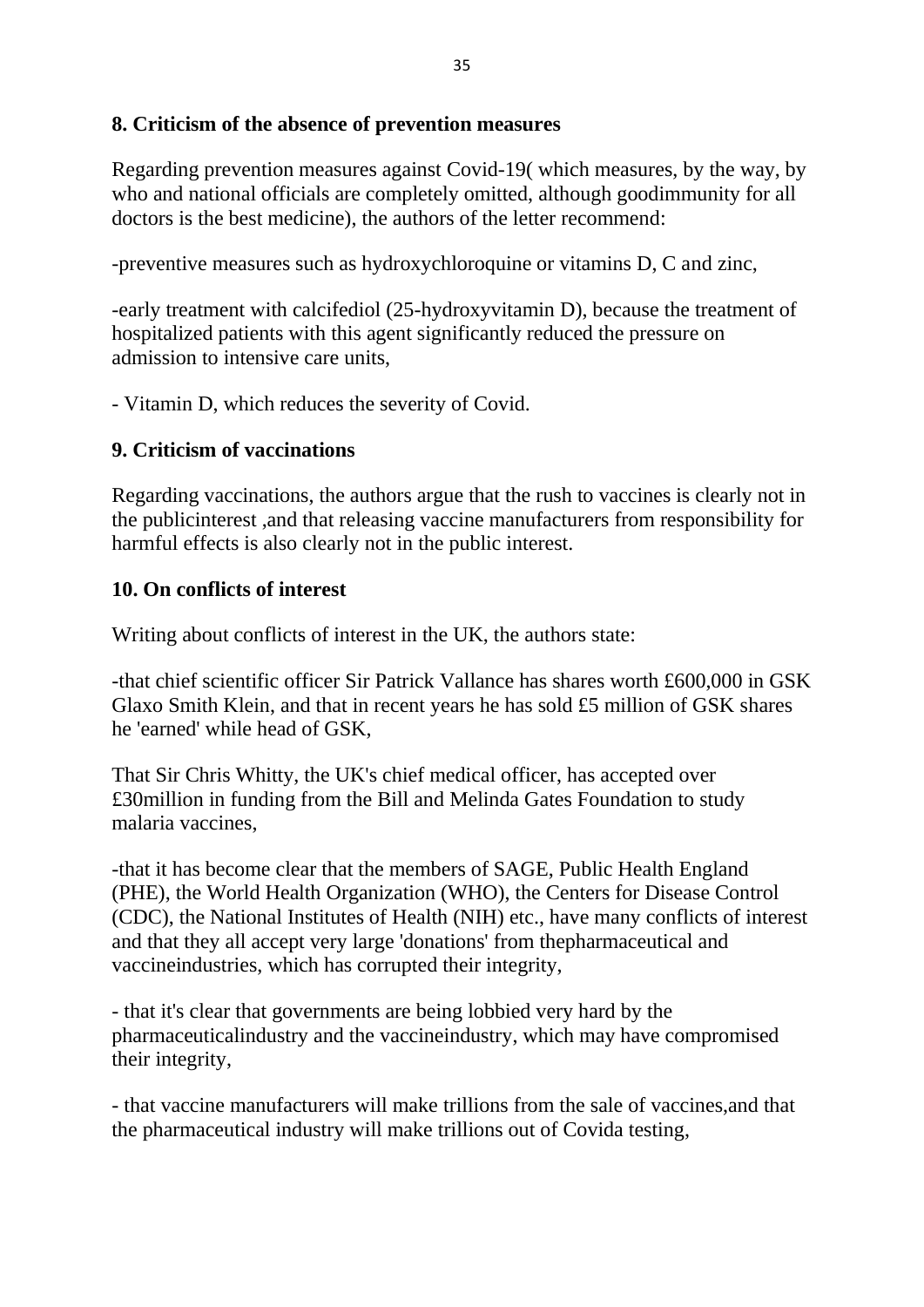- that Prime Minister Boris Johnson has announced that a new 'monthly shot' vaccine test will cost £100bn- about two-thirds of the NHS's annual budget-

If it were, surely these huge sums would have been far better spent treating all neglected patients who were voluntarily neglected during lockdown and now face huge waiting lists.

Note: According to data from this web sait, this document was signed by 16.12.2020. https://worlddoctorsalliance.com/?fbclid=IwAR3chbAHLOjhmhzkM4TJOMlMD O5bFZZzYLuJHemBkXSaFgIkPcC7dOjpZTI https://www.globalresearch.ca/world-doctors-alliance-open-letter-uk-governmentworld-governments-citizens-world/5727390

# **Great Barrington Declaration (petition)**

The signatories of this petition, known as the Great Barrington Declaration, initiated by Dr. Martin Kulldorff, professor of medicine at Harvard University, biostasterist, and epidemiologist, and a number of other scientists and experts around the world, point out that as epidemiologists of infectious diseases and public health scientists, they have serious concernsabout the harmful effects of covid-19's prevailing measures on physical and mental health, and argue that the current lockout policy has a devastating impact on public health in the short and long term , resulting in, among other things, lower rates of cardiovascular disease, with fewer cancer screenings and deteriorating mental health, which will lead to increased mortality in the comingyears. workers and young members of society will be hardest hit, that keeping students out of school is a grave injustice, and that maintaining these measures until the vaccine is available will cause irreparable damage.

https://gbdeclaration.org/great-barrington-declaration-croatian/

Note: According to data from this web sait , this document was signed by 16.12.2020. 12.907 medical and publichealthscientists , 38,918 medical practitioners and 700,164 citizens.

#### **Open letter from Belgian doctors and health professionals to all Belgian authorities and media**

In a very extensive letter written on 05 June 2015, The New York Times said that The New York Times published a book on the 1990s and September 2020. In 2013, a group of Belgian doctors and health professionals referred to their authorities and the media, among other things, saidthey were sadd that the government was calling for health as a reason for urgent laws regardingCovid-19 disease, because, as doctors and health professionals, they are facing a virus that, in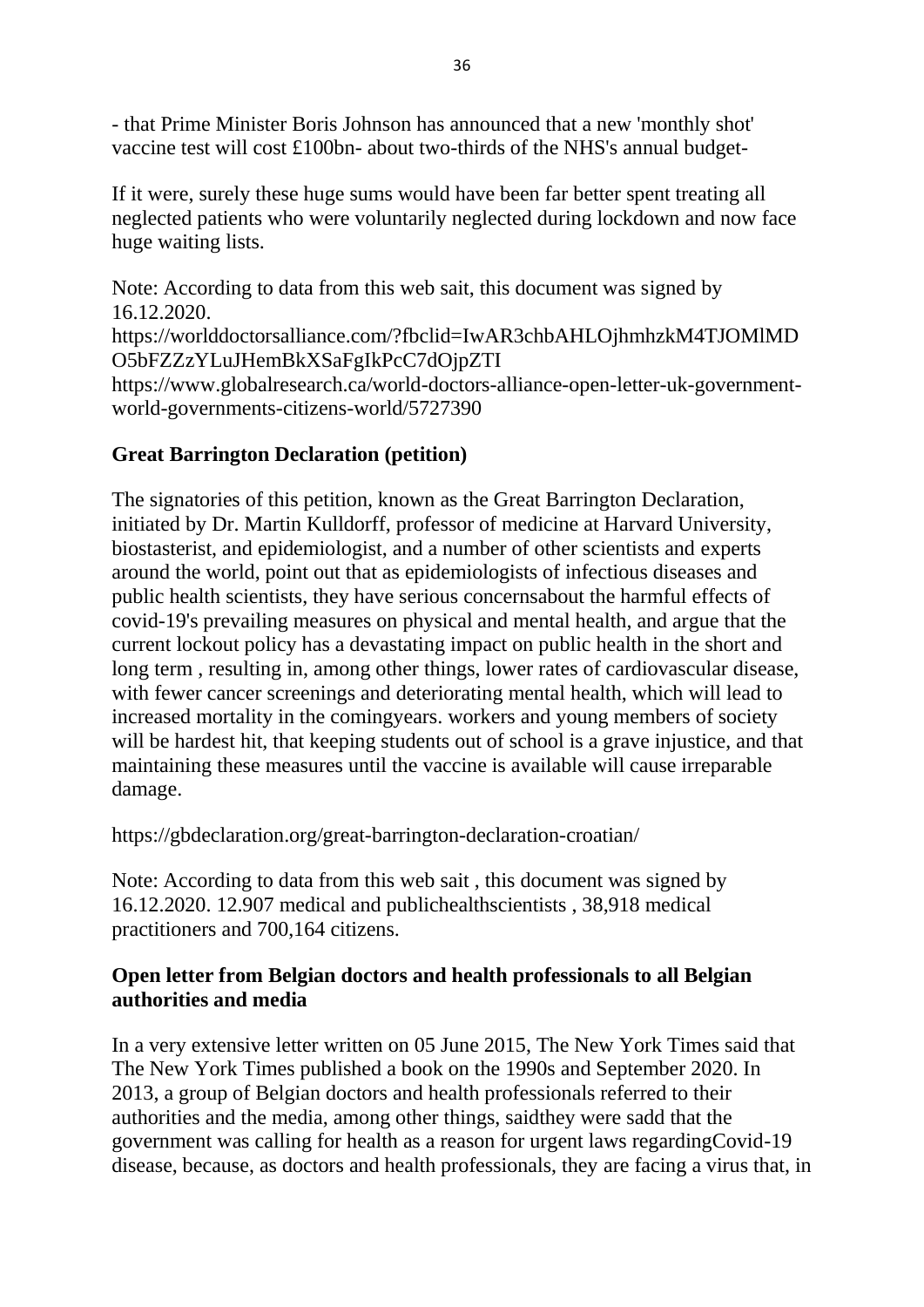terms of harmfulness, mortalityand portability,is approaching seasonal flu,which is why:

- they reject the extremely disproportionate measures taken,

- demand an immediate end to all measures.

-express doubts about the legitimacy of current advisoryexperts, who meet behind closed doors, and

-withthe international association ACU 2020, call for an in-depth examination of the role of who and the possible impact of conflicts of interest in this organization.

This group of doctors and health professionals urges politicians to be independent and critically informed in the process of making decisions on mandatory coronameasures, they are

seeking an open discussion, where all experts will be represented without censorship, arguing that after the initial panic over Covid-19, objective facts now show a completelydifferent picture ,under which there is no more medical justification for any emergencypolicy , and that the current crisis management is doing more harm than it brings any benefit.

They demand an end to all measures and the immediate restoration of normal democratic administration, legal structures and all civil liberties, recalling the foreign exchange that "The cure must not be more harmful than the problem," which is more relevant than ever before., and that collateral damage, now caused to the population , will have a greater impacton all parts of the population in the short and long term , relative to the number of peoplenow protected from the corona.

They also consider the current measures against corona and harsh penalties for their disrespect, contrary to the values formulated by Belgium's Supreme Health Council.

Due to the importance of the content of this letter, some important observations, statements and criticisms of the measures taken will be presented below.

#### **1. The measures violate the health of most people**

The letter's signatories state that the measures taken harm not only human rights, but also damage the health of most people, given how the note of health was defined by the WHO in 1948. Year:

"Health is a state of complete physical, mental and social well-being, not just the absence of illness or other physical impairment."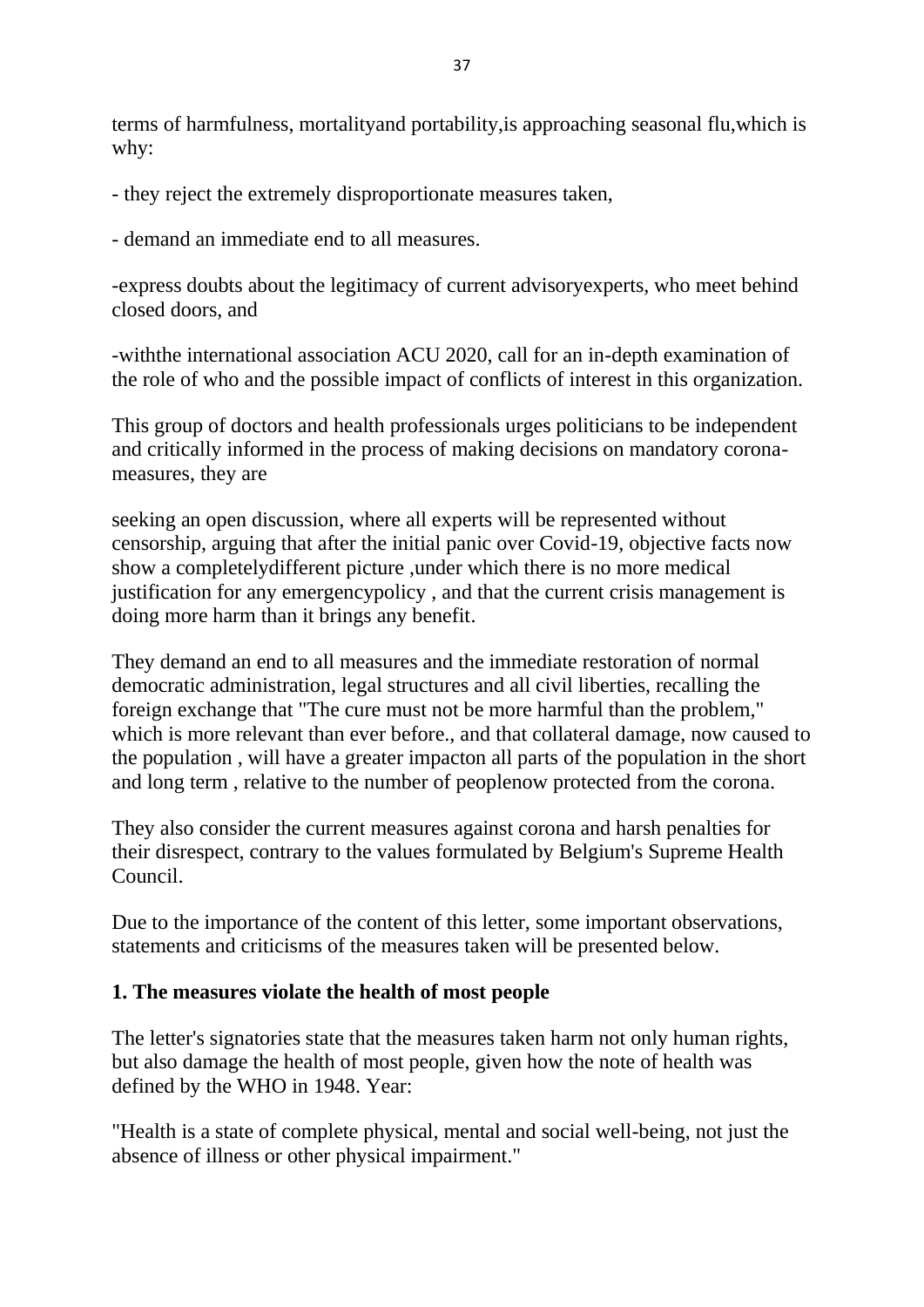#### **2. Criticism of the erroneous initial estimate of mortality rates**

The authors of the letter note that a pandemic with millions of deaths was initially envisioned, as the WHO initially predicted a pandemic that would claim 3.4% of thevictims - anda highly contagious virus for which no treatmentor vaccine would be available - creating unprecedented pressure on the intensive care units ofBelgian hospitals, and to a global alarming situation, as neverseen in the history of humanity,but that objective facts showed a completely different reality,because the course of covid-19 disease followed the course of a normal wave of infection, similar to the seasonal flu.

According to these experts , the actual mortality rateis many times lower than announced, because they claim that it turned out that the mortality from Covid-19 is close to that of the average seasonal flu, i.e. that it is only 0.2%,and that the number of registered deaths from this disease is overestimated.

In this regard, they indicate that there is a difference between death from corona and death with corona.

### **3. Criticism PCR testa**

Among many, these authors also criticize the use of a non-specific PCR test, which yields many false positives ,and which test is accelerated by emergency procedure, and it is never seriously self-tested, although its creator has explicitly warned that this test is intended for research, not diagnostics, and that any contamination (e.g. other viruses, remnants of old virus genomes)

can result in false positive results, and that this test does not measure the amount of viruses in the sample, while a real viral infection means a mass presence of the virus,

They also point out that if someone is positive, it does not mean that the person is actually clinically infected, sick or will get sick, and that Koch's postulat hasnot been met , and since this test does notautomatically indicate an active infection or infectiousness, social measures based solely on these tests are not justified.

Due to the fact that the whole myth of the existence of the pandemic is based on or largely on PCR tests, it is logical to conclude that experts in who have proposed the use of such unreliable and unscientien tests are the most agreed for all the enormous intangible and material damage caused by this alleged pandemic, and that criminal proceedings should be prosecuted against them

#### **4. Criticism of lockdown measures**

Comparing the waves of infection in countries with strict lockdown policies with countries that did not impose such blockades (Sweden, Iceland ...), the authors see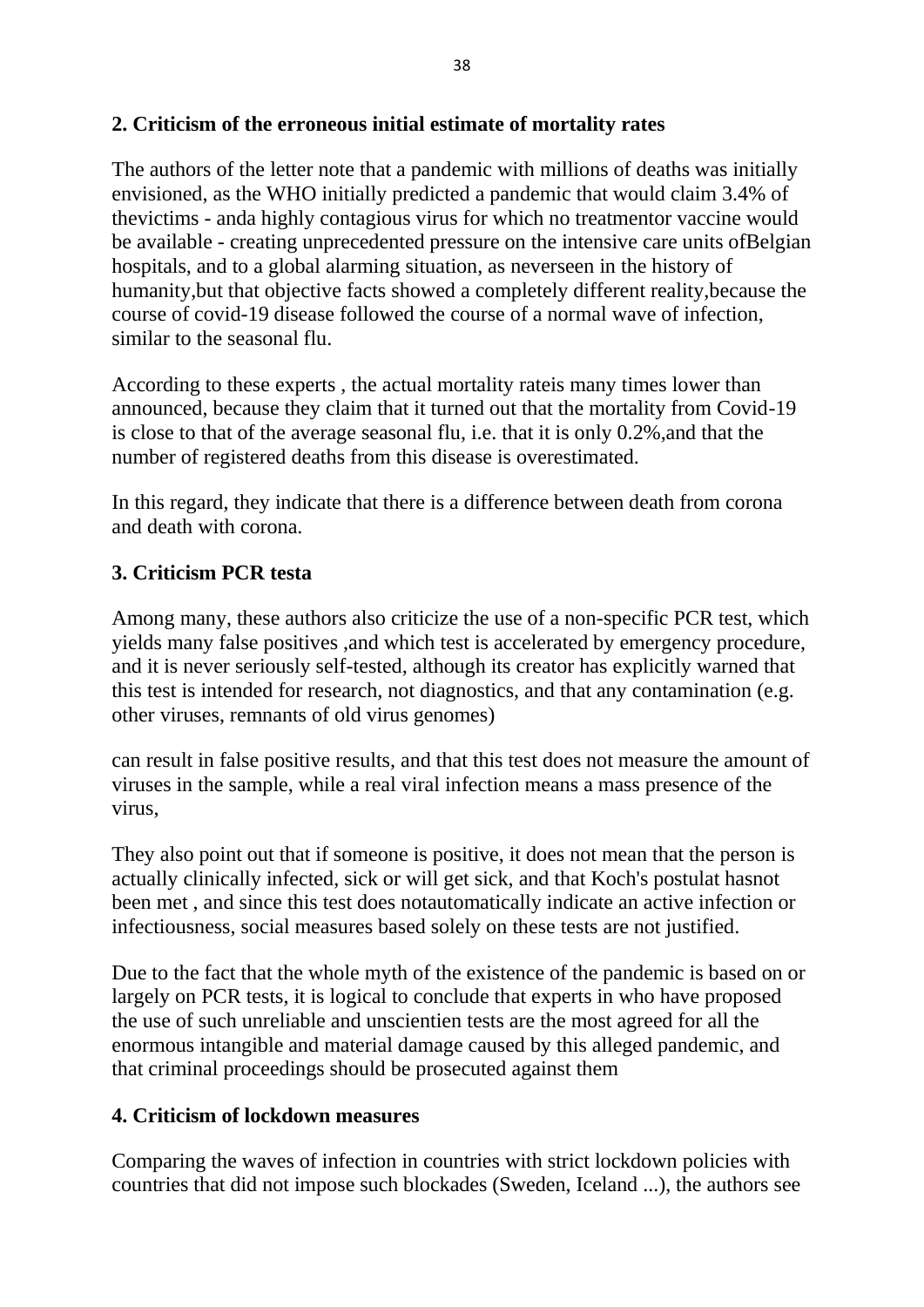similar culprits and conclude that there is no link between forced lockdown and the course of infection, and that lockdown measures have not led to lower mortality rates, as they were taken after the peak of the epidemic was already over.

# **5. Observations regarding the human immune system**

The authors of the letter specifically point to the fact that for thousands of years the human body has been exposed daily to moisture and droplets containing contagious microorganisms (viruses, bacteria and fungi), whose penetration is prevented by an advanced defense mechanism – the immune system, which relies on normal daily exposure to these microbial influences, which is why excessive hygiene measures are harmful to the immune system, and why only people with weak or damaged immune systems should be protected by extensive hygiene or social distancing.

They point out that most people have congenital or general immunity to flu and other viruses, confirming the findings on the Diamond Princess cruise ship, which was quarantined by several passengers who died from Covid-19, but that most passengers (75%), were not infected, even though they were of an older age and in an ideal situation of transmission of the virus on board

They also point out that a study in the journal Cell shows that most people neutralize coronavirus with mucosa (IgA) and cell immunity (T-cells), while there are few or no symptoms, and that most people who have a positive test (PCR) do not have health problems because their immune system is strong enough, which is why strengthening natural immunity is a much more logical approach, such as important preventive measures in the form of healthy diets , exercising in fresh air withouta mask , reducing stress and nurturing emotional and social contacts.

# **6. Criticism of social isolation measures**

These experts strongly criticise measures of social isolation and other measures that have led to economicdamage - as well as an increasein depression, anxiety, suicide, domestic violence and child abuse.

They also referred to studies that have shown that people with more emotional connections and social obligations and contacts are more resistant to viruseswhich is why it is believed that isolation andquarantine can have fatal consequences, especially as measures of isolation have led to physical inactivityin many older people - who have been forced tostay indoors.

In particular, they stress that enough exercise positively affects cognitivefunctioning, reduces depressive anxiety and anxiety, and improves physical health, energy levels, wellbeing and,ingeneral, quality of life , and that fear, persistent stress and loneliness,caused by socialremoval, have a proven negative impact on psychological and general health.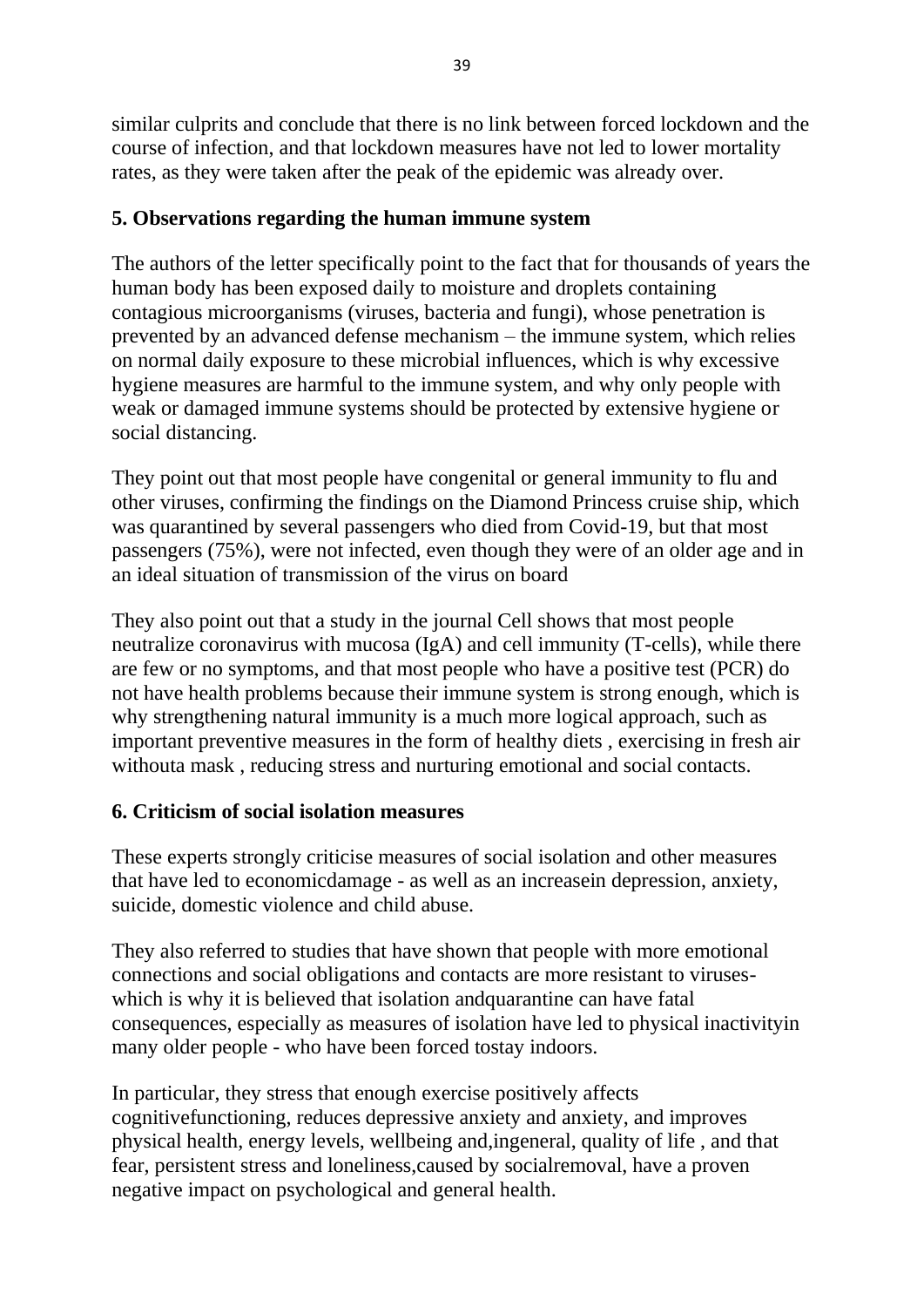### **7. Criticism of how covid-19 is treatment**

Just like many others, these experts have seriously warned about the wrong treatment strategy for this disease, pointing out that for those who show serious symptoms, safe and effective therapy in the form of HCQ (hydroxychloroquine), zinc and azithromycinis available, that its rapid useleads to recovery, which prevents hospitalization, and that its effectiveness has been confirmed by clinical experiencewith impressive results , which refute theoretical criticism in some countries (such as Holland), which have even banned this therapy, although such criticism has notbeen supported by double-blind studies.

#### **8. Criticism of claims about how SARS-COV-2 spreads**

These Belgian experts have made serious criticism and claims about how the virus spreads , arguingthat the spread is done bydripping infection (coughing or sneeze) and aerosols indoors, uncontested premises, that contaminationis not possible in theopen , and that epidemiological studies show that healthy people, as well as positively tested asymptomatic carriers, are virtuallyunable to transmit the virus and therefore healthy people do notput each other at risk.

They also claim that the transmission of virusesthrough objects has not been scientifically proven, and that all this seriously doubts the overall policy of social removal for healthy people, since there is no scientific basis for it.

#### **9. Criticism of wearing masks**

It also criticises the obligation to wear masks for healthy people- because they are not effective against the spread of viral infections- and argues that wearing them causes more side effects- such as lack of oxygen- which causes headaches, nausea, fatigue,loss of concentration - which are similar to altitudesickness and occur quite quickly.

Such side effects are seen daily by these experts in patients complaining of headaches, sinus problems, respiratory problems and hyperventilation due to wearing masks.

As other undesirable effects state that accumulated CO2 leads to toxic acidification of the organism, which further weakens immunity.

In this regard, they point out that the Belgian Labour Law (Codex 6) prescribes co2 content (ventilation in workplaces) of 900 ppm, and a maximum of 1200 ppm in special circumstances, and already after wearing a mask for one minute,this toxic limit is significantly exceeded toa value that is three to four times greater than these maximumvalues, which is why anyone wearing a mask functions as when in an extremely poorly windedroom.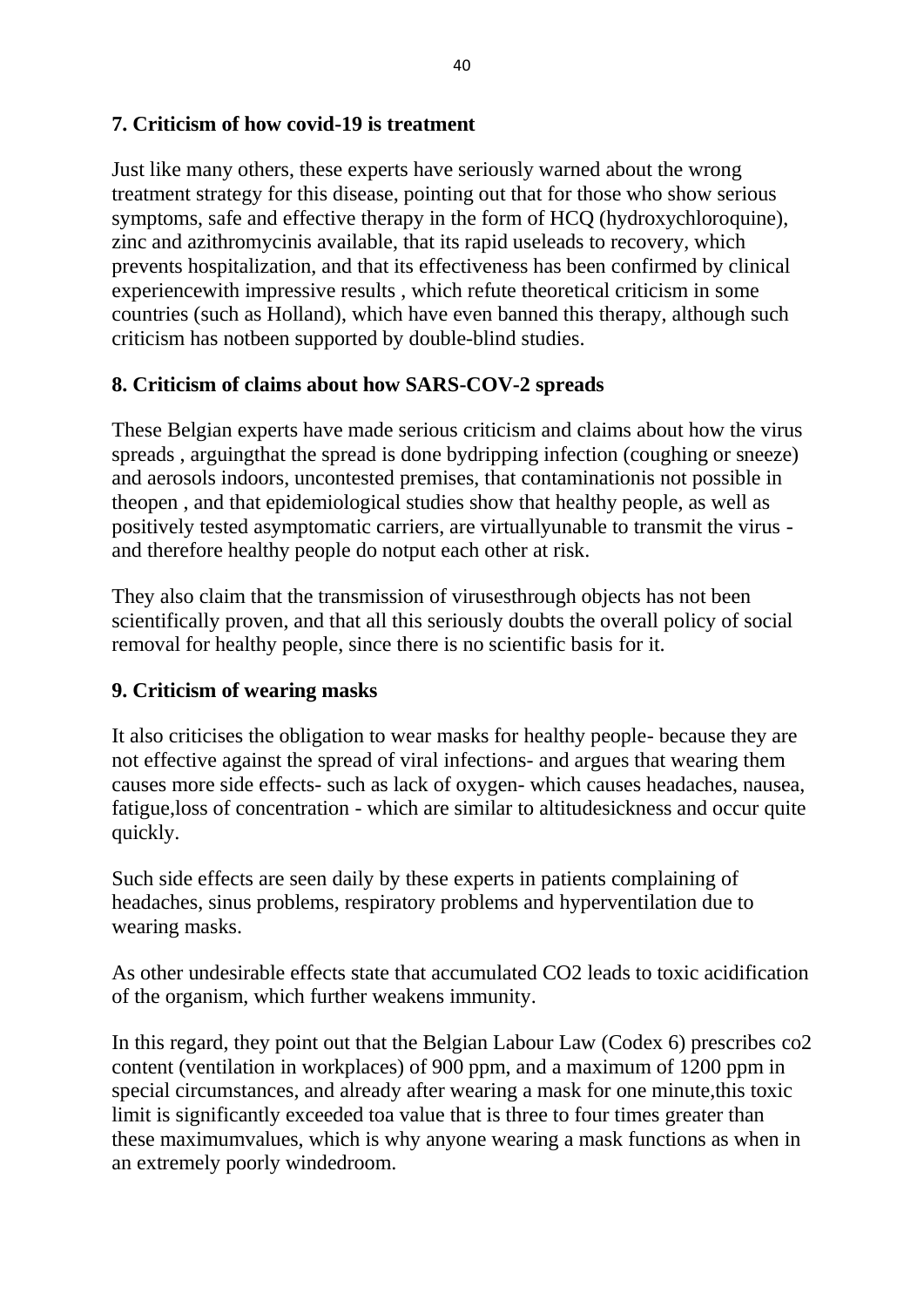Therefore, some experts warn of increased transmission of the virus in case of inappropriate use of the mask, which is why the use of masks is not recommended without a comprehensive medical cardio-pulmonary file, except in hospitals in operating rooms, which have a sterile environment where there is precise regulation of humidity, temperature and oxygen flow, with proper monitoring and meeting of strict safety standards.

# **10. Criticism of the emergence of the so-called second wave**

These experts also criticise allegations of an alleged second wave of the disease, noting that a closer examination of Sciensan's figures shows that although more close examination of Sciensan's figures shows that, although more than 100,000 people have been thugs since mid-July 2020, the number of people who have been e-diabetes patients has been 100,000. In 2014, there was an increase in the number of infections, at that time there was no increase in hospital admissionsor deaths , whichis why they believe this alleged second wave is not due to the corona virus, but as a result of the increased number of tests.

# **11. Criticism of potential vaccinations**

These experts also point to flu vaccination surveys, which show that in 10 years we have only been able to develop a vaccine with an efficiency rate greater than 50%, that it seems that vaccination of the elderly is ineffectual, i.e. in persons over 75 years of age efficiency is almost non-existent, and that due to the continued natural mutation of the virus , the vaccine is only a temporary solution, reseeving the

They also question the use of vaccines produced as a matter of urgency (for which manufacturers have gained legal immunity inthe past from compensation for possibleharm), arguing that they do not want to use their patients as guinea pigs , and that 700,000 casesof damage or death are expected globally as a result of such a vaccine - anirresponsible risk.

# **12. Invitation to the Hippocratic Oath**

The authors of the letter also invoke the Hippocratic Oath, arguing that current measures compel them to act against thisoath.

### **13. Criticism of the role of the media**

And these, as well as many other experts, have made serious accusations at the expense of the media, claiming that it seems that the creators of newspapers, radio and television almost

uncritically stood behind a panel of experts and the government there, where the press should be critical and prevent unilateral government communication, leading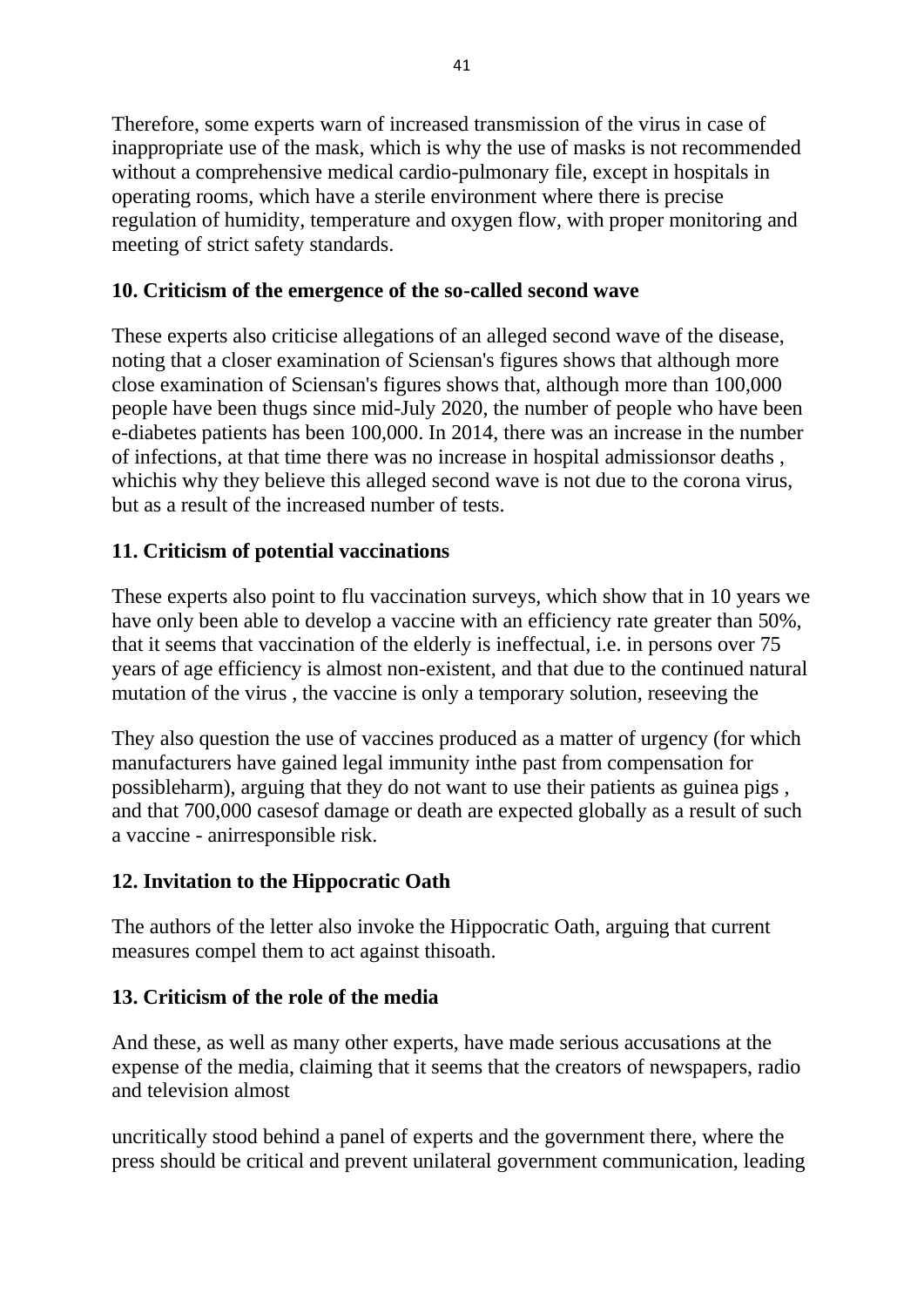to public communication that looked more like propaganda than objective reporting.

They also argue that the official version that lockdown is necessary, that it is the only possible solution and that everyone is behind it, has made it difficult for people who have a different view, as well as experts, to express a different opinion, and that alternative opinions have been ignored or even mocked, and that they have not seen open discussions in the media, where different views could be expressed. They were particularly impressed by the fact that many videos and articles by numerous scientific experts have been removed and are still being removed from social media, because it does not fit into a free, democratic constitutional state, and has a paralysing effect that produces and feeds fear and concern in society.

They also believe that the way Covid-19 was portrayed by politicians and the media did not present the situation well, because war terms were used ("war" with an "invisible enemy" that must be "defeated", "heroes of frontline care" and "victims of the corona"), which further fueledfear , just like the idea of globally dealing with the "killervirus".

They also stress that the relentless bombardment of the numbers, which were released to the population day by day, hour by hour, and without interpreting that data , without comparing it to flu deaths in other years, and without comparing it to deaths due to other causes, caused the population to have a real psychosisof fear , which is why it is not information, but manipulation.

It is especially important that these experts complain about the role of WHO, which has called for different opinions from official discourseto be silenced through unprecedented media censorship.

### **14. Criticism from the point of view of human rights violations**

As medical experts, the signatories of this letter emphasise that the general principle of good governance requires that the proportion of government decisions be measured in the light of higher legal standards, that any government mixing must be in accordance with the basic rights protected in the European Convention on Human Rights (ECHR), and that the mixing of public authorities is only permitted in crisis situations.

To this end, they pointed out that the measures currently taken concern the mixing of, among other things, the right to:

- respect for private and family life,
- freedom of thought, conscience and faith,
- freedom of expression,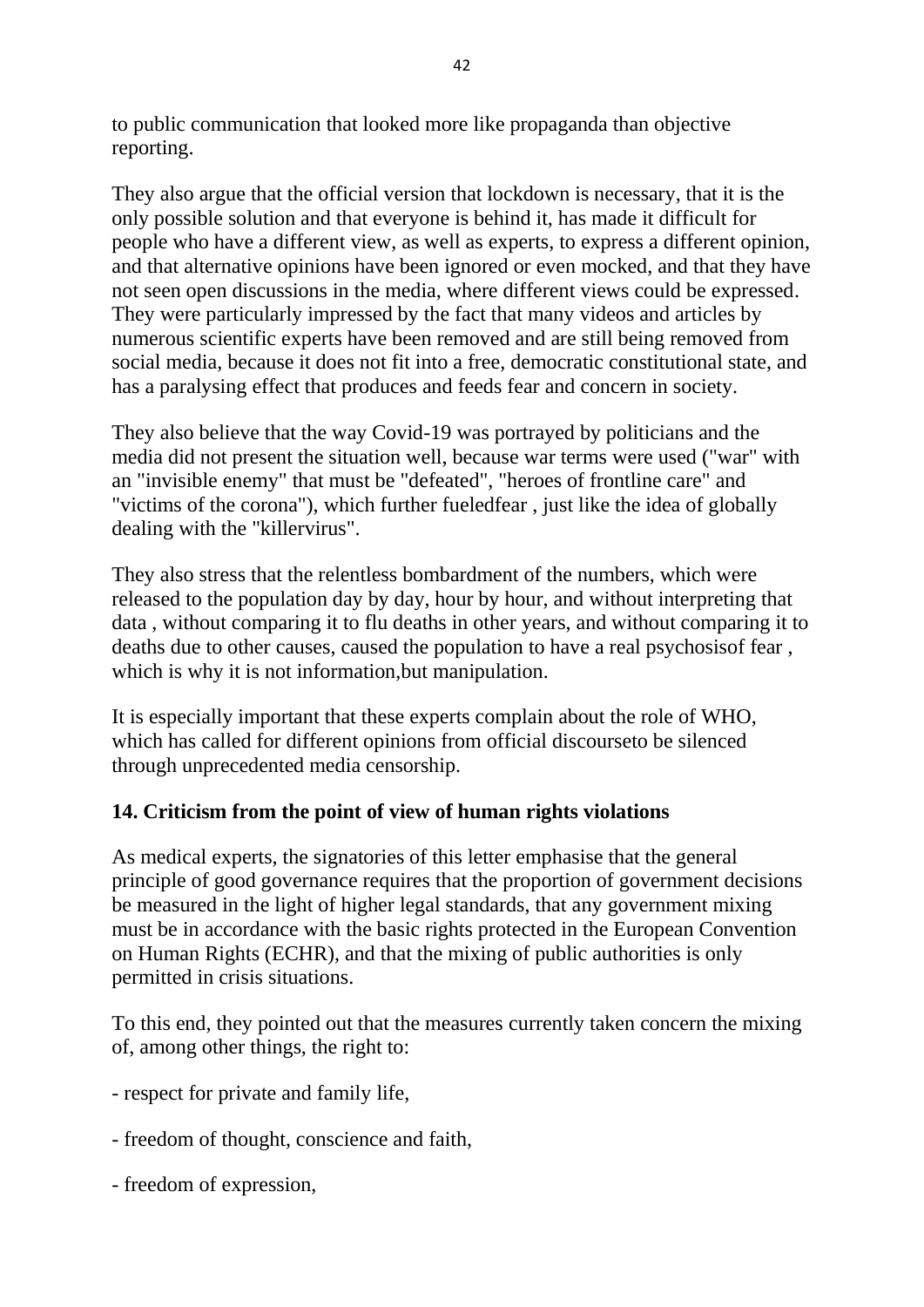-freedom of assembly and association,

-education, etc., and must therefore adhere to the basic rights protected by the European Convention on Human Rights (ECHR).

They believe that predicting a pandemic with millions of deaths until an emergency is established, but that now that objective facts show something else entirely, the condition of inability to act is no longer in place, because Covid-19 is a well-healed condition, and the mortality rate is comparable to the seasonal flu.

# **15. Warning of damage caused by the current policy**

These experts emphasise that in addition to the years of life patients with corona, other factors affecting the health of the entire population must be taken into account, which in particular includes damage in the psychosocial domain (increase in depression, anxiety, suicide, domestic violence and child abuse), as well as economic damage.

Taking into account this collateral damage, they assess that the current policy undoubtedly constitutes the use of a hammer to break nuts, and that they are shocked by the fact that the government is calling for health as a reason for the emergency law, as measures taken are utterly disproportionate to the consequences on people's health. https://docs4opendebate.be/en/open-letter/

### **An open letter from German doctors to Chancellor Merkel**

In an open letter released in November 2020 by The New York Times, The New York Times reported that In 2013, Chancellor Merkel was written by a larger group of doctors (Dr. Robert Kluger and others), saying that the signatories of the letter were doctors from all areas of health care, who have served people in offices and clinics for decades, that during this time they witnessed more than one seasonal infection in Germany, most of which were with far more severe conditions and significantly more deaths than since January 2020.

Their letter is almost a desperate outing for reason among competent politicians, experts and the media, as they point out:

- that someadvisory virusologists with millions of seriously ill and hundreds of thousands of deaths in Germany are in no way accurate;

- that in practice rarely any patient wasinfected, with normal, mostly mild progression of viral flu, and that hospitals were emptier than ever before;

- thatthere was no overload, because doctors and nurses were skilled at short-term work;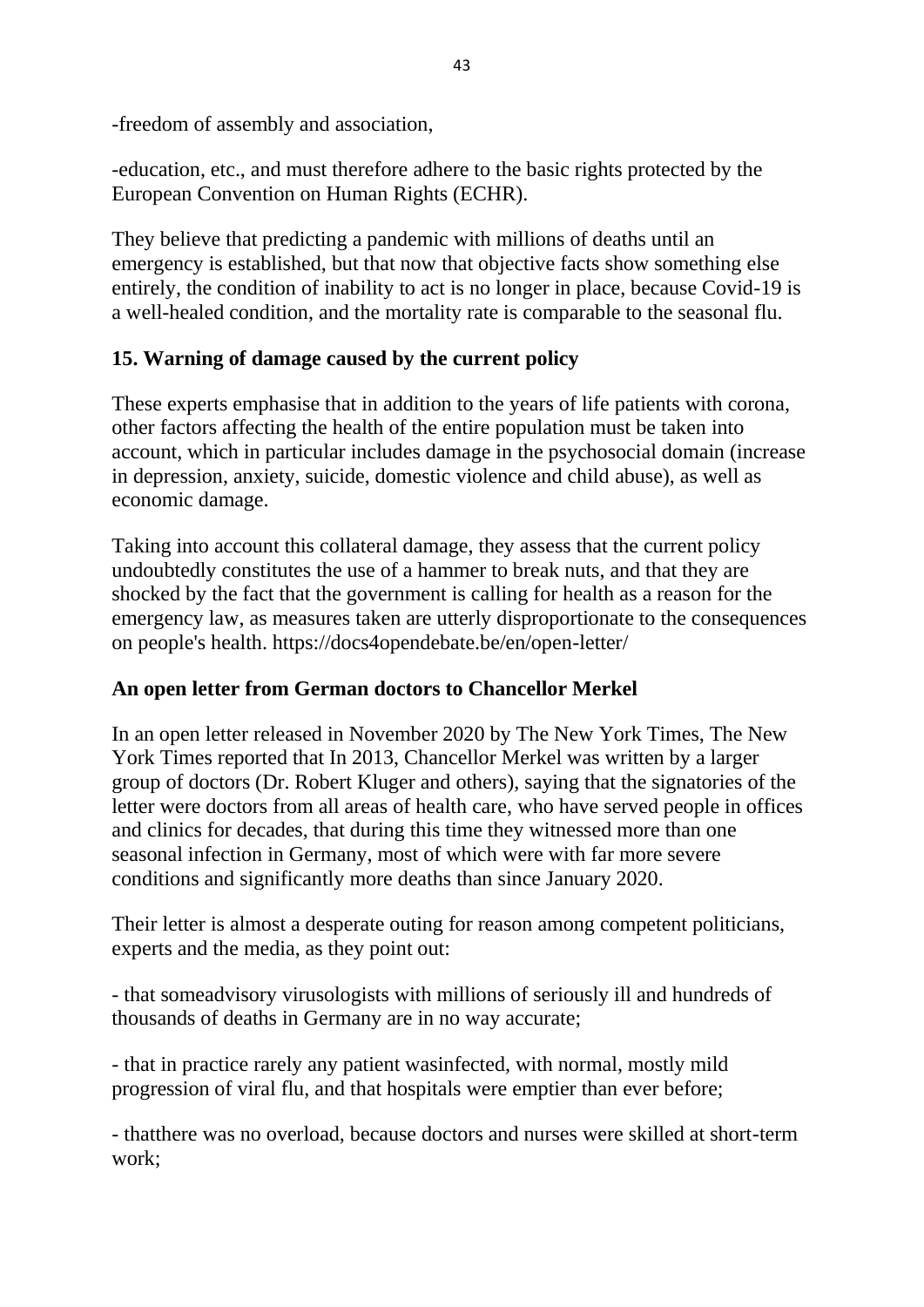- that they could initially understand the measures of protection against infection, but that there are months of safe evidence and the fact that this wave of viruses is only a little more intense than regular seasonal flu and must be considered much more harmless than, for example, flu infections in 2017/2018. In 2014, with 27,000 deaths in Germany;

- that all this and the current situation must be a reason to return to normal life in Germany: life without limitation, hysteria and fear of infection;

- to see more and more:

· older people withdepression,

· young children and adolescents with severe anxiety and behavioural disorders,

· people with severe conditions who could be treated in a timely way

· interruptions in interpersonalcooperation,

· hysteria and aggression caused by fear of contagion,

· more vigils and denunciations of "positive swab victims",

which all leads to unprecedented tension and division of the population;

- that the predictable development of additional severe chronic diseases;

- that these additional diseases with their severe consequences are expected to significantly outweigh the possible damage from Covid-19;

- to call on those responsible for health care and politics to carry out their responsibilities and immediately prevent this overtaking development;

- to call on politicians and representatives of medical experts to refrain from daily public warnings and spreading fear in the press and other media, because it creates a deep and unsustainable fear among the population.

- that if there is an independent and free press in Germany, theyinvite journalists to investigate in all directions and allow critical voices. https://www.globalresearch.ca/german-doctors-write-letter-chancellormerkel/5728843

# **Open letter from leading British academics to Prime Minister Boris Johnson**

At risk of new lockdown measures in the UK, the British Prime Minister was warned by a group of around 30 leading academics and experts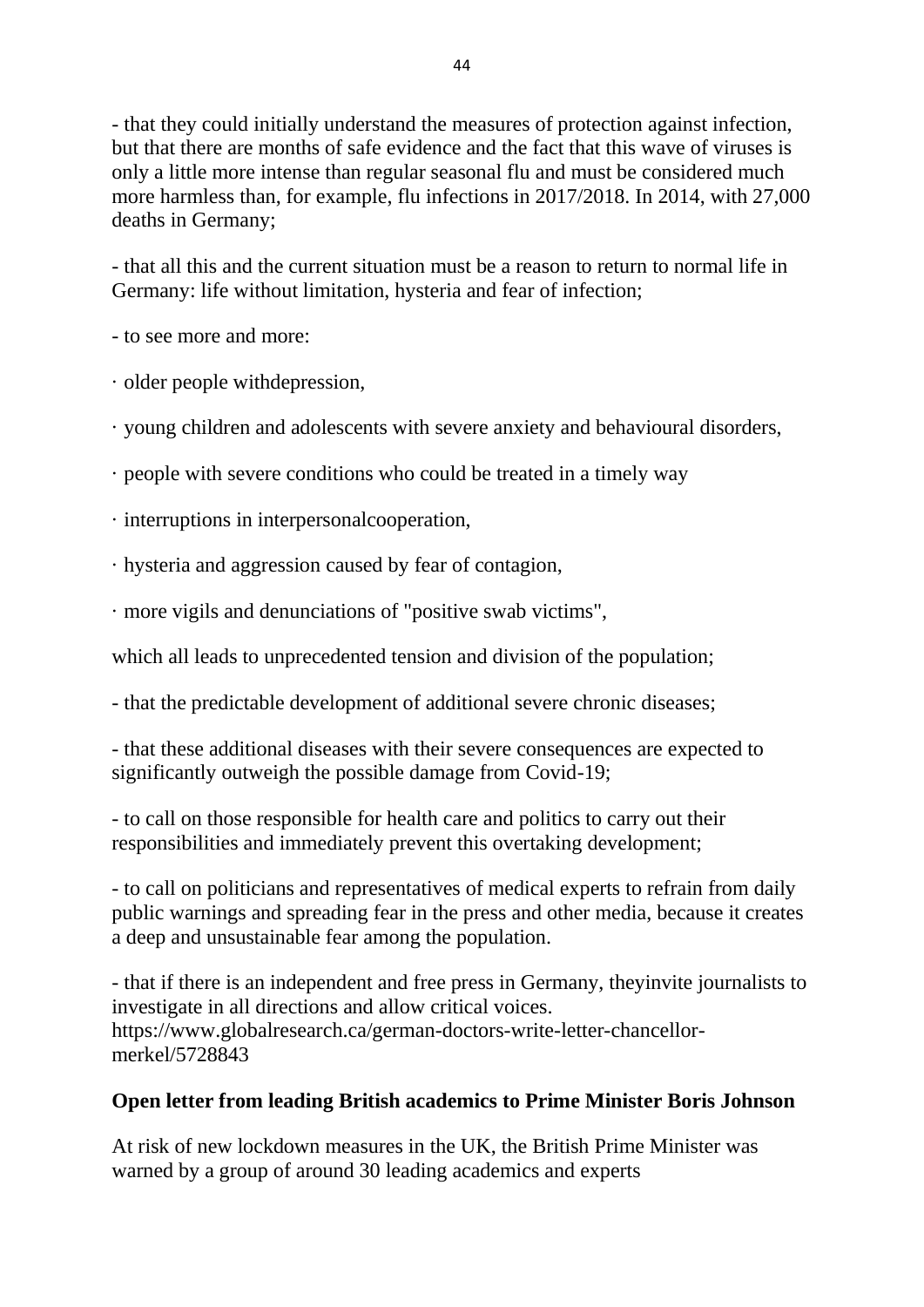https://worlddoctorsalliance.com/blog/professorssikoraheneghanandguptalettertobo risjohnson/

# **Conclusions of the German Extra-Parliamentary Committee on Corona (Covid-19)**

A group of German experts, whose work involved legal expert and international lawyer Dr. Reiner Füllmich (has offices in Germany and the United States)based on the testimony of a large number of international scientists and experts started as early asJuly 2020, came to very similar conclusions as well as the doctors who wrote the aforementioned and other open letters, studies and reports.

Summing up the results of that Committee's research, Reiner Füllmich argues that the alleged Covid-19 pandemic is not only the world's biggest scandal, but also that Christian Drosten (who, according to Dr. Füllmich,lead author of the PCR test), then Tedros Adhanom Ghebreyesus,Mr. WHO director and others, committed crimes against humanity as defined in article 7. International Criminal Code (i.e. Roman statute).

Since this report has been presented from a legal point of view, among other things (which, for now, seems to be missing from the national and global stages), the results of that Committee's research will be presented here in more detail.

# **1. The Covid-19 pandemic never existed**

One of the more important results of their research is that a number of highly regarded scientists around the world assume that there has never been a coronapandemic- but only a pandemic with a PCR test- as pointed out by scientists such as Professors Bhakti, Reiss, Molling, Hockertz, Valach and many others including Professor John Ioannidis and Nobel laureate Professor Michael Levitt of Stanford University.

# **2. Some of the more important conclusions and assessments of the German Corona Committee**

### **Criminal and civil liability**

Members of the Committee consider this to be the greatest crime against humanity ever committed, forwhich the answerable must be:

### **§ prosecuted for crimes against humanity**

**§ sued for civil damages**

### **Mortality rate**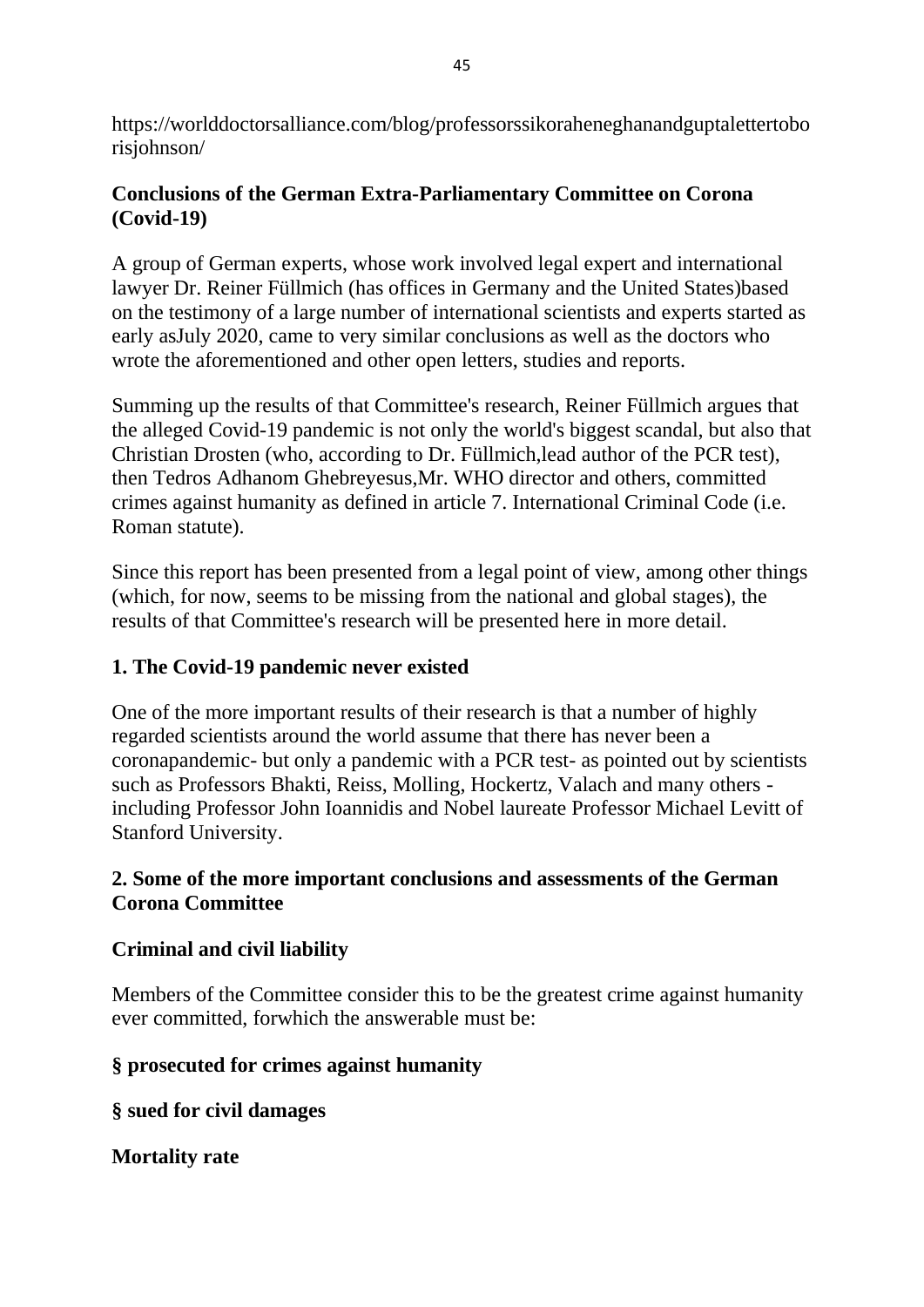§ There is no excess mortality in anycountry.

§ Mortality from the Corona virus is equal to mortality from seasonal flu.

§ 94% of deaths in Bergamo (Italy) were caused by sick patients being transferred to a nursing home where old people with weak immune systems became infected.

§ Doctors and hospitals around the world have been paid to declare that deceased persons are victims of Covid-19.

§ The autopsiesshowed:

§ The alleged death victims of Covid-19 almost all died because of other causes.

§ Almost all of the dead were very old people.

§ Sweden (without lockdown) and Britain (strict lockdown) have comparable disease and mortality statistics.

§ U.S. states with and without lockdown have comparative statistics of disease and mortality.

#### **Health**

§ Hospitals remainempty and some face bankruptcy.

§ Populations have T-cell immunity from previous flu waves.

§ Collective immunity needs only 15-25% of the popularation infection and has already been achieved

§ Only when a person has symptoms can it be contagious.

#### **Tests:**

§ Many scientists call this the PCR test pandemic,not the corona pandemic.

§ Very healthy and non-infectious people can be positive.

Prof. Drosten developed his PCR test from the old SARS viruswithoutever seeing the real Wuhan virus from China.

§ The PCR test is not based on scientific facts regarding infections.

§ PCR tests are useless for detecting infections.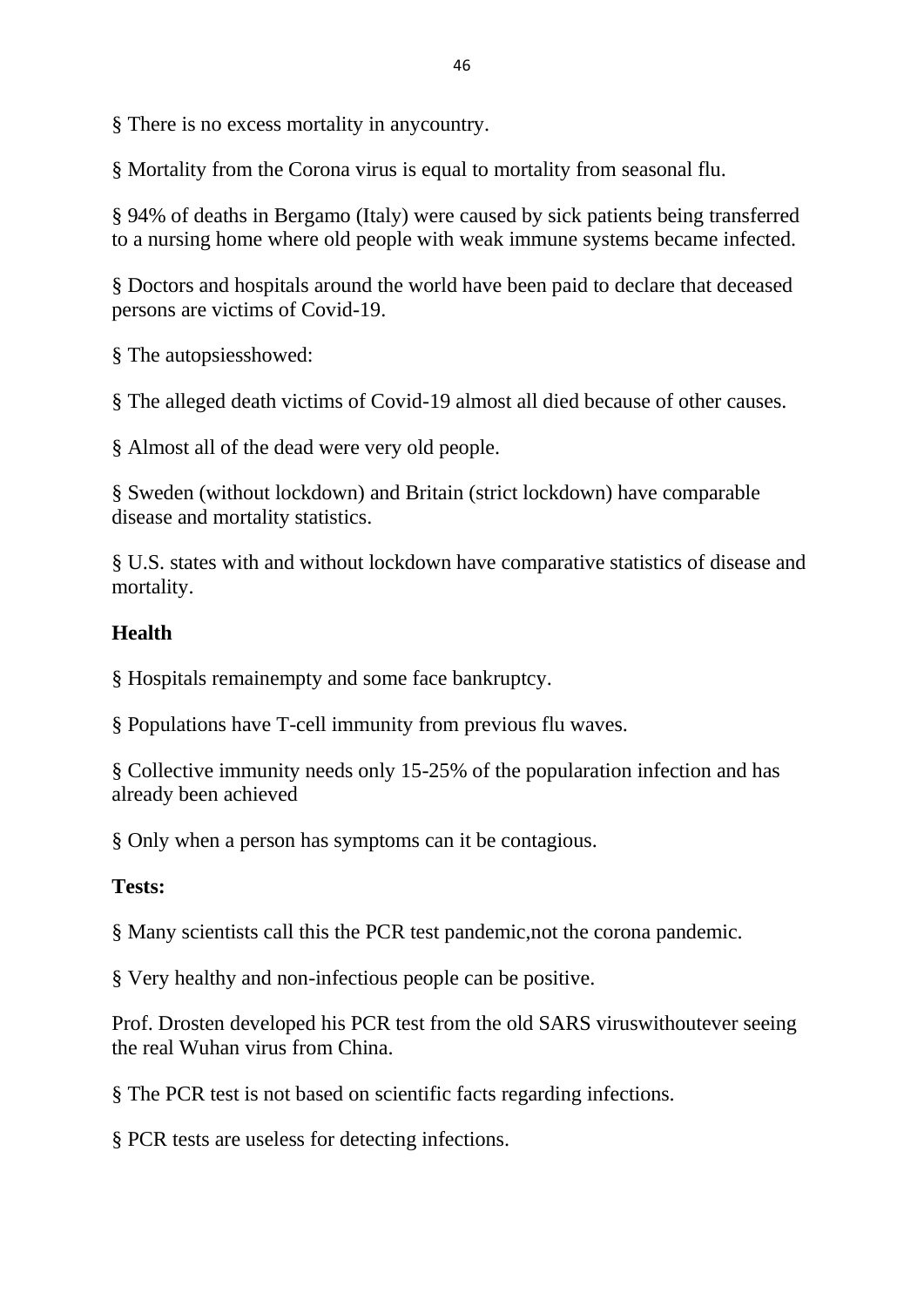§ A positive PCR test does not mean that an infection is present or that the virus has been found intact.

§ Sample amplification over 35 cycles is unreliable, and who recommended 45 cycles.

# **Illegality:**

§ Germany's locked-in government imposes social distancing and wearing masks on the basis of a single opinion.

§ Locking was imposed when the virus was already receding.

§ Lockdowns are based on nonexistent infections.

§ The Corona measures do not have sufficient factual and legal basis, are unconstitutional and must be withdrawn immediately, as confirmed by former UK Supreme Court judge Lord Sumption.

§ German RKI (CDC equivalent) recommended not to perform autopsies

§ No serious scientist gives any relevance to The Fake Computer Models of Neal Ferguson that warn of millions of deaths.

§ Mainstream media does not publish true facts about the call pandemic.

§ Democracy is in danger of being replaced by fascist totalitarian models.

§ Drosten, Tedros and others committed crimes against humanity as defined in the International Criminal Code.

§ Politicians can avoid prosecution with charlatans and criminals if they allow a public scientific hearing.

§ Politicians and the media deliberately drove the population into a panic.

§ Children are calculatedly prepared to feel responsible for thepainfultortured death of their parents and grandparents if they do not follow coronarules."

§ A hopeless PCR test is used to create fear, not fordiagnostics.

# **Injuries and damage:**

§ There is evidence of gigantic damage to health and economic damage to the population.

§ Anti-corona measures for the result have: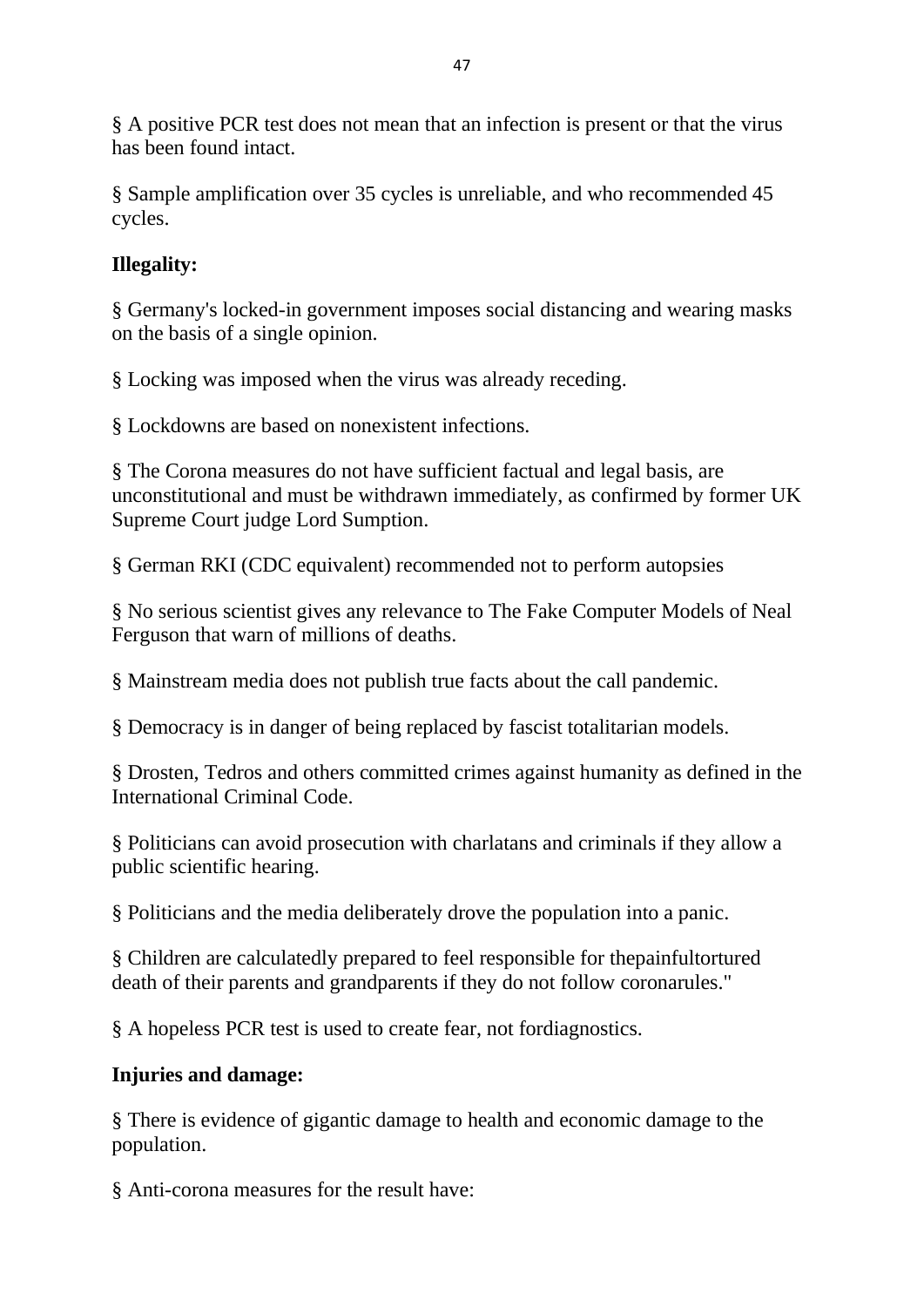§ Killed countlesspeople.

§ Countless companies and individuals around the world destroyed.

§ Children are taken away from theirparents.

§ Children are traumatized in the mass.

§ Bankruptcy is expected in small and medium-sized businesses.

§ Companies and the self-employed must be harmed.

### **The Corona crisis must be renamed the "Corona Scandal"**

§ that's:

§ Biggest delict case ever.

§ The greatest crime against humanity evercommitted.

§ Those responsible must be:

§ Prosecuted for crimes against humanity.

§ Sued for civildamages.

Note: Conclusions downloaded from: https://www.globalresearch.ca/video-crimesagainst-humanity-the-german-corona-investigation/5725795- on which the full transcript ofthe video titled: Video: "Crimes Against Humanity": The German Corona Investigation. "PCR Pandemic".

### **About taking human DNA during PCR and other testing**

It is widely known that in most countries there are regulations on the protection of the most important administrative personal data.

These regulations were adopted to prevent potential misuse of such personal data for illicit and criminal purposes.

However, it seems much less known whether there are regulations on the protection of DNAdata, and who, under what conditions, can take the causes of DNA, how they are stored and who can access it.

In any case, regardless of whether such regulations exist or do not exist, in most countries for about 10 months mass PCR testing has been conducted,whichimplies the taking of human DNA , but neither doctors nor governments mention laws that give them the right to such testing.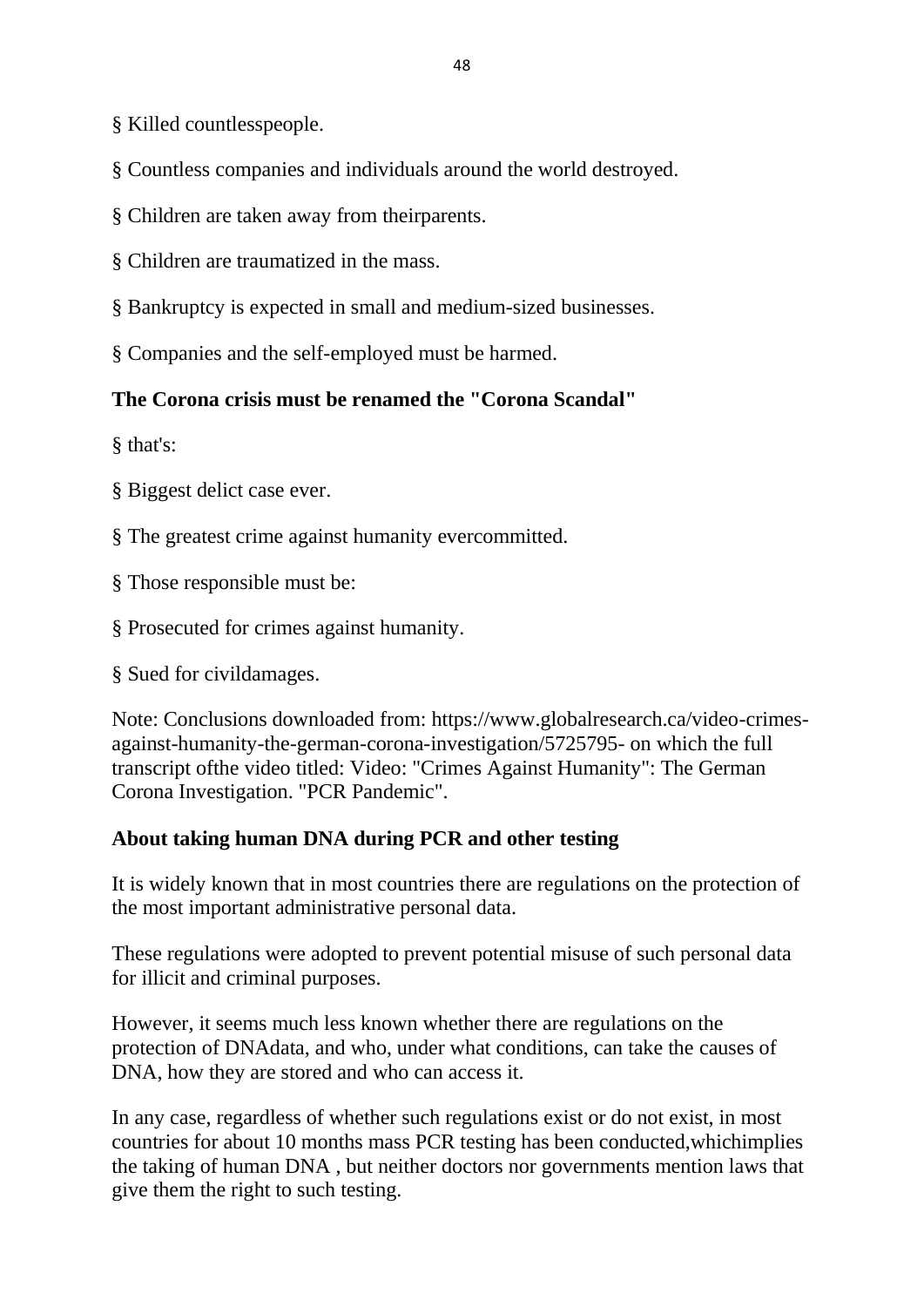In essence, through natural law, any taking of human DNA wouldhave to be on a voluntarybasis, except in exceptions concerning the security of evidence to prove someone's criminal activity.

For this reason, the U.S. Supreme Court in 2013 ruled that the state's supreme court had not ruled in 2013 that the state's supreme court had In 2013 (in the Maryland v. King case) he decided it was legal to collect DNA samples from suspects arrested for the crime.

# **Potential misuse of human DNA**

Nowadays, it is difficult to imagine in what ways human DNA can be misused, but it is certain that there is a very varied array of such possibilities.

Of all these potential opportunities, some of those that many authors seem to be the most dangerous:

# **1. Use of human DNA to make highly sophisticated vaccines.**

Such vaccines would be programmed (in the first place or subsequently) to produce specific health and other consequences (illness, immodity, death, etc.) in certain populations or individuals.

### **2. Use of human DNA to store computer data.**

DNA, as an alternative to computer hard drives, is rapidly progressing, as it has been discovered that the long chain of nucleotides A, T, C and G, material that is incomparably more suitable for storing information. from the current hard drives.

Insiders say that computer data can be stored in sequences of these letters, thus converting DNA into a new form of informacine technology, which is routinely sequenced and synthesized, i.e. precisely and easily copied, read and written down, so that it can accurately store massive amounts of data at a density far greater than that of existing electronic devices.

### **On the link between the number of people tested and the number of allegedly infected**

To introduce and extend anti-pandemic measures, officials use data on the number of allegedly infected as the only "proof", while this data is based solely on the results of PCR testing.

In doing so, they do not in any way explain the illogicality of introducing such measures at the beginning of the epidemic, when there was a very small number tested, and, in parallel, a very small number of allegedly infected.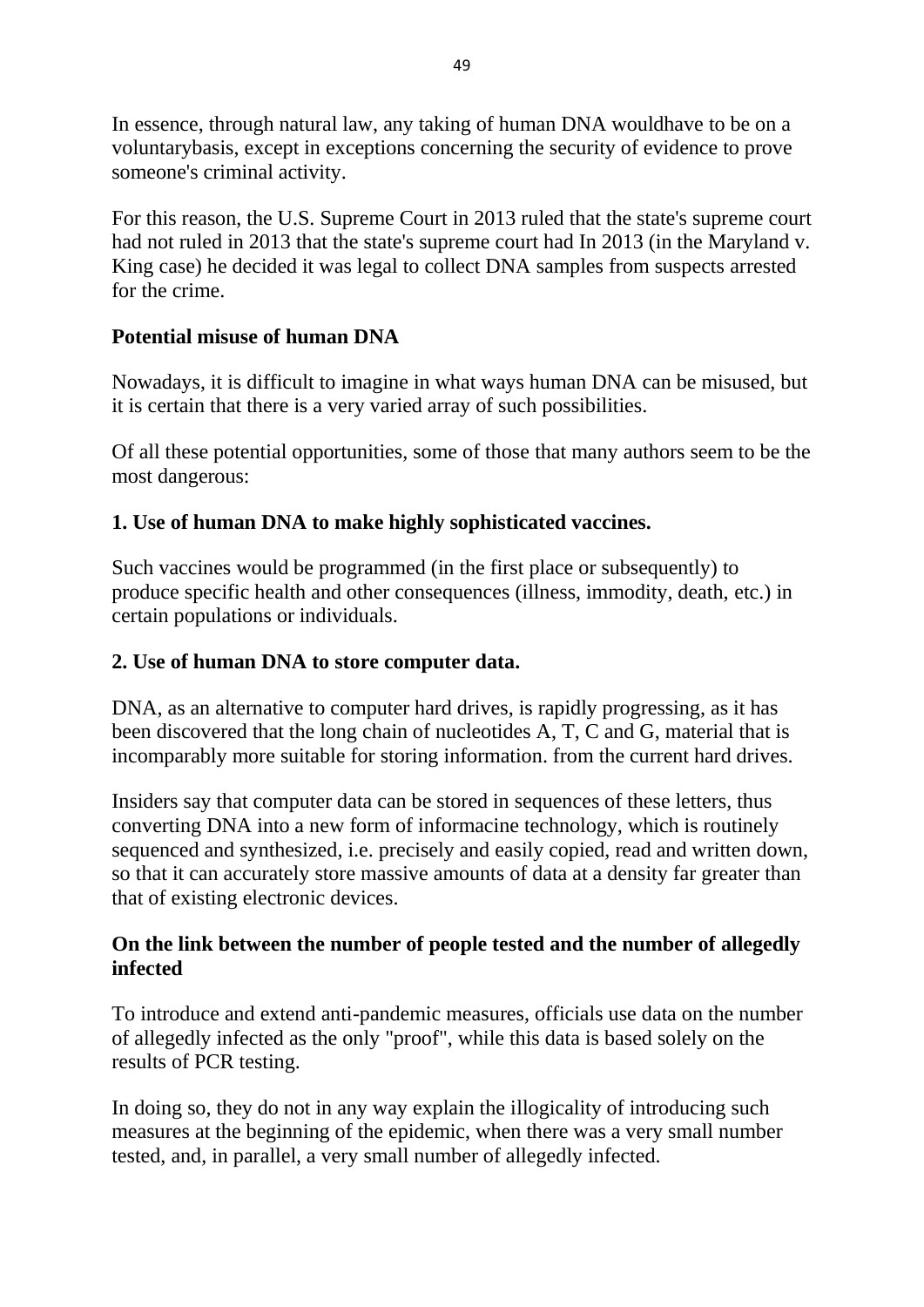In addition, the detention and even amplification of some of the measures are explained by the alleged subsequent increase in the number of infected, but do not take into account the possibility that the increased number of allegedly infected is the result of an increased number of tested.

Therefore, their conclusions about the existence and spread of this alleged disease are based solely on the number of supposedly positive individuals in PCRtests , not on the existence of symptoms that occur in this alleged disease, which are almost identical to other viruses attributed to causing a disease called influenza.

Even more important is the fact that most independent experts categorically claim that PCR tests are completely unreliable , that they give false positive results and that they cannot in any way diagnose the existence of the disease itself, but only part of the genetic material of the alleged SARS-COV-2 virus , but not the whole virus.

This suggests that the pandemic is gone and there was none,which meansthat all measures taken urgently must be abolished.

This conclusion is further confirmed by statistics in all countries, as well as global statistics, according to which, during the period of this alleged pandemic, there was no excess mortality anywhere.

### **On the measurement of measures of social isolation (lockdowns, isolation, prohibition of movement, gatherings, etc.)**

The justification for introducing such measures, which violate the most important human rights and freedoms in the harshest way, officials find themselves in nothing proven to want to protect the elderly and sick from sars-COV-2 infection, and reduce the possibility of transmission of the virus.

However, as already stated, numerous medical experts and studies argue that such measures not only lead to increased fear, stress, depression, anxiety, suicides,domestic violence and child abuse, but also reduce the immunity of victims of such measures, because people with more emotional connections and social obligations and contacts are more resistant to viruses.

They argue that isolation and quarantine can havefatal consequences ,especially in older and physically inactive people , and that, on the other hand , enough exercise positively affects cognitivefunctioning , reduces depressive anxiety and anxiety and improves physical health, energy levels, wellbeing and, in general , quality of life

Therefore, such measures are apparently not introduced in the interest of the elderly and sick, who are supposedly seeking protection, but to their detriment , because in addition to social contacts, which are the most important factor for good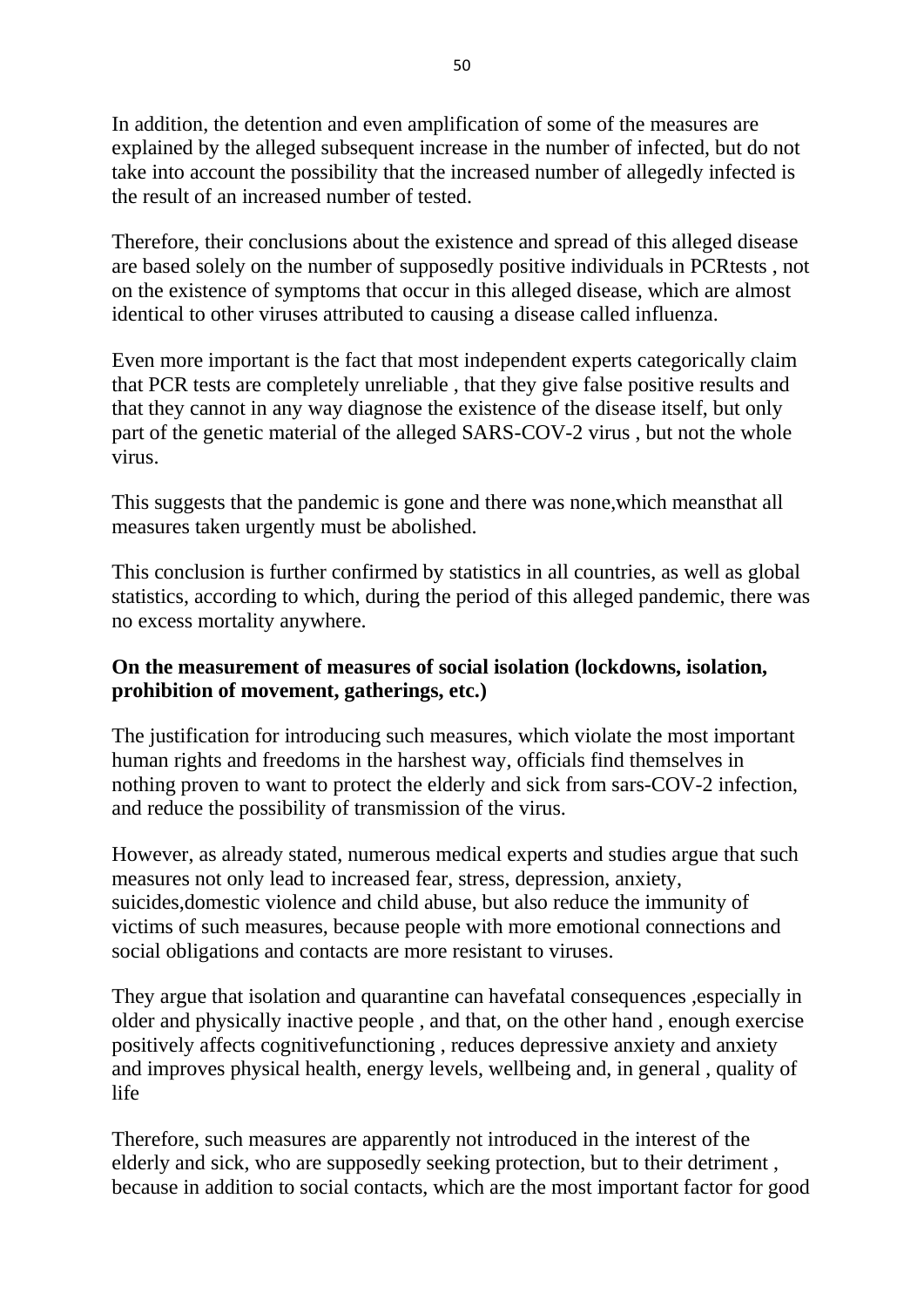health and good immunity, they are also taken away from the possibilities of walking, physical activities, sun exposure and fresh air, which further damages their healthand knocks out immunity.

As for reducing the possibility of reducing the transmissionof the virus, officials have shown nothingthat measures ofisolation, prohibition of movement, etc., have been taken in any way and in any way related to the reduction (or increase) of the ability to reduce transmission of this alleged virus (even if it does not take into account that they have not reliably proven the existence of the virus itself and how it works).

### **Isolation measures (individual and group) as a form of psychological torture**

In addition to the devastating impact that measures of isolation (complete, partial, individual and group), can have fore reasons, it is also pointed out that such measures are used as a form of special psychological torture towards war and other prisoners and prisoners, because such actions in torture victims exhaust both weak mental and physical abilities to resist and function normally.

Isolated persons lose the ability to communicate with other people and critically consider real events, thereby further increasing the possibilities of impact on their perception of reality.

When you add to that the devastating impact of almost all public and private media, which in this pandemic are the main spreaders of panic and fear, the chances of isolated people for a long and healthy life are reduced even further.

### **Especially about masks**

### **1. Scientific studies on wearing masks to combat infections**

Interestingly, according to many experts, no scientific study is known scientifically proving that, due to wearing face masks, there is any benefit in combating viralinfections , but that there are at least a few studies that have shown that the use of masks is harmful to the people who wear them, i.e. that it is associated with the frequency of headache and worsening of existing headaches (Lim, sur., 2006, Rebmann, sur., 2013, Szeinuk, sur., 2000, Radonovich, 2009, Shenal, al., 2011).

On the other hand, recently (in October 2020), an American study was published, in which authors Dhaval Adjodah and others, Claimed that over 1,083 counties in the U.S. had a drop in hospitalization after the introduction of mandatory wearing of masks (which was used en masse in the media as "proof that masks save lives"), but, the same authors, after 10 days,withdrew the original manuscript, because, as they themselves say, they subsequently found that " there are increased rates of SARS-CoV-2 cases in the areas we originallyanalyzed in thisstudy." https://www.medrxiv.org/content/10.1101/2020.10.21.20208728v2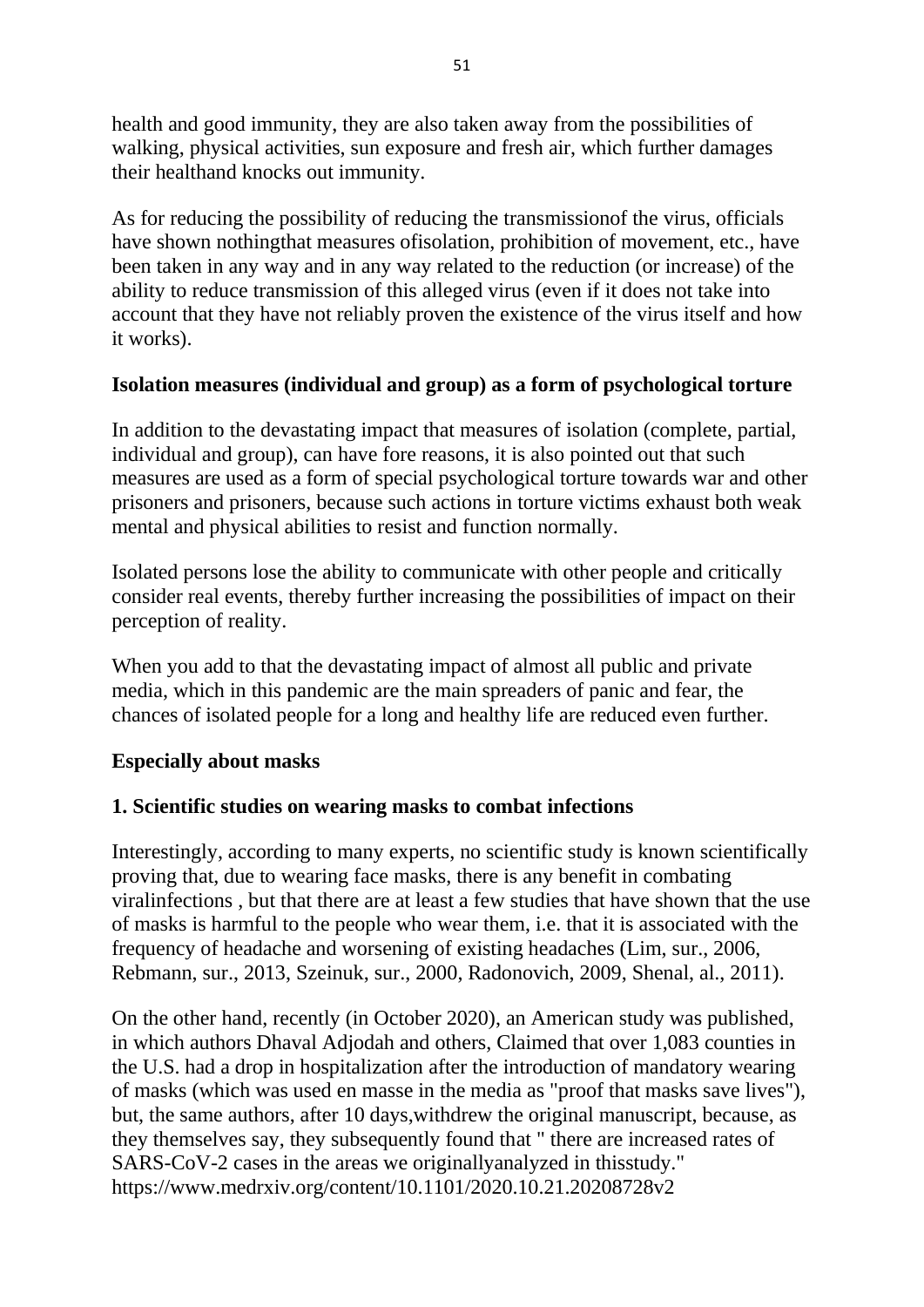# **2. CDC study on the uselessness of wearing masks and the harmful effects of wearing them**

Unlike the aforementioned withdrawn study, In one of its studies, the CDC found that most of those who tested positive for Covid-19wore masks "always," "often" or "almost always"- which could be clear and hard evidence of the use of masks as a means of preventing COVID-19 infection, because only 3.9% of respondents said they had never worn face masks, and so much so that they wore them.

However, this study showed something even more important: that many of those wearing masks reported skin infections on and around the mouth, persistent cough, and respiratory illnesses, and that of all patients and participants in control, 61.2% reported at least one of the following chronic medical conditions: hypertension, asthma, chronic obstructive pulmonary disease, immunodeficiency, psychiatric condition, diabetes or obesity.

https://californiaglobe.com/section-2/new-cdc-study-finds-majority-of-thoseinfected-with-covid-19-always-wore-masks/

# **3. Potential dangers of wearing masks**

It is unbelievable that, although, as many experts claim, There is not a single scientific study that has proven that wearing masks in any way helps suppress the ability to transmit the alleged SARS-COV-2virus, i.e . that they are effective against the spread of any viral infections, and that it does not exist No scientific study that has proven that wearing masks causes harmful effects on the health of those who wear them- WHO and national officials have recommended mandatory wearing - and even punishment- for those who violatesuch an obligation - is completely out ofmind.

In addition, Belgian medical experts, on the contrary, argue that wearing masks can cause serious health problems ,and that after wearing a mask forone minute , its wearer causes the

toxic carbon dioxide limit prescribed by Belgium's Labour Law (from 900 ppm, and a maximum of 1200 ppm in special circumstances) to exceed the toxic limit of carbon dioxide prescribed by Belgium's Labour Law (from 900 ppm, and a maximum of 1200 ppm in special circumstances), and a lack ofoxygensuch as headache, nausea, fatigue,lossof concentration, etc., which is why there is a risk that such harmful consequences will negatively affect the performance of work commitments by many professions working in closed and unproteced spaces and to cause workplace injuries and other accidents at work (this seems to be particularly dangerous for people performing driver professions on buses and other transport).

In many of those who wear masks regularly and long-term, skin infections appear on the face,nose and around the mouth, persistent cough, and some respiratory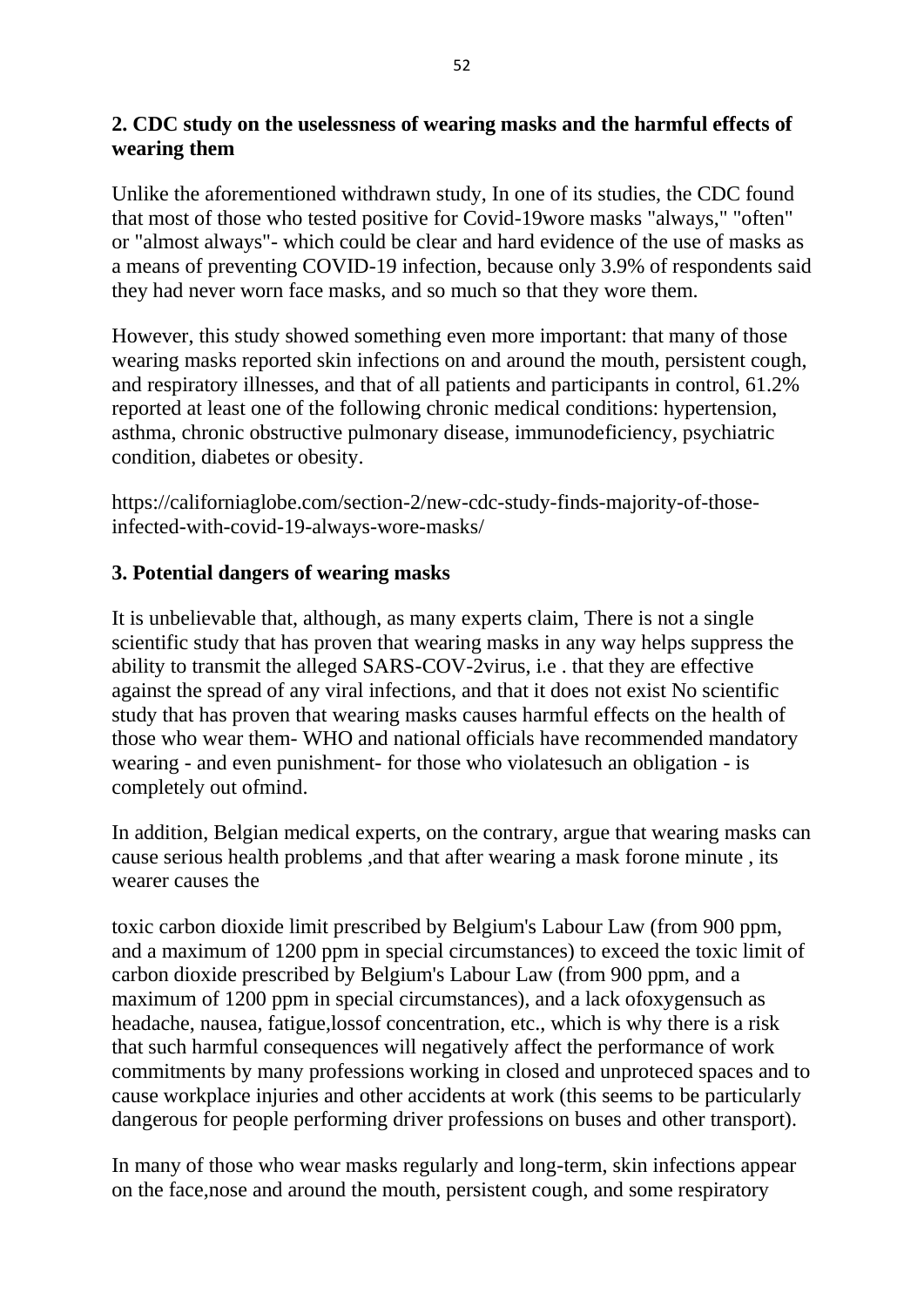illnesses , including lung and other infectious diseases, which are a logical and expected consequence of retaining or returning bacteria, fungi and other microorganisms that are capable of causing such diseases.

### **4. Is the real goal of the commitment to wear masks a clearing of fear (terrorism)?**

In the book "Corona, False Alarm?" , which has become an international bestseller in an incredibly short time, and the slotsand multi-awardwinning researchersDr. Sucharit Bhakdi and Dr. Karina Reiss give a positive answer to this question.

They argue that there is not a single study that even suggests (and especially that proves) that, in these situations, it makes sense for healthy individuals to wear maskspublicly , and that one might suspect that the only political reason for implementing this mandatory measure is to incite fear among the population.

This fear could include fear of pandemics, fear of infection with a dangerousdisease, fear of those wearing masks, fear of thosewithoutmasks, fear of sanctions and other harmful consequences in the event of not wearing masks, etc.

And since the siading of fear is legally treated and qualified as terrorism - itstems from international and national officials ordering such measures to terrorize the population who are required to wear masks.

Such criminal behavior does not lose the characteristics of criminality even in cases where wearing masks is only recommended (without obligations and sanctions), because even in this case the only goal of wearing masks is to seducct fear in the population (there is only the fear of punishment for not wearing masks).

# **5. Is ordering the mandatory wearing of masks for COVID-19 a crime against humanity?**

This is directly pointed out by Dr. Margarite Griesz-Brisson, Germanconsultant neurologist and neurophysiologist, with a PhD in pharmacology, who is engaged in the study of neurotoxicology, environmental medicine, neuroregeneration and neuroplasticity.

She explicitly argues that making mandatory wearing of masks for COVID-19 isa crime , and that those who do so areresponsible.

He points out that inhaling our exhaled air undoubtedly reducesoxygen deprivation and a flood of carbon dioxide,because the human brain is very sensitive to oxygen decay.

In the case of chronic this phenomenon, all these symptoms disappear, because the brain gets used to it.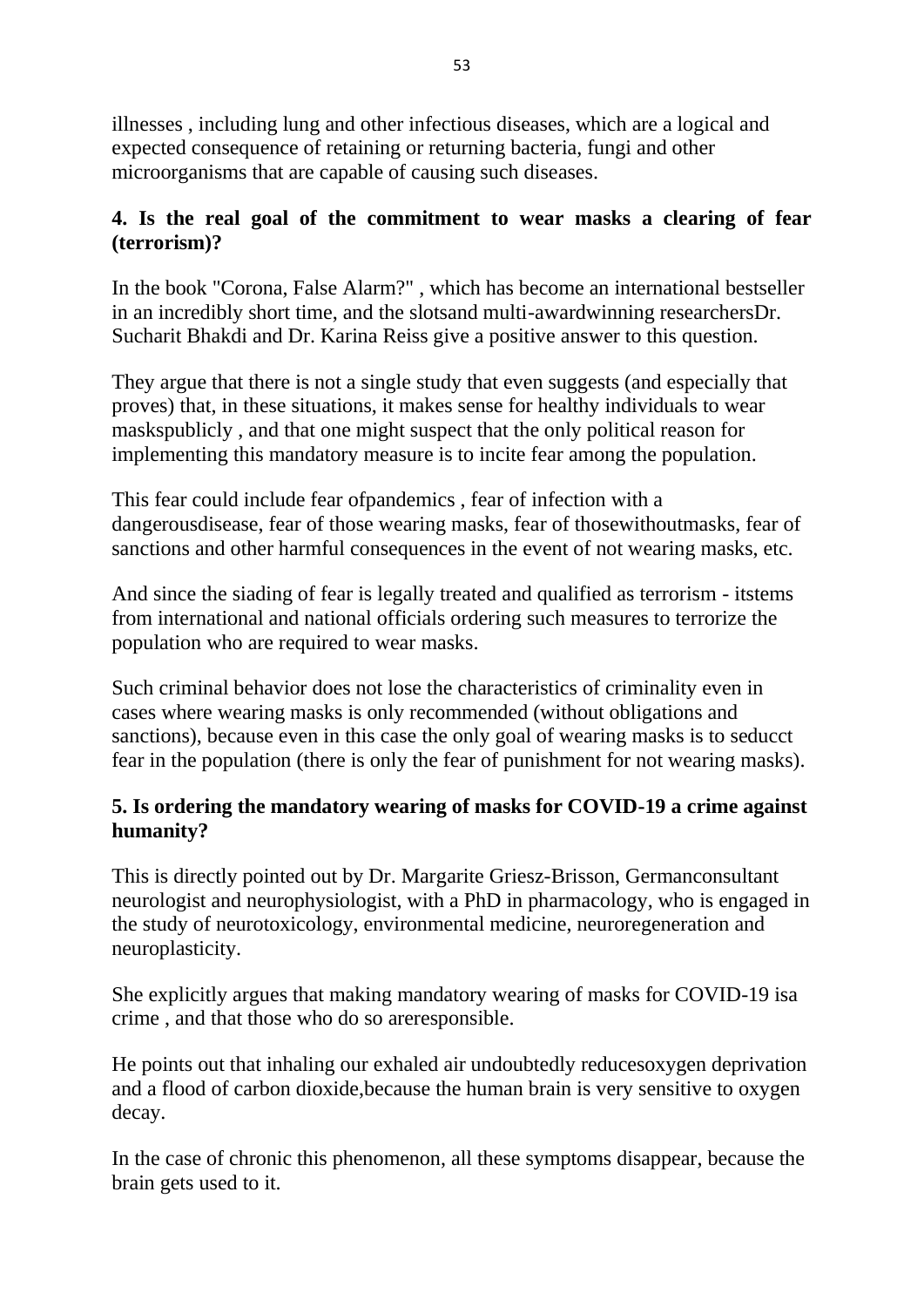However, human efficiency is further weakened,while the lack of oxygen supply in the brain progressively continues to thrive.

Therefore, there should be no special medical exemption for the obligation to wearmasks, because lack of oxygen is dangerous for every brain.

https://www.globalresearch.ca/covid-19-masks-crime-against-humanity-childabuse/5726059

If all of what is stated about masks is proven (as well as many other unashamed research and other observations), it could point to the possibility that officials at the WHO and national authorities who, without any scientific or other grounds, we recommended mandatory wearing of masks, such an act committed a criminal offence against the life and health ofpeople, punishable by national laws , butalso to acques the crime against humanity under Article 7, paragraph 7, paragraph k) of the Roman statute, which is punishable by international law.

# **Critics PCR test**

Among many, these authors also criticize the use of a non-specific PCR test, which yields many false positives ,and which test is accelerated by emergency procedure, and it is never seriously self-tested, although its creator has explicitly warned that this test is intended for research, not diagnostics, and that any contamination (e.g. other viruses, remnants of old virus genomes) can result in false positive results, and that this test does not measure the amount of viruses in the sample, while a real viral infection means a mass presence of the virus,

They also point out that if someone is positive, it does not mean that the person is actually clinically infected, sick or will get sick, and that Koch's postulat hasnot been met , and since this test does notautomatically indicate an active infection or infectiousness, social measures based solely on these tests are not justified.

Due to the fact that the whole myth of the existence of the pandemic is based on or largely on PCR tests, it is logical to conclude that experts in who have proposed the use of such unreliable and unscientien tests are the most agreed for all the enormous intangible and material damage caused by this alleged pandemic, and that criminal proceedings should be prosecuted against them

#### **About vaccines as a "solution" to the alleged Covid pandemic**

A lot has been written about this topic lately, which is why interested readers can find a lot of information about it.

According to many of the vaccine's writings by individual manufacturers, by name and technology, and much more, they will differ from all previous ones, because they will reportedly be highly sophisticated, i.e. with nanotechnology chips in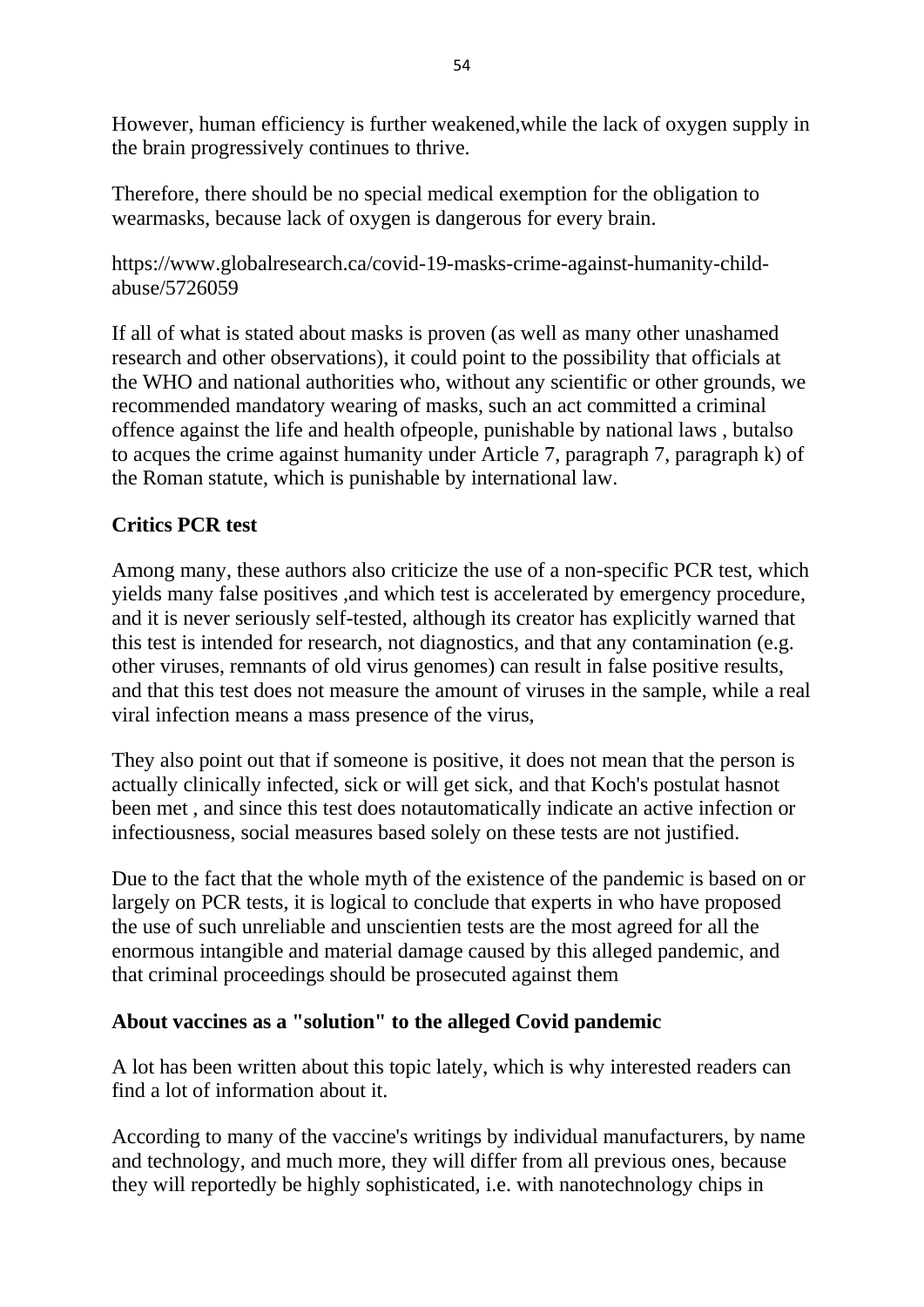inscribed, but also with certain genetic material capable of permanently changing human genetics , but thatthe chips will be able to be managed through powerful computers.

Given that not only human thoughts, but also genetic material, tissue cells, the organ and all other biological products are essentially reduced to certain electromagnetic frequencies, the insiders claim that through chips, which will supposedly be inserted into new vaccines, few individuals will try to gain absolute control and control over each vaccinated person (including control of thoughts, procedures, health and life).

# **Some of the potential problems with Covid-19 vaccines**

# **1. The SARS-COV-2 virus has never been isolated**

For the production of vaccines against the alleged covid-19 disease, one of the biggest obstacles is the fact that, according to independent scientists and researchers, The SARS-COV-2 virus is not yet isolated in any supposedly sick person, that is , that it does notexist , and that the PCR test , which supposedly detects this virus, is based on only half the genomesof the alleged virus , and that certain sequences of this alleged virus are identical tosequences of other viruses from the corona virus family, which were discovered many years ago , and which are very possibly present in a large part of the population

Then how is it possible to produce a vaccine against Covid, if its full genetic composition is notknown, and if it is known that in addition to various dangerous and toxic things, a weakened (whole) virus is inserted into thevaccine?

# **2. Problem with mutations**

All the while during the duration of this alleged pandemic, official experts have repeatedly said that the SARS-COV-2 virus is constantly mutating (some even claimed to be dealing with multiple strains of the virus).

For all corona viruses and others that cause influenza or influenza similar symptoms, it is caracharacteristic that they have frequent mutations, and then the logical question arises how to make a vaccine against the alleged virus that constantly mutates, thatis, changes the genetic composition?

# **3. Who is conducting studies on vaccine efficacy and safety?**

Given that all vaccine safety and efficacy studies are done exclusively by vaccinemanufacturers, and that there is no independent study proving either their inadenceor their efficacy , the question iswhether it is responsible to approve the use of such vaccines and on what criteria and by what procedure is their verification done?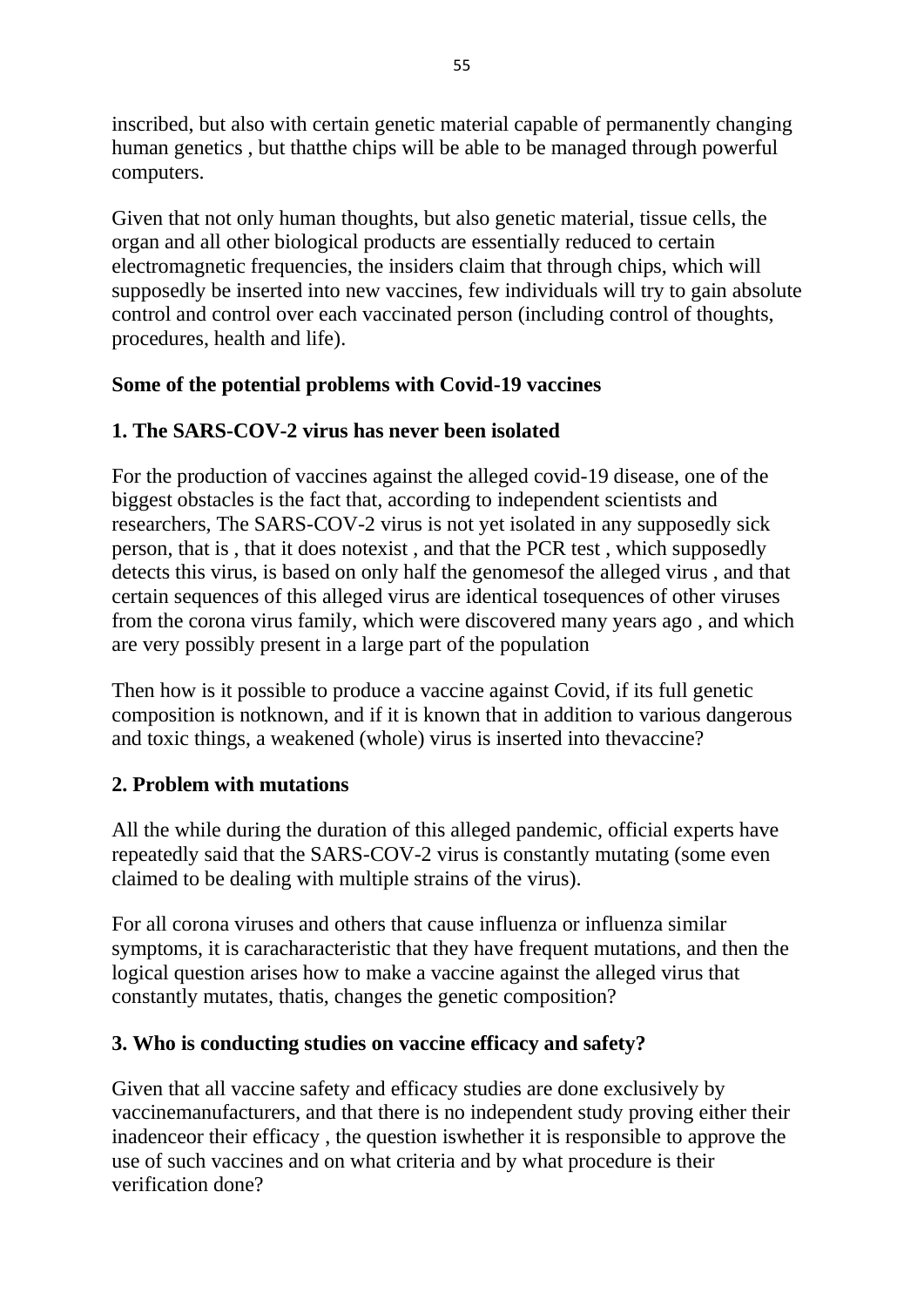### **4. Why is a potential conflict of interest underapprecied?**

Doubts about the efficacy and safety of vaccines are further fueled by the fact that privately owned vaccine manufacturers, by selling them, are acproving huge profits, indicatinga

potential conflict of interest when it comes to authorization of studies proving the efficacy andsafety of vaccines.

In addition, some pharmaceutical manufacturers are already doomedto pay compensation for the use of their products, includingvaccines, and that some of them are implyed in widespread corruption of doctors and other medical staff.

If vaccine-producing companies motivate profits- not just from the sale of vaccines - but also from selling drugsto treat the harmful consequences of vaccinations, how can anyone have confidence in the safety of their vaccines?

### **5. Risk of potential spread of SARS-COV-2 virus through vaccines**

According to many information, if there is a SARS-COV-2 virus at all, it is not currently affected by a large percentage of the global andlocal populations , but there is a risk that this alleged virus, or at least part of its geneticmaterial, will spread rapidly and globally through vaccinations (as, according to this information, it has happened with all other viruses that cause other viral diseases).

This vaccine spread of the virus would probably take place every year (perhaps more than once a year) and, even according to medical officials, would not create permanent immunity (just as vaccines against other viral diseases, according to medical officials, do not produce permanent immunity).

This would create a situation where instead of creating a permanent and secure natural immunity, it would work on supposed artificial, temporary and unsafe immunity , which is both illogicaland unscientien (as happens in all other diseaseswhere immunity is allegedly provided through vaccines).

### **6. Dangers due to objective inability to assess the long-term harmful effects of vaccines**

Neither vaccine manufacturers nor the organs that approve them take into account the possible long-term consequences and dangers of the harmful effects of vaccines.

Just as in GMO-based food production (genetically produced organisms), vaccines are not taken into account at all, nor do they assess the potential harmful consequences that may occur in the longterm, i.e.during the entire life of the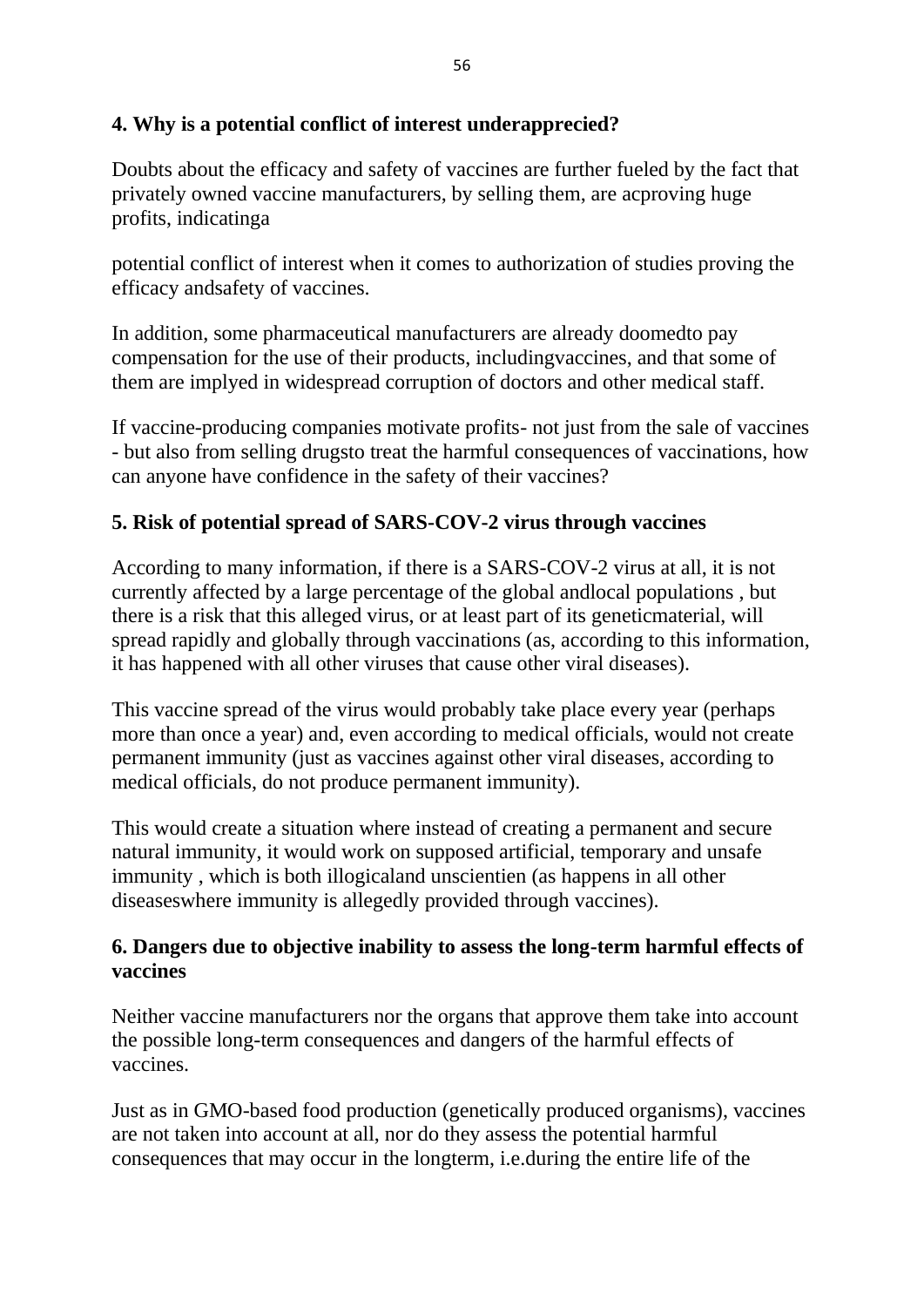vaccinated person, or in the offspring of vaccinated persons (children, grandparents, etc.).

These dangers are indirectly pointed out by studies by independent researchers on the harmful effects of GMO-based foods, which studies have conducted in experiments on laboratory animals (which multiply rapidly), in which it has been shown that certain severe adverse phenomena also occur in guinea pigs fed such foods, but that the harmfulness of consequences is drastically increased in each subsequent generation of their offspring.

### **7. The occurrence of autoimural diseases, as one of the possible consequences of vaccination**

Independent experts also point to the possibility that, as one possible consequence of any vaccine (or due to their combination), more severe or lighter autoimmune diseases (such as cancer, autism, arthritis and many others) may appear.

Although there may not be any serious studies to confirm this correlation about the potential link between vaccination and causing autoimmune diseases (except for autism), at least for now, there may not be any serious studies to confirm this correlation, these questions should be investigated and studied as carefully as possible, because there are authors who claim that, precisely through vaccinations, the most terrible genocide is being committed against humanity (more of which will be discussed in The Opening Letter III).

In this regard, only briefly here will point to the fact that none of the manufacturers or state institutions take into account the strange incidence that, with the increase in mass vaccination,the number of patients with the most serious autoimmune diseases (especially cancer and autism) has increased in a way that has continued to increase.

On the other hand, as "proof" of the usefulness of vaccines, vaccine advocates often cite the correlation between the introduction of mass vaccinations and the decline in the number of vaccine-giving diseases.

In addition, as"evidence",it offers only certain statistics that the diseases on which vaccinations are carried out have withdrawn after mass vaccinations have begun, and which data, according to independent researchers, is untrue.

In contrast, opponents of vaccination, with many arguments, argue that all of these diseases, for which vaccinations are performed, have been withdrawn or severely declined before the introduction ofmassvaccinations , for other reasons: better hygiene and nutrition, a better standard ofliving, etc.

### **8. Insufficient research into the safety of covid-19 vaccines**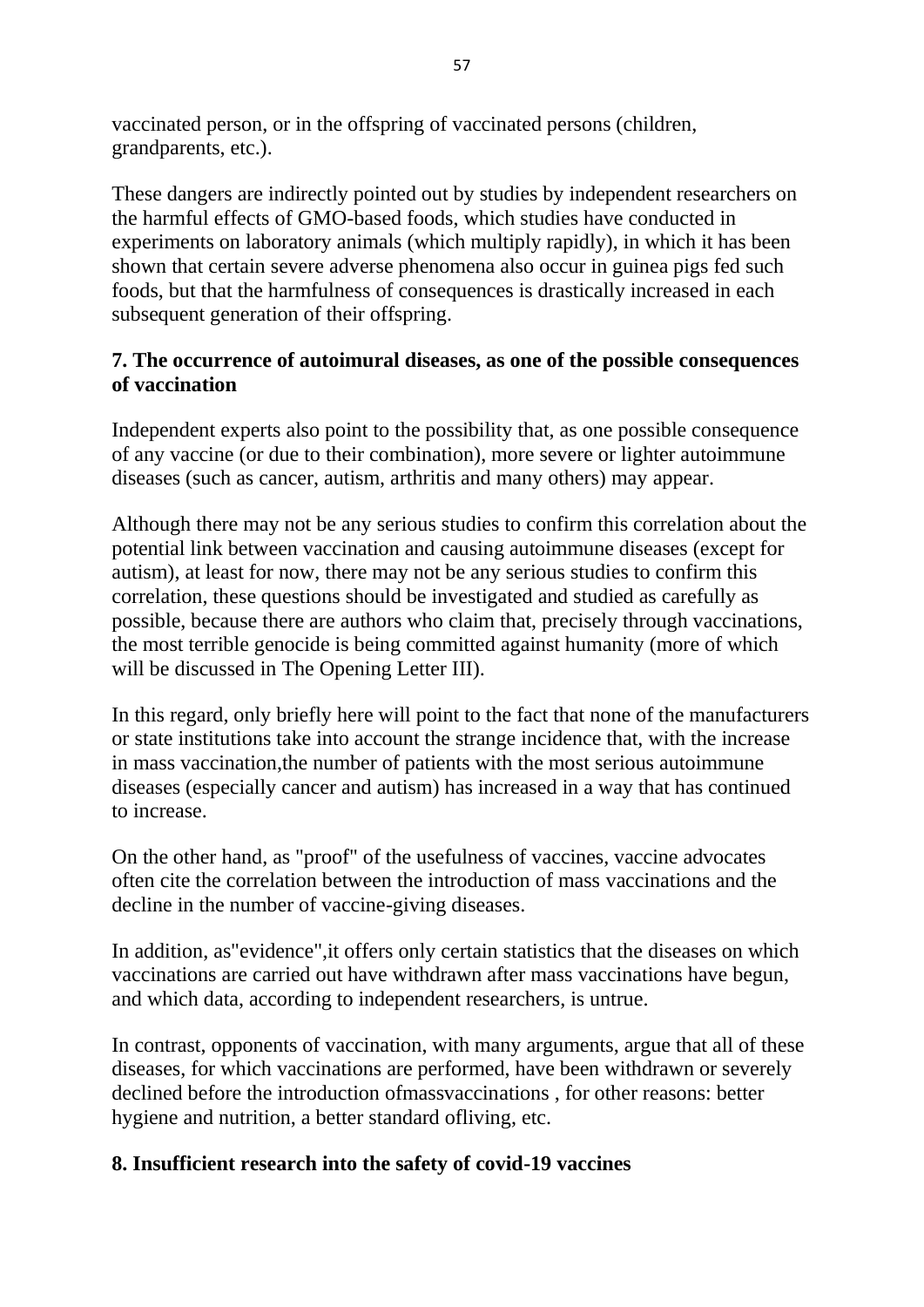According to all official sources for the production of a safe vaccine against any disease, it is necessary, at least, between 10 and 12years , and during productionthere are several phases and stages, in which all potential side and dangerous effects must be examined, in order to avoid possible damage to the life and health of those for whom the vaccine is intended.

In the first months after the proclamation of this alleged pandemic, officials argued for a long time that it would take at least two to threeyears to produce a safe vaccine - and then suddenly accepted as safe vaccines produced in less thaneight months -an incomparably less time than the one needed for their safe production.

# **9. Potential side effects of vaccines: death and many other dire consequences**

To those for whom none of the above was enough to refuse vaccination against the alleged covid-19 disease, here will be listed a list of possible side effects, compiled by the U.S. Food and Drug Administration (Food and Drug Administration), authorized to inspect, examine, approve and set safety standards for food, food supplements, medicines, etc.) on page 15 of its report published on 30.10.2020, on the website https://www.cdc.gov/vaccines/acip/meetings/downloads/slides-2020- Anderson.pdf?fbclid=IwAR3nJP\_viROdHag4jHwtLLWnE\_O0nVQXLMRm9xxT UFnohq5OwZeSu\_ahfrg:

- 1. Guillain-Barréov syndrome
- 2. Acute disseminated encephalomyolylitis
- 3. Transverse myelitis

4. Encephalitis / mijelitis / encephalomyjelitis / meningoencephalitis / meningitis /encefolapatija

- 5. Konvulzije / napadaji
- 6. Stroke
- 7. Narkolepsija i katapleksija
- 8. Anafilaksija
- 9. Acute myocardial infarction
- 10. Miokarditis / pericarditis
- 11. Autoimuna disease
- 12. Death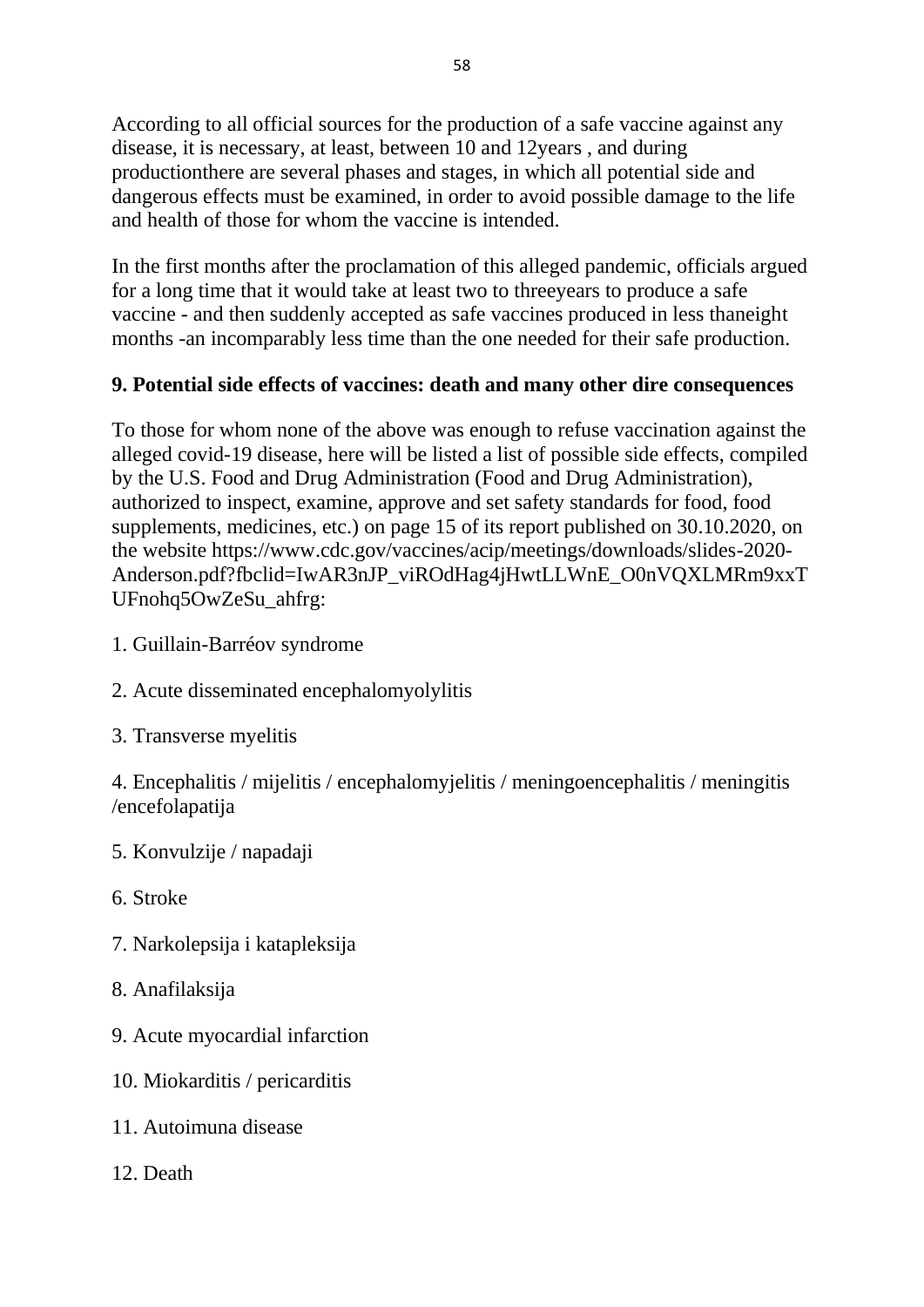- 13. Impact on pregnancy outcomes and childbirth
- 14. Other acute demyelinating diseases
- 15. Neanaphylactic allergic reactions
- 16. Thrombocytopenia
- 17. Diseminirana intravaskularna koagulacija
- 18. Venska trombembolija
- 19. Arthritis and arthritis / joint pain
- 20. Kawasaki disease
- 21. Multisystemic inflammatory syndrome in children
- 22. Reinforcement of vaccine-induced diseases

It is incomprehensible who, and on the basis ofwhich, in addition to such severe side effects, can give permission for the use of such vaccines, because none of the side effects must be more severe than the consequences of a disease against which someone is vaccinated, and here, even if we do not consider death, as the most severe side effect, there are a large number of potential side effects whose weight is incomparably greater than the common consequences caused by nearly100% of covid-19 diseases.

# **10. Immorality of individual vaccine manufacturers**

For doubts about the indecency of vaccines, it seems that, among other things, court proceedings that have been conducted against certain vaccine manufacturers may serve because of the harmful actions of their vaccines and other products.

Due to the extensiveness of the topic, Here we will only briefly mention that the famous American lawyer Robert Kennedi (who is the son of his own brother in the assassination of slain US President John Kennedy), noted that the four leading programmers of the Covid-19 coronavirus vaccine ( GlakoSmithKline, Sanofi, Pfizer and Merck)wereconvicted "of serialcrime", i.e. only in the last decade, compensation, fines,for lying todoctors, fraud and forgery of science, and the conscious killing of hundreds of thousands of Americans, and that only Pfizerstarting in 2000- was responsible for the killing of hundreds of thousands of Americans. In2014, he paid more than \$4.7 billion.

https://www.lifesitenews.com/news/pfizer-covid-19-vaccine-trials-showed-severeside-effects-fever-and-aches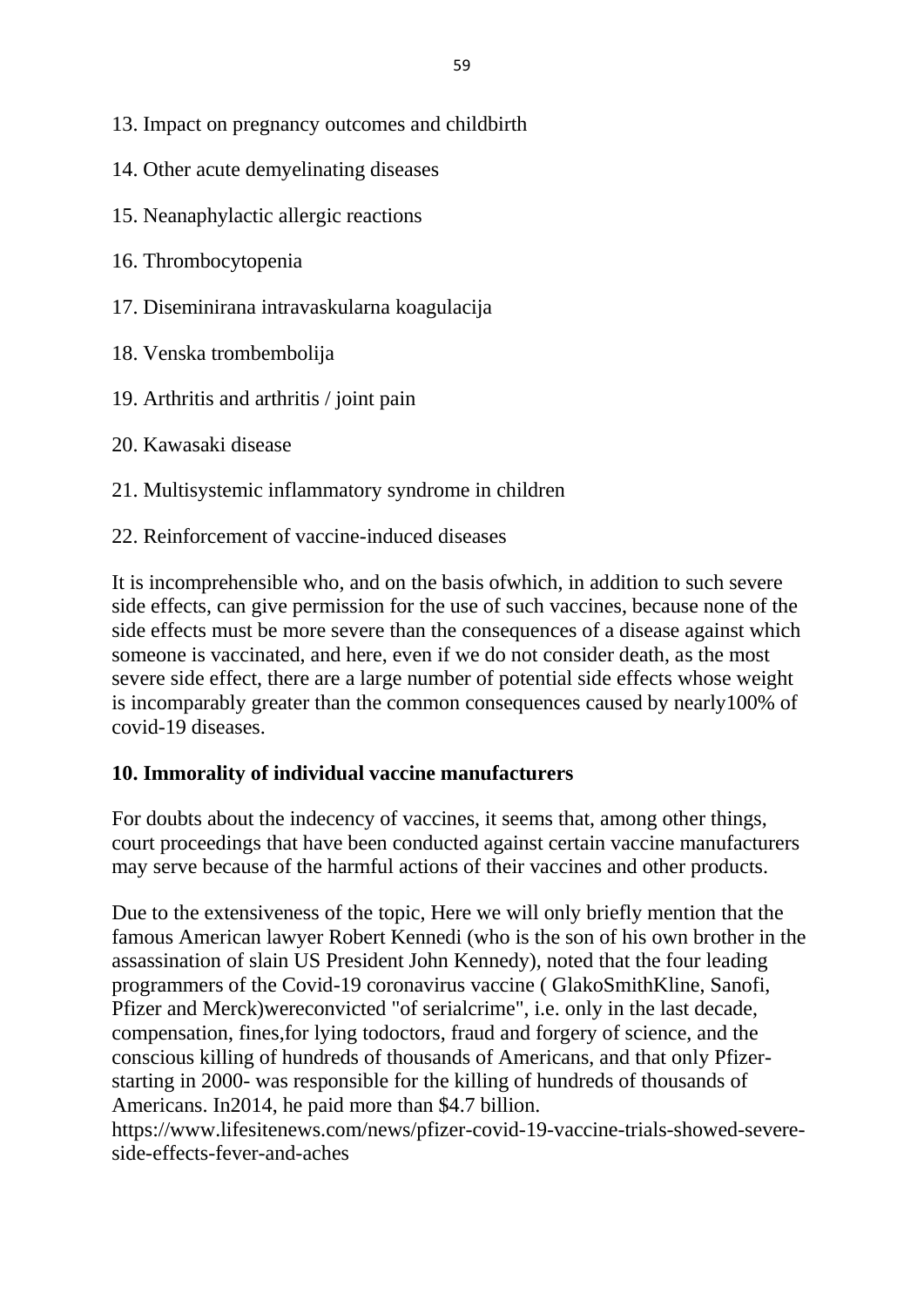It should also be noted that the Croatian scientist Dr. Sunčana Roksandić Vidlička, in her paper entitled "Experiments on Humans as a Crime against Humanity: From the MürnbergMedical Trial to the Pfizercase ", stated thatin 1996 she was a member of the Croatian Medical Court . Pfizer conducted a drug study in the Kano region in Nigeria, during the bacterial meningitis epidemic, where, on 200 children, it tested an experimental drug – the antibiotic Poison,which, according to thenigerian authorities, led to the deaths ofeleven children, while many others remained blind, deaf, paralysedor with consequences in the form of brain damage.

On this occasion, the same author states that in 2007, nigeria's Kano province and the Government of Nigeria v. Pfizer, based on TheAlien Tort Claims Act, Pfizer was able to settle with both the Government of Nigeria and kano province by pledging to pay a total of 75million US dollars, namely: 35 million for the payment of compensation to victims, i.e. research entities, 30 million to health protection projects in Kano, and 10 million for court costs.

### **11. Vaccines are patented, and manufacturers are in the forearm of all possible harmful consequences**

Do you know that vaccines are patents, which implies the guaranteed secrecy of technology and production processes, as well as used ingredients?

Can independent and unsatisfying verification and assessment of vaccine safety be carried out in this situation?

Did you know that by contracts to buy vaccines, which states conclude with vaccine manufacturers, manufacturers are exempt from responsibility for any possible harmful consequences that could potentially be caused by their use, and that in the event of harmful consequences, all damages, instead of manufacturers, are paid by the entire nation (through taxes), which is the most serious problem in the United States, where there is a special vaccination court for such cases and where citizens of the United States are

If vaccines are safe and do not produce harmful consequences, then why are manufacturers insusing on such clauses in vaccine sales contracts?

And why is it the right of national authorities to exempt vaccine manufacturers from the obligation to pay compensation for the damage done to vaccinations?

#### **12. People who are not at risk of the disease are not vaccinated, especially vaccines that are not extensively tested in humans**

Dr. Mike Yeadon has a bachelor's degree in biohemyna and toxicology and a PhD based on research in respiratory pharmacology. For more than 30 years, he has led new research into drugs at some of the world's largest pharmaceutical companies, including Pfizer, from which he emerged in 2011. In 2013 he was vice president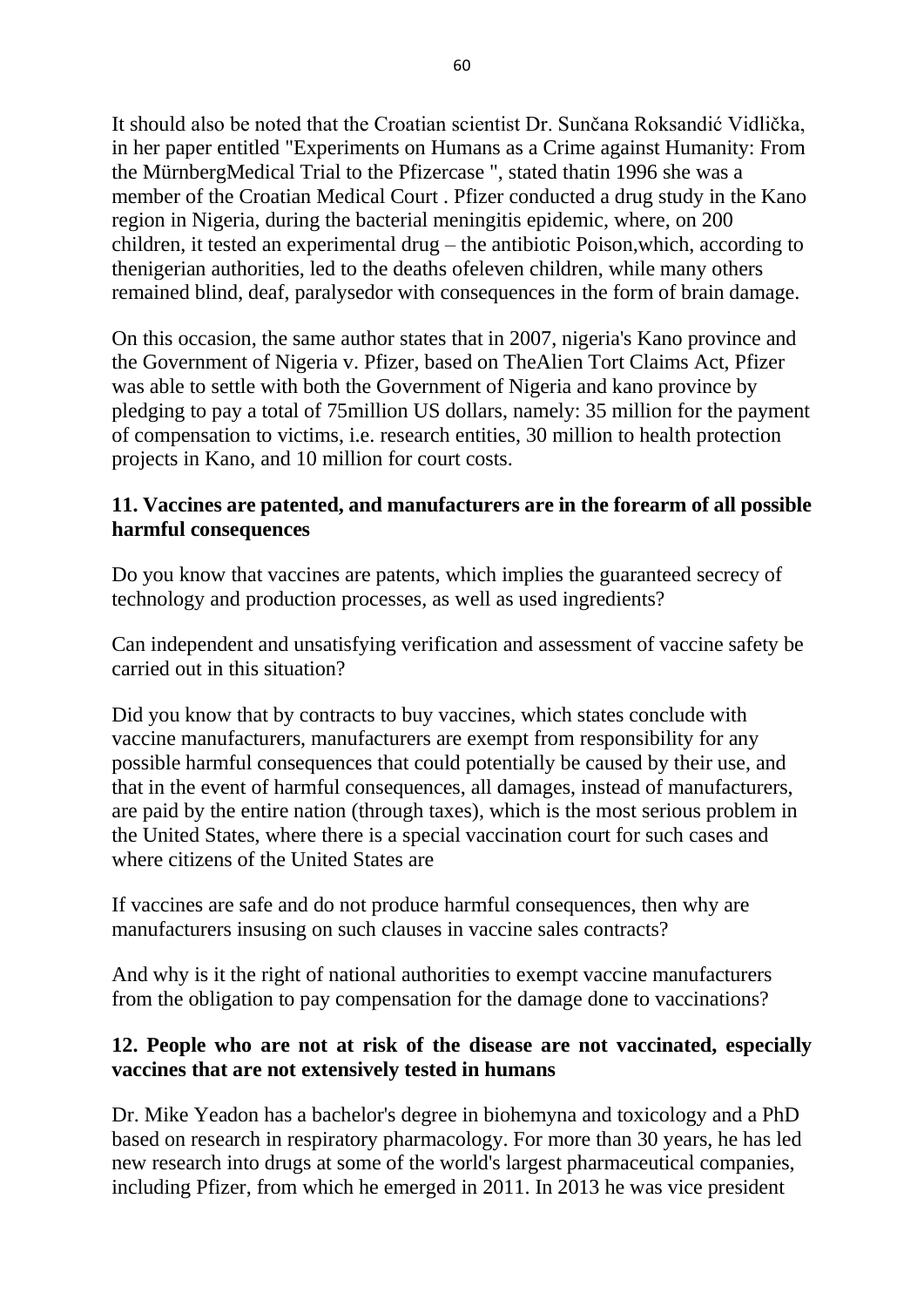and chief scientist for allergy and respiratory diseases, which was the strongest research position in the field in Pfizer. After leaving Pfizer, he founded his own biotech company, Ziarco, which he sold to Novartis in 2017. It's the first time i'

#### **Here's what this leading expert says about the vaccines they rushed to give against Covid-19:**

"There is absolutely no need for vaccines to shut down the pandemic. I've never heard such nonsense about vaccines. You don't vaccinate people who aren't at risk of disease. You also don't plan to vaccinate millions of healthy people with a vaccine that hasn't been extensively tested in humans . I know this much after 30 years in the pharmaceutical industry. Still, such moves are moving. One opinion suggests that anyone who rejects the vaccine should be subject to house arrest indefinitely (Mello et al,2020). In some countries, there is talk of "no vaccine, no job". There have even been job advertisements in NHS Wales for "superassing the vaccination of the entire population." Any such proposal is not only completely unnecessary but, if done using any kind of collateral, illegal. I would fully understand and consider accepting the early use of vaccines only if it is done with fully informed consent and, eventhen, only if it is offered to the most vulnerable in our community. Other proposals, in my opinion, are a breath of evil and I will confront them vigorously as I have followed the pandemic so far."

https://lockdownsceptics.org/what-sage-got-wrong/

### **13. All vaccines are experiments against humans and should be strictly prohibited**

This topic will be discussed more in Open Letter III, and here it will be briefly noted that vaccination procedures, From their darkest start (when their alleged inventor, Edward Jenner, experimented withunprotected orphanagechildren), to his final end (which could follow shortly after the unravelling of events related to the alleged covid-19 pandemic), vaccines were all the time (legally permitted) experiments against humans, which wereinconsistent with natural law.

Therefore, such experimentation had to be strictly prohibited and treated as a criminal offence ,regardless of "voluntary" and "informed"consent , since vaccinationvictims, objectively, no one can guarantee that they will avoid possible dire consequences , which include, among otherthings, death , which iswhy nostate, for the protection of the life and health of its citizens, should

Especially considering that supporters of vaccination have never since these inethical and inevitous experiments started, in no way have they reliably proven that these kinds of experiments in any way protect the lives and health of anyone, while, on the other hand, there are many studies, research and reports that scientifically prove that these experiments are damaginghuman health, especially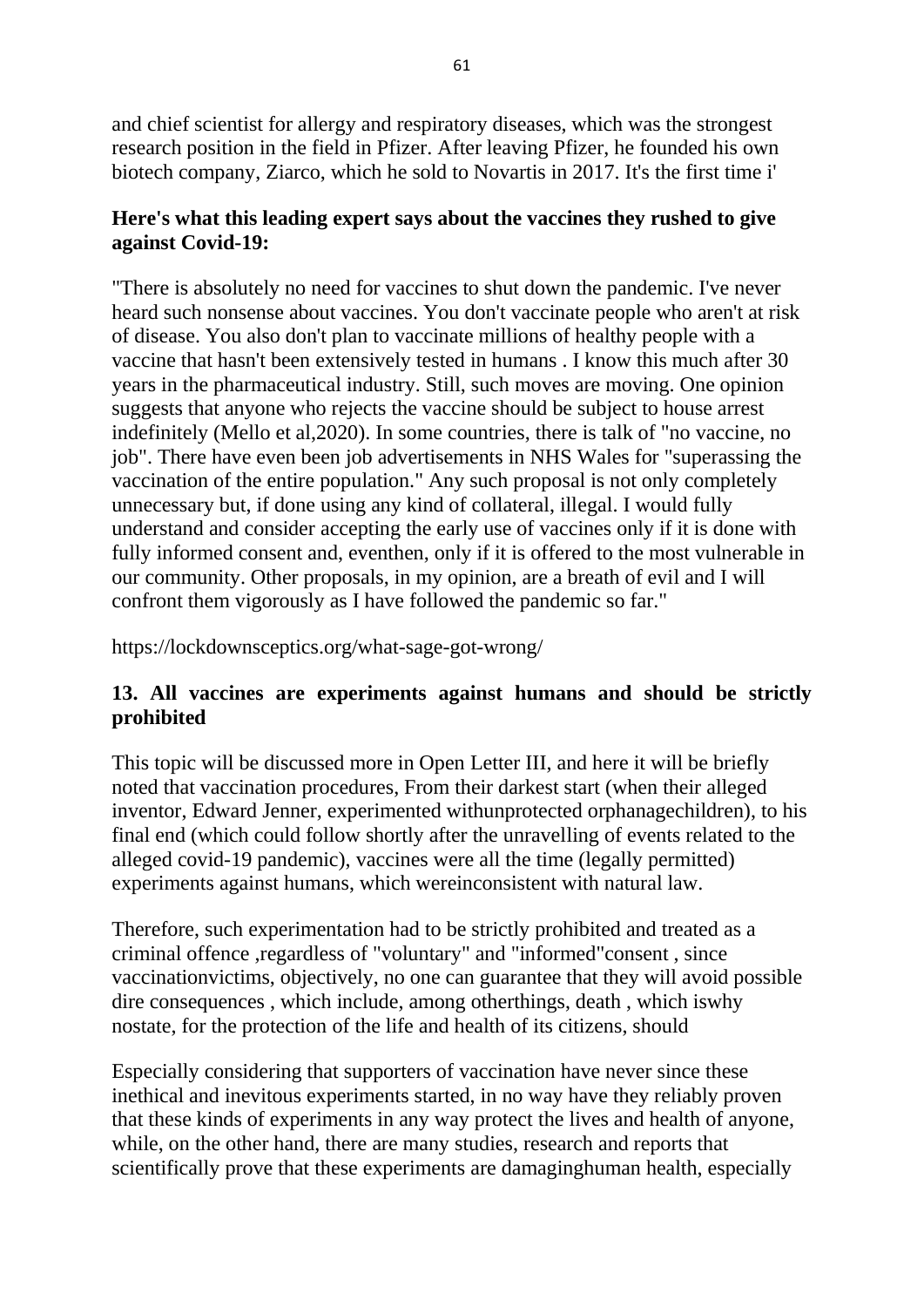in children, and that unvaccinated people , onaverage, are much healthier than vaccinated people (of which more will be said).

The difference between edward jenner'sfirstexperiments , and current experiments conducted by pharmaceutical companies, is only that they are the first to be conducted by only one"doctor" and a small number of unprotected children , and which is now experimented on billions of unprotected children and adults (in many countries and without their consent, as it seems in countries where, for certain categories of the population, there are obligation vaccines) and that in this day and age, experiments by pharmaceutical companies take place with permission and even encouragement by WHO and national authorities.

### **Suggestions and recommendations**

# **URGENT ban on further DNA taking through PCR and other testing**

Due to the lack of a valid legal basis, i.e.the legal inability to take DNA through PCRtesting , as well as but also other almost limitless potential possibilities for misuse of human DNA (especially with the latest nano and other modern scientific technologies that the public is not yet sufficiently aware of) and since at the moment almost no one knows what happens to DNA material after PCRtesting, as one of the first proposed urgent prohibition on further DNA taking through PCR and other testing.

This would achieve two important results inone move : reducing the possibility of misuse of DNA material , and exposing the false Covidpandemic , because evidence of the alleged existence and alleged spread of this alleged disease , as already described in this Letter, is based solely on PCR tests, which according to most independent expertscannot objectively detect the existence of the alleged SARS-COV-2virus

It also proposes an urgent ban on PCR testingto the authorities, as well as urgent prescribing of procedures and procedures for destroying DNA material collected so far by these tests.

#### **Legal revocation of mandatory vaccination against alleged Covid-19 disease**

According to the provisions of Article 5 of the Law on The 1995-1995 And on April 6, 2015, the Conventions on Human Rights and Biomedicine - Bioethical Convention (Convention for the Protection of Human Rights and Dignity of the Human Being with regard to the Application of Biology and Medicine: Convention on Human Rights and Biomedicine), must be respected the autonomy and individual responsibility of each person, therefore, any preventive, diagnostic and therapeutic medical intervention should be performed only with the prior,free and informed consent of the personconcerned, based on adequate information.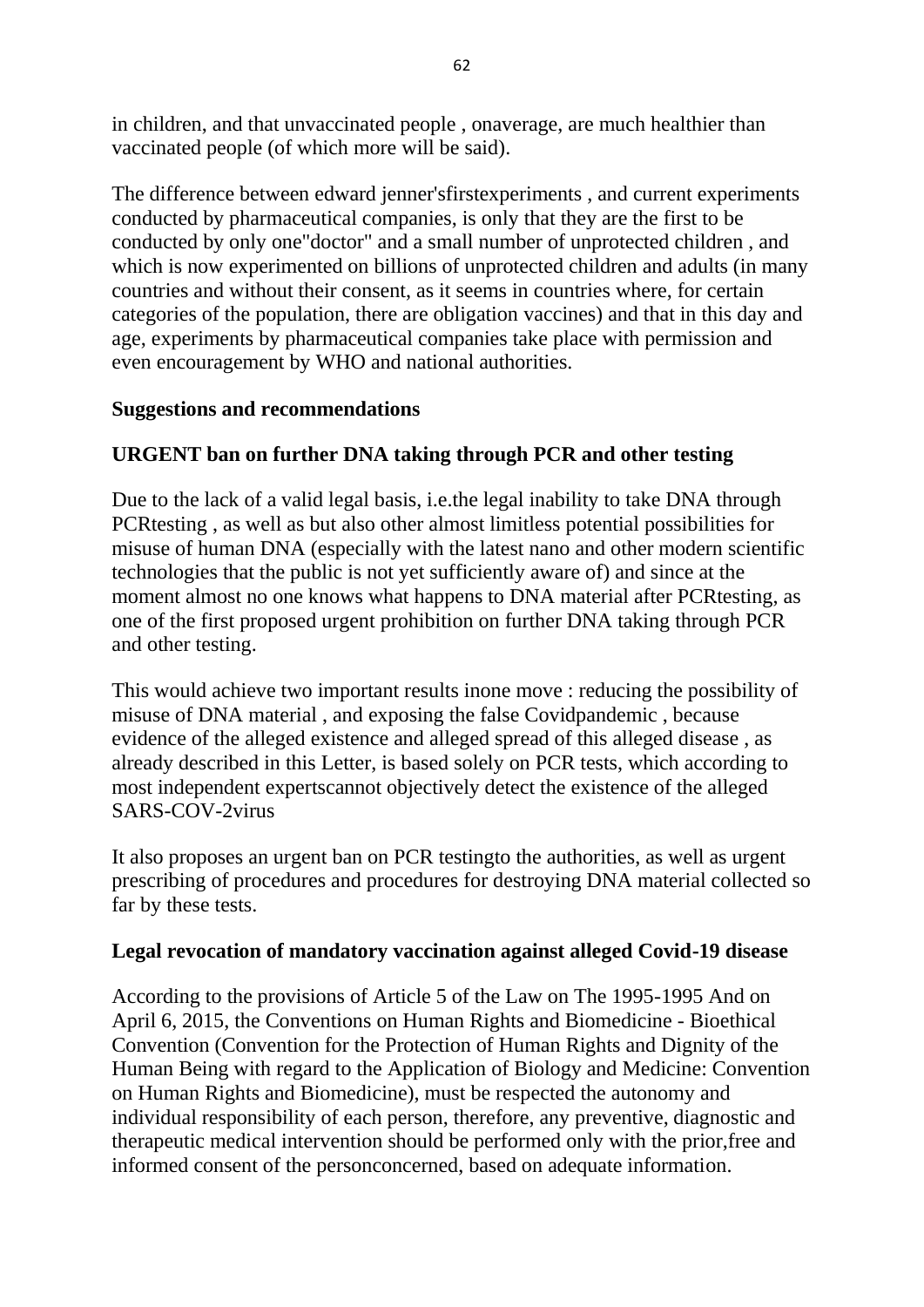It is worth noting here that these provisions stem from individual human sovereignty, i.e. natural ordivine law , under which no one has the right to any health procedure, including, of course, vaccination, to be performed against the will of the person to whom the procedure is uplivered (which appears to have been confirmed by some rulings of the United States Supreme Court).

Refusing to vaccinate for anyone who refuses to do so must not have any negative consequences (in the form of prohibition, aggravation or disabling the use ofcertainrights, etc.), because in such a case it would be an indirectly mandatory vaccination, i.e.against the will of a sovereign person, which is against bothnatural law and certain legal acts.

### **Filing criminal charges against those responsible for creating a false pandemic**

Since there is a serious possibility that the actions and behaviour of the most responsible individuals in WHOand national crisis headquartersin connection with the proging of the

Covid-19 pandemic and recommended or binding measures may also be due to the signs of criminal offence under Article 7. paragraph 1 ofthe Roman statute - " Crime againsthumanity"(if these acts may be treated as part of a widespread or systematic attack against any civilianpopulation, with other inhuman actsdeliberately causing great suffering, or serious bodily injury or mental or physicalhealth), it seems necessary for the competent national authorities (especially prosecutors and criminaljudges) to study these issues well and debate whether there is room to bring criminal charges and to prosecute those responsible.

In addition, it seems that criminal and other responsibility of individuals in WHO and national bodies that decide on the recommended and approved use of vaccines , especially those against the alleged covid-19 disease, should be investigated. but also all other current vaccines, which are given regularly, as well as all other potentially dangerous pharmaceutical products (drugs, therapies, etc.), where there are potential harmful consequences (so-called side effects or side effects) that are greater than the harmful consequences of the disease they allegedly prevent or treat.

This also applies to current therapies against the alleged Covid disease, which is done with expensive and patented drugs (which, according to numerous medical professionals, are not effective and bring more harm to thebenefits, while it does not use cheap and proven safe and effective therapy in the form of HCQ hydroxychloroquine, zinc and azithromycin)andrespirators, which, according to many experts, do more harm than good.

In particular, it is noted that such suspects can probably be prosecuted and tried under national laws (as stated in Open Letter I).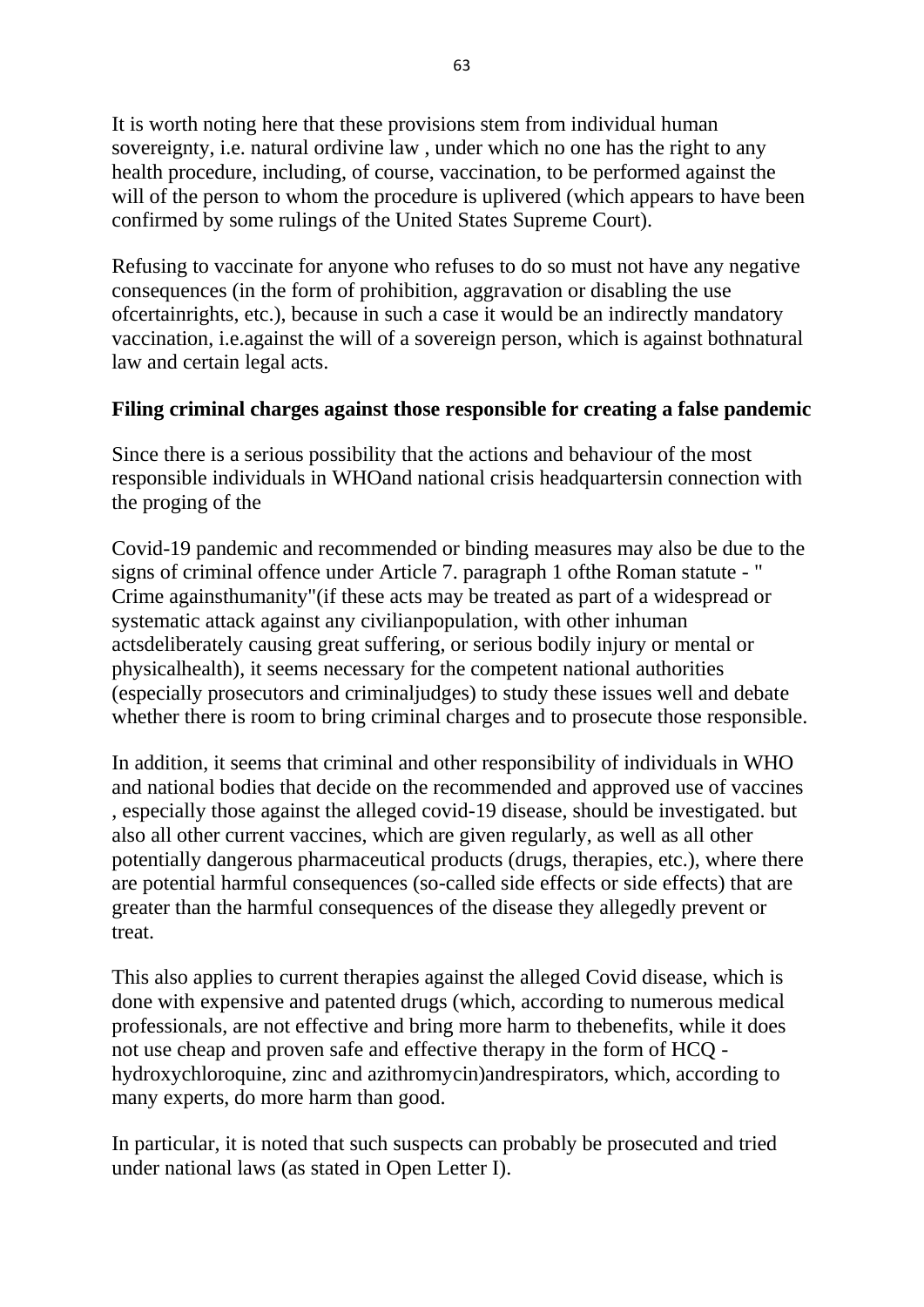It should also be noted that the prosecution for this type of offence, under the Rome Statute,does not statute of limitations , which is why those responsible can be prosecuted not only for their activities in relation to the ongoing alleged pandemic, but also for criminal acts in all previous alleged pandemics (especially those declared SARS, Bird and Swine Flu, which are said to have been the biggest frauds so far).

### **Refusing to wear masks?**

Since all independent medical experts argue that wearing masks can cause serious health problems, even workplace injuries and other workplace accidents, and, on the other hand, There is not a single scientific study that has proven that wearing masksin any way helps suppress the ability to transmit the alleged SARS-COV-2virus, i.e .to protect themselves from harmful and unscientien measures imposed by officials, such as it makes sense that Who would judge, or judge, violators who refuse to wear a mask, have no legal basis for any punishment of such persons.

On the other hand, as stated above, courts have plenty of grounds to prosecute those who force people to behave in a way that potentially harms their own and others' health.

At the time of writing this suggestion has not yet been made in the foreplay of the aforementioned decision of the Constitutional Court of Bosnia and Herzegovina, at the session held on 22.12.2020. (which the court found that measures of mandatory wearing of protective masks and restrictions on movement constitute a violation of the right to private life and

freedom of movement , guaranteed by the European Convention on Human Rights, but considers the decision aserious confirmation of this suggestion.

# **Prosecuting the most responsible experts who have sought the introduction of mask-wearing obligations?**

It seems necessary to investigate and determine whether there are persons who, due to the mandatory wearing of masks,have sufferedintangible or material damage in the past period, as well as the possibility that, in the event of a positive fortification, criminal proceedings will be launched against the most agreed in who and national bodies.

To that end, the injured persons could provide the authorities in charge of the prosecution with information about the damages suffered, and to the courts civil claims for damages.

### **Filing criminal charges against those responsible for using PCR tests to detect alleged Covid-19 disease?**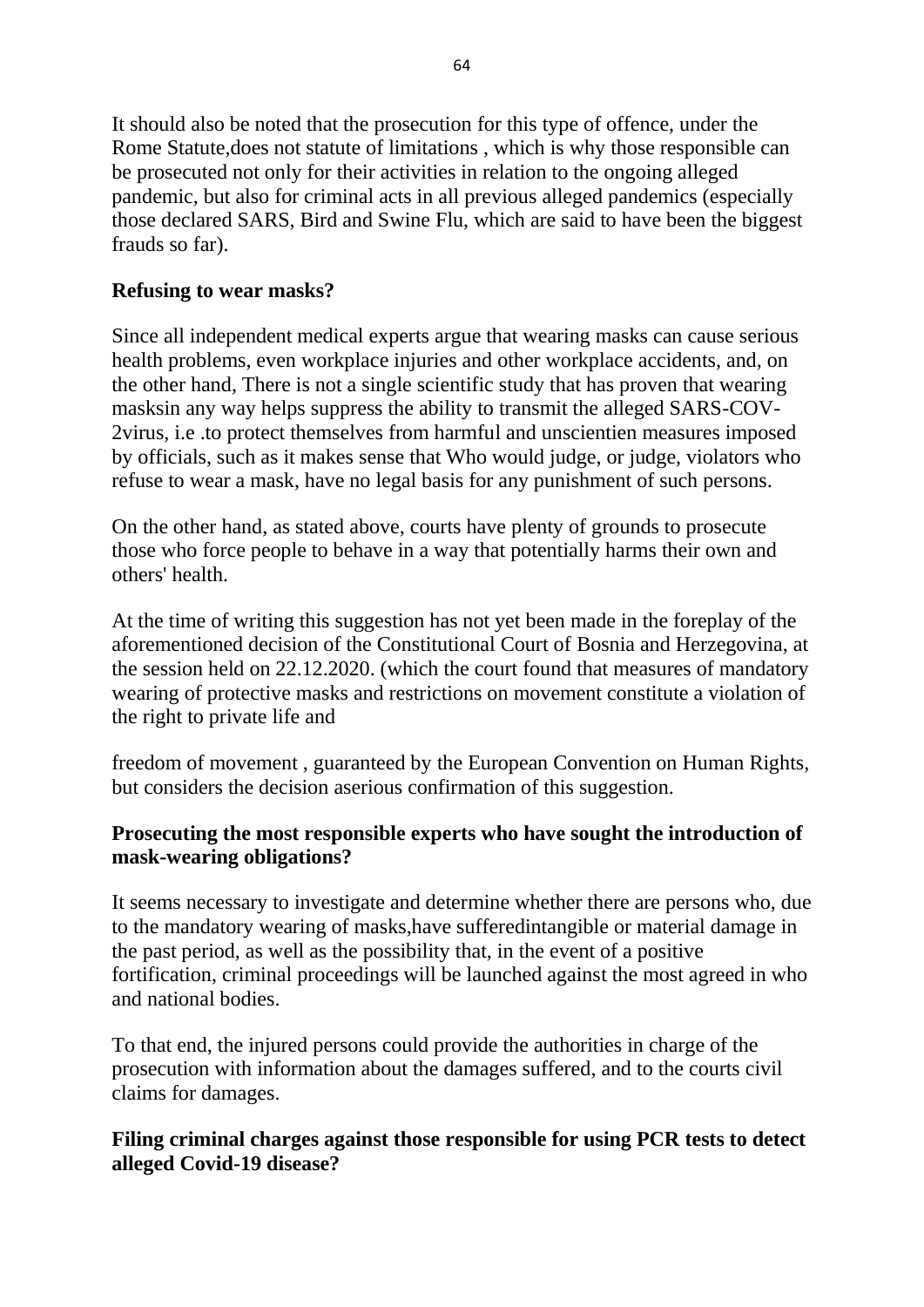Even more importantly, it seems to be explored on the basis of which the most responsible in who and national authorities have proposed the use of a PCR test,which, according to all independent experts, it produces a lot of false positives,which is never seriously self-tested, which does not measure the amount of virus in the sample (while a real viral infection means the mass presence of the virus, the so-called viral load) and which its creator explicitly warned was intended for research, not diagnostics.

If it is found that, for the purpose of detecting the alleged Covid-19 virus, there was no valid and reliable scientific basis , then and against experts in whoand nationalauthorities , who proposed the use of such unreliable and unscientien tests , as well as against experts who devisedsuch a test for the purpose ofdetecting this virus and diagnosing Covid-19, then the possibility of prosecuting those responsible should be considered in the national courts and the International Criminal Court

### **Criminal charges filed in Croatia against Prime Minister and others linked to corona crisis**

On 21 December 2020, mr.sc. Arna Šebalj, B.Sc. iur. from Zagreb, the State Attorney's Office of the Republic of Croatia, acting as an injured party, In October 2013, she filed a criminal complaint against the Prime Minister of the Republic of Croatia, Andrej Plenković, and co-suspects: Davor Bozinović, Vice President of the Government and Minister of the Interior, Vilio Beroš, Minister of Health, Krunoslav Capak, Director of the Croatian Institute of Public Health (HZJZ), Alemka Markotic, Member of the Civil Protection Headquarters, Maja Grba – Bujević, Member of the Staff, Damir Trut, , Bernard Kaić, epidemiologist, Zvonimir Šostar, director of the Teaching Institute "Andrija Štampar", and against 25 other people from various state and county organs.

The application states, inter alia, that the Government of the Republic of Croatia has adopted several bylaws on the basis of which it adopted unlawful measures containing all the characteristics of the crimes against humanity signed in Article 90 of the (1), Sr. 2, 6, 8 and 11 criminal laws of the Republic of Croatia, the Law on the Validation of the Rome Statute of the International Criminal Court, Art. 6 (genocide) Sr. (b) and (c) and Art. 7. (crime against humanity) torque. (1) Century (b), (c), (e) and (k).

Due to the importance and very detailed content of this criminal complaint, it will be attached in addition to this open Scripture.

### **Review of the WHO's actions, mandates and role so far on declaring pandemics and other important issues**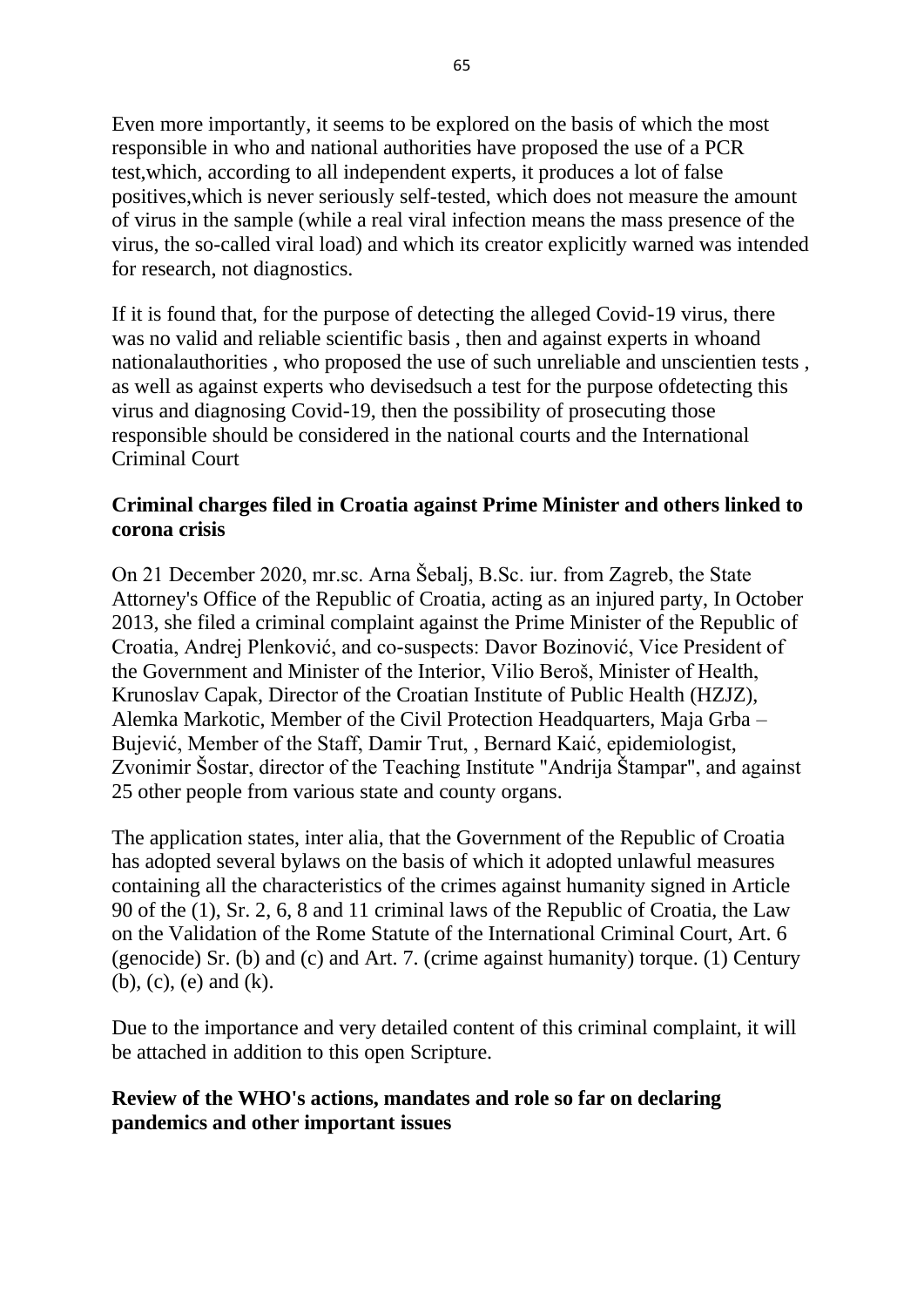Due to current developments, it seems important that national bodies consider the actions and powers of the WHO so far, as well as to establish a very clear and limited criterion for declaring any pandemic in international and national law.

It should also be questioned why this supposedly health organization does not address the most important issues of human health, i.e. issues concerning natural human health and immunity, and the safety and efficacy of vaccines, but rather, almost most, deals with declaring suspicious pandemics and promoting and propaganda vaccines.

According to many independent researches and reports, the health of today's people is most endangered precisely by vaccines, but also by other harmful pharmaceutical products (tkz. jatrogenic medicine), then the production and marketing of food containing genetically modified organisms (GMOs), regulations allowing the overuse of harmful chemical and other means in agriculture and industrial food production (in particular regulations collected in the AlimentariaCode), dusting from planes with so-called kemitrejls (by which, bacteria, viruses and other harmful microorganisms, heavy metals, and various toxic substances are sprinkled with air, water, land, humans, animals and plants), and electromagnetic radiation (especially radiation used in telephone mobile networks - 1G, 2G, 3G, 4G, 5G, etc. ).

However, none of this appears to be the subject of WHO interest and that their business is almost exclusively about caring about vaccinating people.

### **Establishment of special international criminal courts**

Given all the seriousness of the current situation , as well as the need to prevent similar or even more dangerous future developments, it seems that it would be good to consider establishing two special international criminal courts , one of which would deal with political-financial crimes, which strip nations of financialmonetary sovereignty and plunderand destroy theeconomy , while the other would deal with medical-pharmaceuticals

### **Conclusive considerations**

To prove the lack of this alleged pandemic, in addition to those used here, there are numerous other materials that, due to the extensiveness of the subject, could not find a place in this Open Letter.

However, what has been stated so far appears to be sufficient at least for serious doubt not only in the existence of the alleged pandemic, but also in the existence of the Covid-19disease itself, because, as stated above, none of koch's fourpostulates have been fulfilled to prove the existence of any viral disease.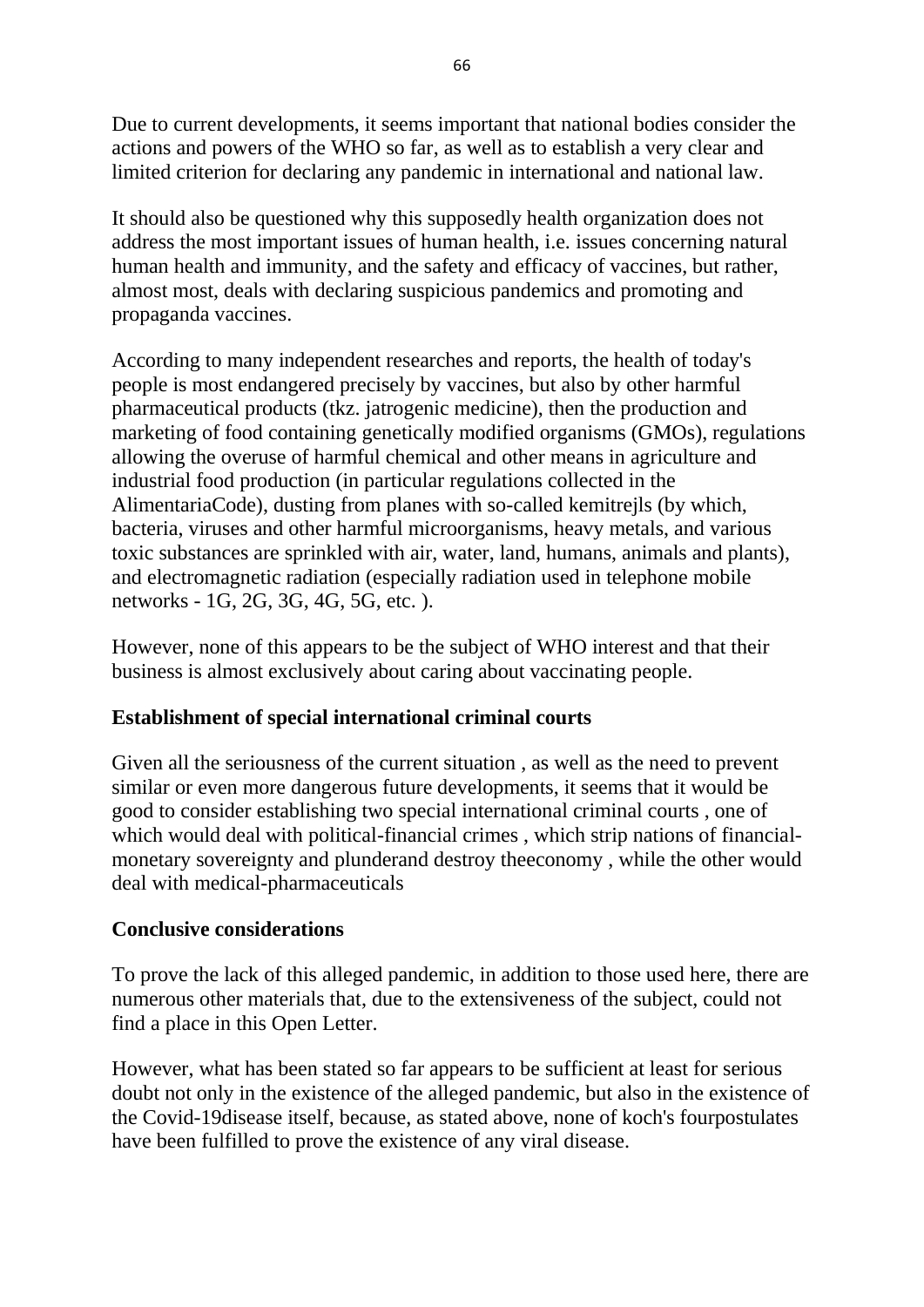Therefore, on the legal side, there is also a very serious suspicion that the leading people in who and in certain countries, who have contributed the most to declaring this alleged pandemic and recommending such difficult and murderous measures to all countries in the world, by their action, have indeed committed a crime against humanity as defined in Article 7 paragraph 1 of the International Criminal Code (i.e. Roman statute).

As most of the cited and other medical experts here argue,none of the recommended and undertaken has in any way helpedanyone , not even the small percentage of potentially vulnerable people, on whose behalf they were allegedly undertaken (the elderly and the sick).

On the contrary, all measures taken, from banning freedom of movement to wearing masks, according to most independent experts, have further and severely endangeredthe lives and health of these most vulnerable people - to whose measureswere allegedly taken.

They were, in such an unreasonableway, stripped of their right to physical outdoor activities (such as movement and walks, but also the right to sun, air and food and other foods),although these are very important factors for boosting immunity, further weakening their immunity.

In addition, they were even more committed by banning almost all family and wider social relations, i.e.banning seeing and socializing with their loved ones and lovedones, which may be the strongest factor for health and immunity in allpeople.

These sacrifices of these measures are thus deprived of happiness, love, satisfaction, joy and all other positive human feelings that most often originate precisely from family, relative, friendly and other social contacts.

Social relations undoubtedly represent the very essence of human beingsand the greatest source of motivation for life , which is why, by denying such relationships many of those whose measures have beenintroduced, has probably pushed into additional stress, despair, hopelessness, depression, and some into suicide (as many medical experts argue, and possibly the goal of those who are from WHO and national authorities).

If you add to that the daily propagandisticand almost terrorist shining panic by the media and officials , then one can imagine, even closely, the current psychological state of those to whom WHO and national authorities are"assisted" by such measures.

During the writing of this letter in some countries, vaccinations of certain categories of the population have already begun, which in public are supposedly voluntary, but there is a strong possibility that those who refusevaccinations would be stripped of some basic human rights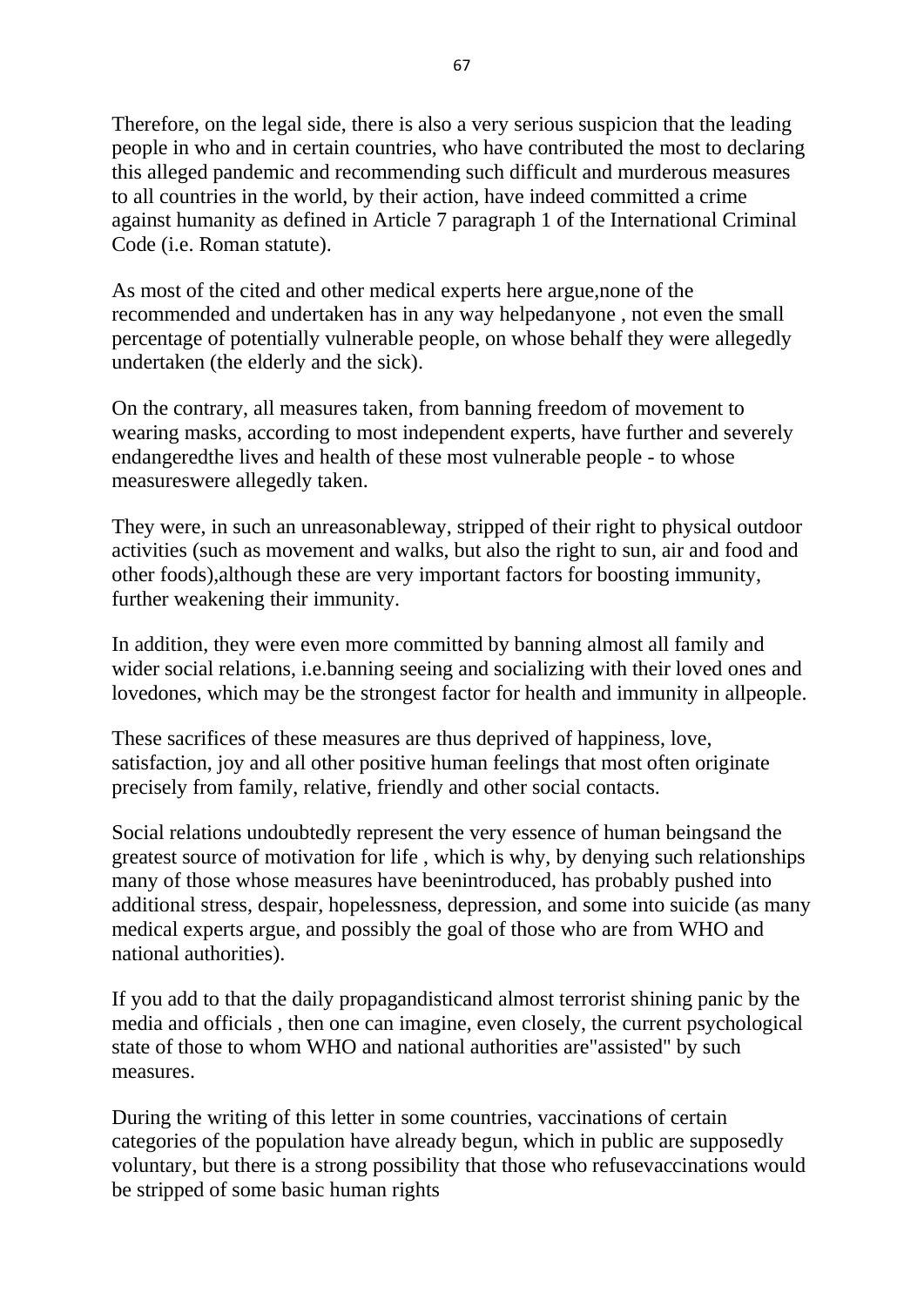(right to work, freedom of movement, etc.), resulting in vaccination, de facto,being mandatory forall.

Therefore, the coming days and months may be a last chance for mankind to save himself from the potential dangers that may acquiesce so far from an under-tested and under-researched vaccine (because examining and checking their safety takes at least 10 to 12 years), which many authors argue is already planned in the future with a desire to, high-sophisticated vaccines, with nano-technology chipsand material for permanent change of human genetics, through computers of the latesttechnology, achieve absolute control and management of every vaccinated person (which, according to them, includes control of thoughts, procedures, health and life).

Until now, the Nazi medical crimes of World War II III of the Reich represented the most serious crimes in experimenting against humans , but then these criminal experiments were limited to certain races,nations and parts of the population.

However, vaccination, which almost all governments in the world, through hastily produced and unsafevaccines, for all populations, plans to perform as urgently as possible, which, if achieved, would be the most common and mass experiment against humans to date.

Since by natural law, and by the laws of a large number of countries, any experimentationagainst humans , even if it is voluntary(because experimentation is mainly used by poor and unprotected populations ), can be considered a crime against humanity , theimpending vaccination, if they succeed in achieving it, would probably be an unprecedented crime in our known history.

This could also be proof that national and international experts, who decide to approve vaccinations with such vaccines, and politicians and anyone else who supports and allows it, are either paid, or valued,or have lost the ability to make rational decisions.

Because such a thing would probably be unreasonable not only in this situation (when such a huge number of doctors and experts doubt the existence of a pandemic, and the validity of PCR tests on which the disease is supposedly detected, and the potential mortality rate from the disease), but also in the situation that it is undoubtedly proven that there is an alleged pandemic of Covid-19 disease, that PCR tests are reliable.

On the other hand, there is too much information and facts outlined in numerous books and studies of independent researchers, which almost undoubtedly proves that vaccines are a means of hidden genocide that is secretly carried out against humanity, and that all previous (mandatory and casual) vaccines contain various toxic substances andingredients, which, in vaccinated persons, sooner or later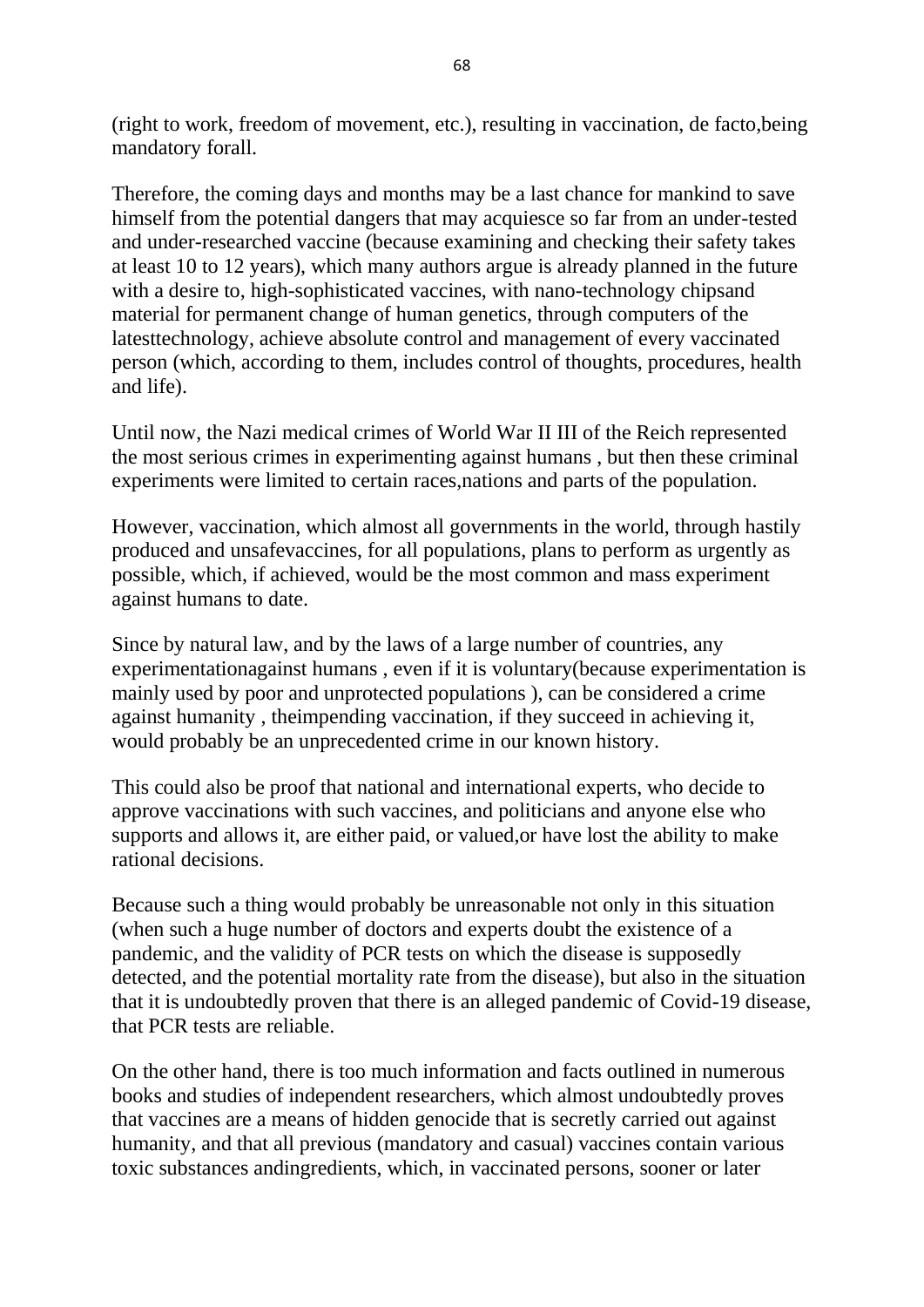(depending on the strength of the body), cause almost all existing auto-immune and many other diseases, which should be checked before deciding

Nevertheless, this detailed vetting of most representatives of official medicine and pharmacy (which in this sense acts in conscious or unconsisted spray) not only ignores and withhears, but unimgumented, and without any evidence, condemns and attacks.

In the end, it is important to note that no state gives its citizens basic human rights, but that it is acquired naturally, withbirth ,but it is the duty of each state to protect these (birth acquired) rights, i.e. to act in accordance with natural law and the highest human laws, if they are inaccordance with natural law.

Therefore, any law of measure, decision and act of state bodies and crisis bodies that violate basic human rightsmust be based on convincing citizens that these funds for all or the largest number of citizens benefit greater from the damage that would result in their failure to act, not on force against those who are notconvinced.

Therefore, all laws, measures and other acts that violate basic human rights, in thisregard, should be subjected to critical review by the highest domestic and international courts - both in terms of their merits and theirurgency - and should not be conducted until they have confirmation of these highest judicial and other instances, since medical and other non-legal professionals are usually not largely educiedon the protection of human rights and the functioning of law and justice, and that until now, according to numerous independent experts, officials did not give valid reasons for either the meritsor the urgency of the activities taken.

In this way, humanity would probably be saved from a potential catastrophe, if the activities undertaken so far were not even established, neither necessary norurgent , as best evidenced by the fact that belgian doctors refer to in theaforementioned Open Letter, warning that countries such as Sweden, Japan, Taiwan, South Korea and Belarus, which did not apply lockdowns and other unlawful measures, fared significantly better than locked countries, both in terms of population deathsand in terms of mental and physical health

In such a development, humanity could, in the coming decades, perhaps truly experience the "Great Reset", but not the one planned and wished for by the opponents ofhumanity, but the renaissance of spirit, consciousness, knowledge, justice.

Author of the letter: 25.12.2020. Predrag Krsmanovic

...